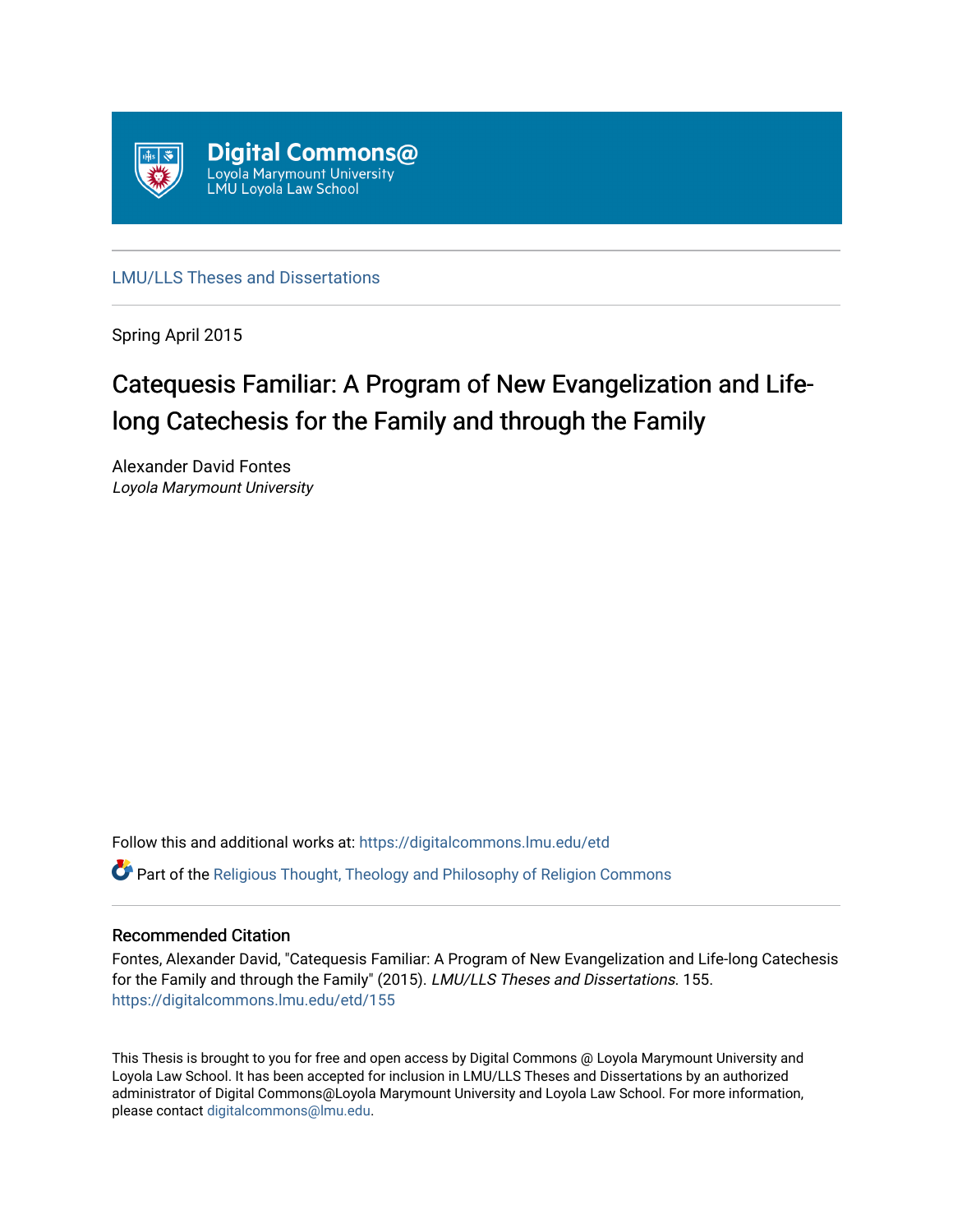*Catequesis Familiar:* A Program of New Evangelization and

Life-long Catechesis for the Family and through the Family

A Pastoral Synthesis Project by

Alexander David Fontes

Presented to the Faculty of Loyola

Marymount University Department

of Theological Studies

in partial fulfillment of the requirements for the degree of

Master of Arts in Pastoral Theological Studies

Los Angeles, California

April 20,2015

**Director Signature**  $1, PhD.$ 

Doctor Brett C. Hoover

·27 April *<sup>2015</sup>* Date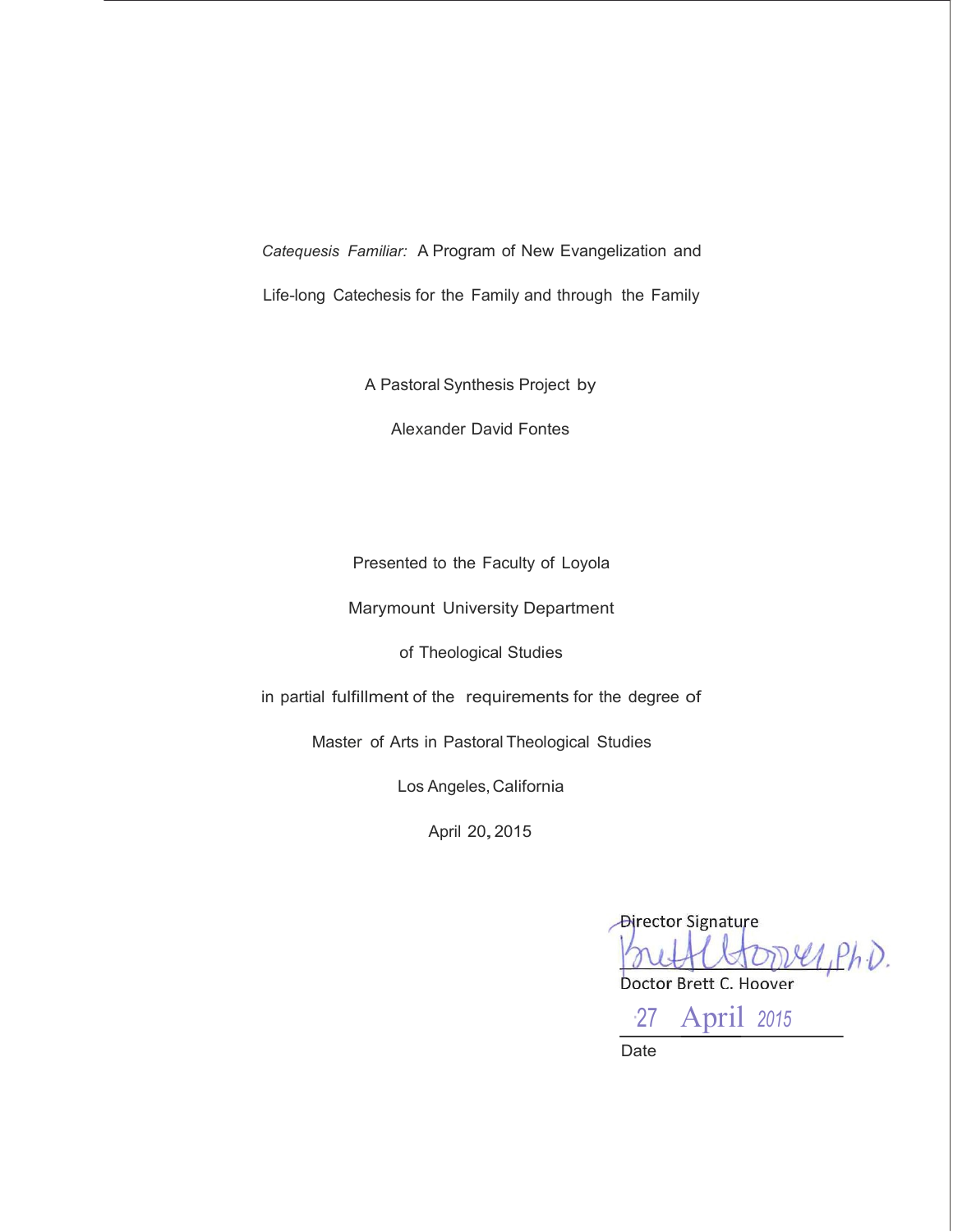#### PART 1 - PASTORAL PROGRAM PROPOSAL/DESIGN

#### **Introduction**

The Archdiocese of Los Angeles has been very blessed in having a very vibrant and creative Office of Religious Education judging by the successful Religious Education Congresses held annually in Anaheim and the growing number of highly qualified directors of religious education and catechists. Parents are more and more involved in the religious formation of their children in the programsfor First Reconciliation, First Holy Communion and Confirmation, as they participate in classes periodically to help them grow in their faith and accompany their children as they are being prepared in religious education classes. While children are being prepared, parents are encouraged to take their children to the Sunday liturgy and to work with them in discussing the Sunday readings and homilies. $^1$  The parent formation and participation in the Sunday liturgy are important aspects of Whole Community Catechesis.<sup>2</sup> Most people accept the basic premise that parents are the primary educators of their children and must continue modeling Catholic Christian living to their children. At the 2012 Religious Education Congress, Daniel S. Mulhall, an author of religious education texts, stated that well-prepared catechists do a good job teaching an hour and a half a week, and then they may give three hours of homework, but students must spend **nine hours living** what they have learned.3 The implication of this statement is that what happens in the home after homework is what matters the most in order to successfully catechize or form young people in their faith.

There are several questions that have to be asked at this point. Do parents live and model their faith at home with their children, instructing when necessary since classes rarely cover all that has to be learned about our faith? Are there follow-up studies that can answer this question? A more important question: Are parents living and continually growing in their faith or in their relationship with Christ in the first place, that is, before they register their children for sacramental preparation? Finally, a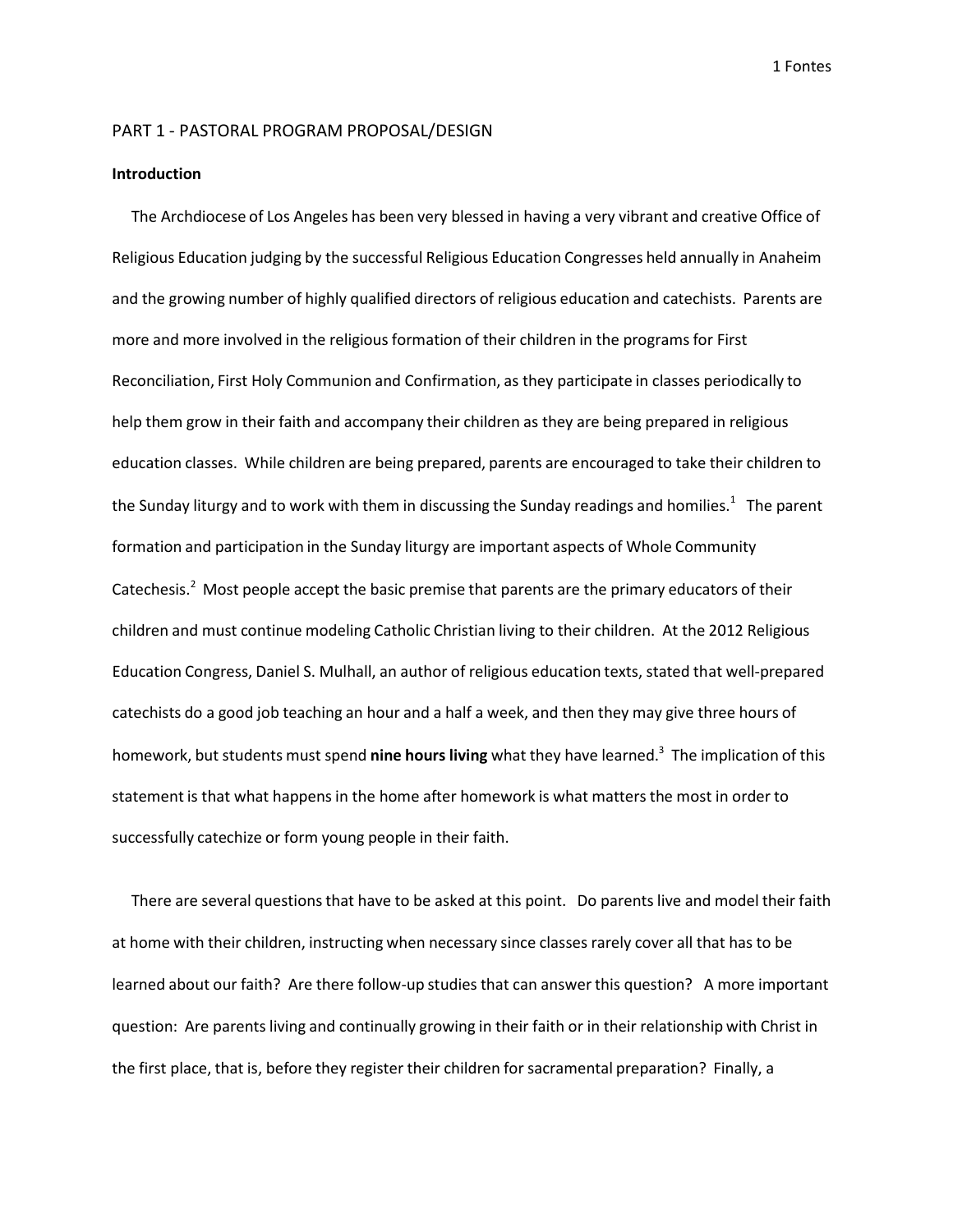question more pertinent to this pastoral proposal is: If the parents are the primary educators of their children and they are the most influential in modeling, teaching, and yes, evangelizing their children, why not focus first on the parents, evangelizing and catechizing them? If this is done, would it not be a realization of Cardinal Roger Mahony's vision for the family of the future in which "parents will take greater responsibility for the religious education of their children," catechizing at home and reducing the need for parish-centered programs of religious education.<sup>4</sup>

## **The project**

I propose to develop a catechetical program primarily aimed at Spanish-speaking immigrant parents of children and youth preparing for First Reconciliation, First Communion and Confirmation in Lancaster, California. This program would be a pilot program aimed at the immigrant population not currently participating in parish programs at Sacred Heart Church. It would depart from traditional religious educational programs and would adapt the process of *catequesisfamiliar <sup>5</sup>* as it is followed in Latin America, in several countries in Europe, Asia, Africa, and in a few parishes in the United States. The most prominent aspect of the program, to be elaborated more completely below, is that parents would not leave their children off at the parish to be catechized, but rather, they would meet with lead or guide couples (*parejas guías* or *matrimonios-guías,*the term used in Argentina*)* and other couples once a week in order to grow primarily in their own faith.<sup>6</sup> After each meeting, parents would receive materials to use with their children on a weekly basis, in effect making *them* the catechists. The immediate goal of *catequesisfamiliar* is to evangelize or re-evangelize baptized adults and catechize them in a life-long processthat is required for a life-long and growing relationship with Jesus Christ. The parents in turn evangelize and catechize their children, first, in a structured and formal way, following parish guidelines and supervision, and second, in a way that is experienced through their ordinary living out of their family life in Christ.<sup>7</sup> The long-term goal is to build up and strengthen the family – the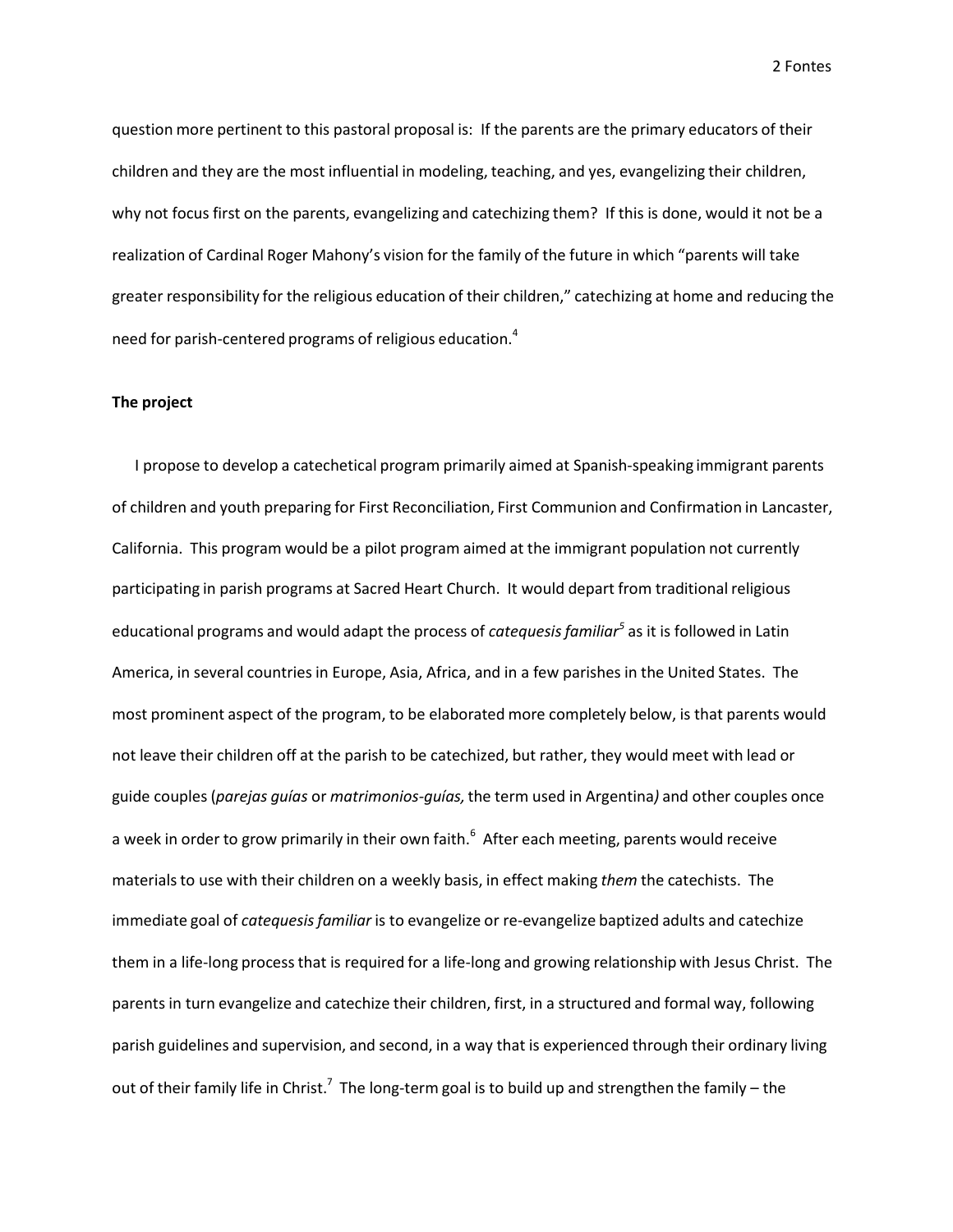building block or basic cell of society and the Church – making it a true and vital domestic church in every sense of the term. Ideally, the family as a domestic church would respond to Christ's call to go out and evangelize other families in a way that clergy and lay pastoral ministers cannot do.

The following will develop more completely 1) why it is important to focus on Spanish-speaking immigrant families, 2) a description of family catechesis and 3) the concrete steps necessary to implement the process.

#### **The critical need to strengthen Spanish-speaking families**

It is not possible to state all the ways the family is being weakened and losing its ability to form true disciples of Christ for the future. More and more studies are focusing on the crisis of the family,<sup>8</sup> so the question is: Why should we focus on Spanish-speaking immigrant families? First of all, they are fast becoming the largest group in the American Catholic Church and even more so in Lancaster. According to Dr. Hosffman Ospino, Hispanic adults make up 37% of all American adult Catholics, while Hispanic youth make up 55% of all Catholic youth and only 4% go to Catholic schools.<sup>9</sup> He stated in a presentation at a recent Religious Education Congress in Anaheim that Hispanic Catholics, nationally, are at the bottom in a study on knowledge of faith and teachings of different religious groups.<sup>10</sup> Archbishop Jose Gomez, Timothy Matovina, and many other theologians and national Hispanic Church leaders have spoken and written about the potential of Hispanics being the "salt" to renew the American Catholic Church.<sup>11</sup> Unfortunately, studies show that, as Hispanics are acquiring the dominant cultural patterns of Americans, they begin to leave the Catholic Church almost as fast as American Catholics.<sup>12</sup>

Other factors that make the need to strengthen Spanish-speaking families In Lancaster include its fairly isolated geographic location, the rapid growth of Spanish-speaking immigrants and the need for another parish with Spanish-speaking clergy and lay ecclesial ministers. Services to the Spanish-speaking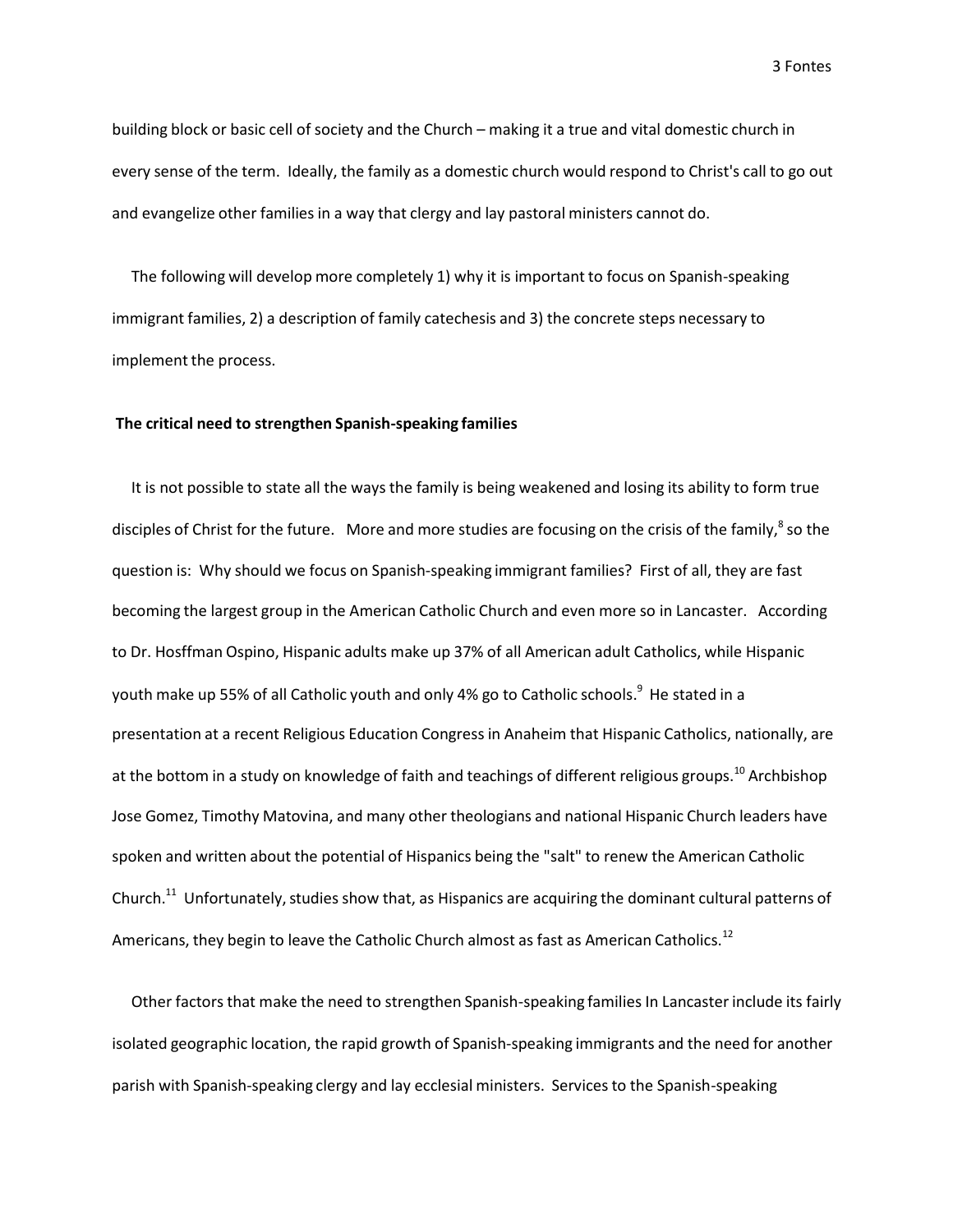have not kept pace with population growth, and the distance from Los Angeles parishes with more vibrant parish life for immigrants exacerbates the situation for a population that is very transient. Also, lower housing expenses – renting and buying – have attracted many immigrants, but greater work opportunitiesstill remain in Los Angeles, which requires a one and half hour to three hours commute time one-way.

In the last census the population of Lancaster was set at 157,000 and is continuing to grow at a very high rate due mostly to the influx of Spanish-speaking immigrants. Hispanics number 38% or 60,000, and 55% or 33,000 would still consider themselves Catholic. Of this number, 40% or 13,200 stated that they attend religious services weekly. $^{13}$  A generous estimate of those who attend church regularly is about 1200, and 10,000 for Ash Wednesday and Christmas. While regular Mass attendance is not a good indicator of determining who is a good Catholic, especially as regards Spanish-speaking immigrants,<sup>14</sup> it does demonstrate that there is a need for greater outreach to Spanish-speaking immigrants.

Another important reason to focus on the Spanish-speaking is that written resources in *catequesis familiar* –developed and improved over thirty years in South America - are in Spanish. These include: *La Catequesis Familiar en los Documentos de la Iglesia<sup>15</sup>* and *İTestigos! <sup>16</sup>* –a text which includes testimonies from bishops, pastors, lay ecclesial ministers, parents, and children which point to the effectiveness of family catechesis. Included in these testimonies are the stories of clergy, religious and laypeople who were martyred for promoting this program. They were considered threats by *Sendero luminoso* – the Maoist terrorist group – and assassinated in the early 90's in Peru. The text, *Método de la Catequesis Familiar,* includes the theological foundations, organizationalstructure relating different components of the program to the parish, pedagogical principlesfrom Scripture, a thorough explanation of the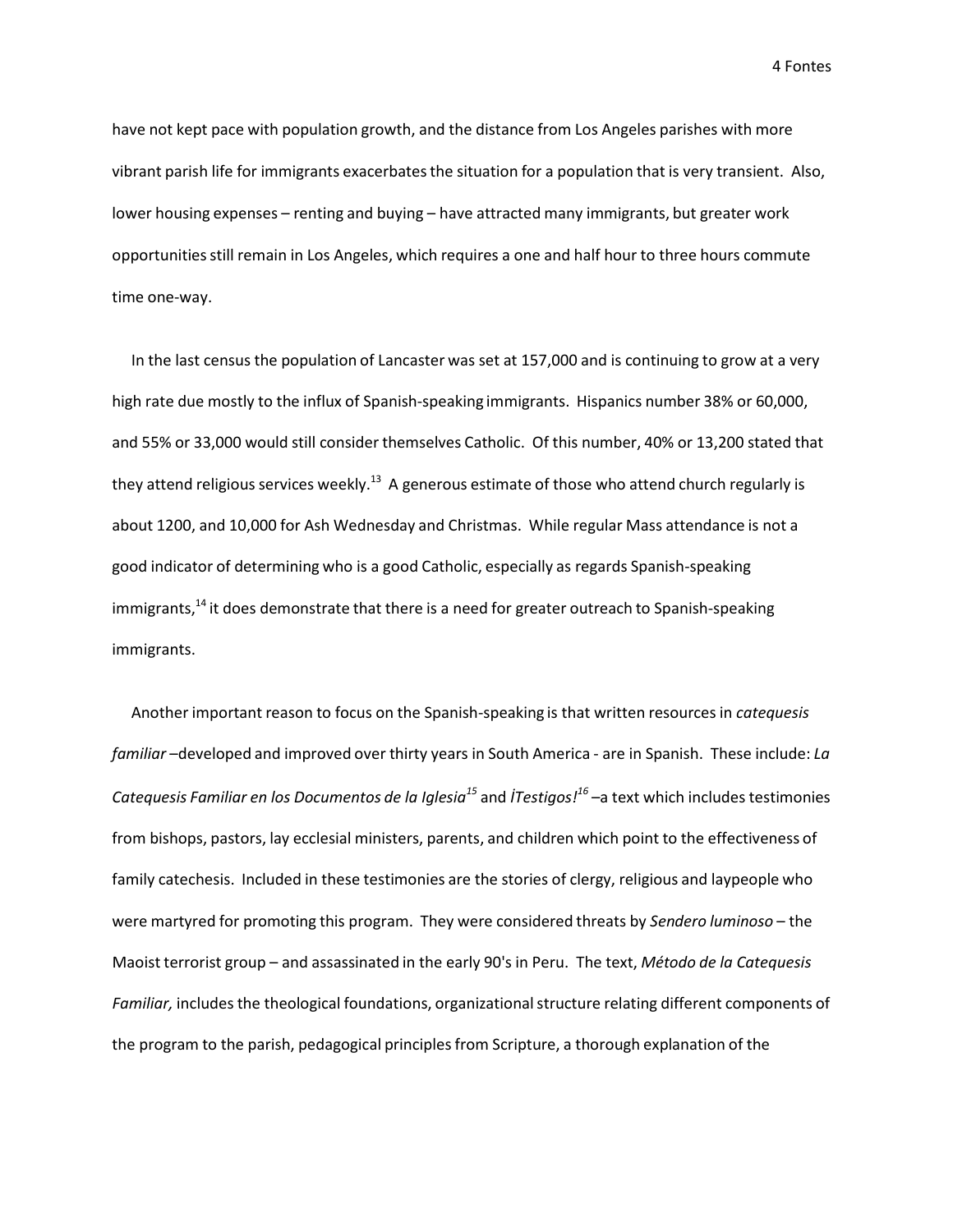methodology of "see, judge, act, review and celebrate," and a description of the spirituality of *catequesis familiar.*

An important component of *catequesisfamiliar* is the formation of ecclesial base communities which thrived in Latin America, because they met the needs of people who valued community and empowered people – primarily in rural areas and needy, depressed urban areas - to express their deepest needs especially their "*hambre de pan y hambre de Dios."* While base ecclesial communities have not flourished in the United States, an adapted form closely resembling the R.C.I.A. can meet this population's need for community and formation, while preparing them to regain their parental teaching authority which sometimes has been replaced by popular and school culture.<sup>17</sup>

# **What is c***atequesisfamiliar***?**

Before stating how the program functions, it is necessary to express what it is, in the light of our faith: "La catequesis familiar es **un don del Espíritu Santo** a la Iglesia, en respuesta al hambre de Dios y al *hambre de pan de su pueblo.* "<sup>18</sup> There are many ways to approach the definition but its promoters recognize the Spirit working in the family through the instrument of *catequesisfamiliar.* The Spirit is enabling the family – especially the parents – to continue Christ's mission of evangelizing and bringing us back to the Father. That is to say, it is God's work and not the brainchild of specialists, master catechists, theologians or publishers. Ultimately, *catequesisfamiliar* is a process in which the Spirit is working to transform the family from within through a **lived experience of faith** in family life. Cognitive knowledge, acquired in a classroom is important; but wisdom that comes from experience – an experience that is rooted in "*sentir*" and "*gustar*" (an insight from Ignatian spirituality) - which leads to living faith more fully especially in our actions of love/service, is more important.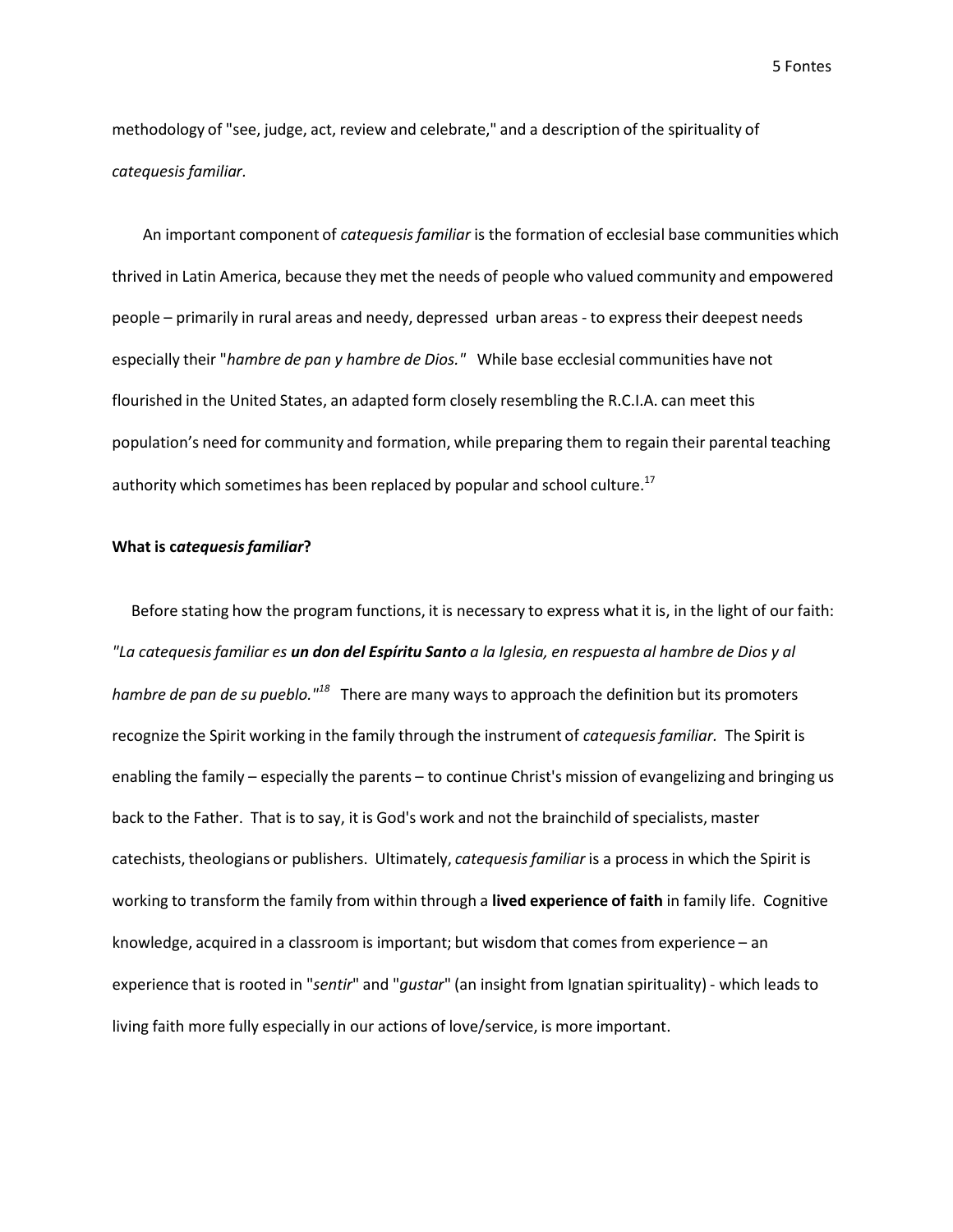What does the process look like in concrete terms? The process will vary from diocese to diocese and parish to parish, but there are certain elements that are always present in most programs. After the pastor is convinced of its efficacy and is willing to promote it, directors, coordinators, lead couples and *animadores* are prepared in workshops at the parish, deanery and regional level. (There are plans now to begin to have meetings of parishes with this model of family catechesis to evaluate the process and plan training sessions and workshops. Sister Edith Prendergast is providing a place and time for parish coordinatorsto meet at the 2015 Religious Education Congress.) The next step would be to register families, and they will then all meet with the Director/Coordinatorof the program. At this first orientation meeting, parents will be divided into small groups of six to eight couples, determined by their neighborhood or geographical area. After presentations, group discussion, dynamics and prayer, each group will select a lead couple to represent them. Lead couples can be named by the Pastor or Director and may include Deacons and their wives or other lay ecclesial ministers or other couples whose children have received the sacraments and are notably living an active Christian life. Then lead couples participate in several training sessions at the parish, deanery, regional or archdiocesan level. The sessions include aspects of a retreat (scripture reflection, prayer, and sharing) besides going through the method and use of parent materials. There will be other training sessions for *animadores*, made up of young adults, ideally former catechists.<sup>19</sup>

Finally, the program officially begins when the Director meets with the lead couples to do the first lesson, as it will be used by the lead couple with other couples to be used in the ensuing meetings of the different groups, scheduled a few days after. The Director or Coordinator will subsequently meet every week with the lead couples to do each lesson before they meet with couples. The meeting with couples ideally will take place in the home of one of the couples. Also, the Director or another coordinator will meet with *animadores*to go through lessons that will be used in meetings of *animadores* and the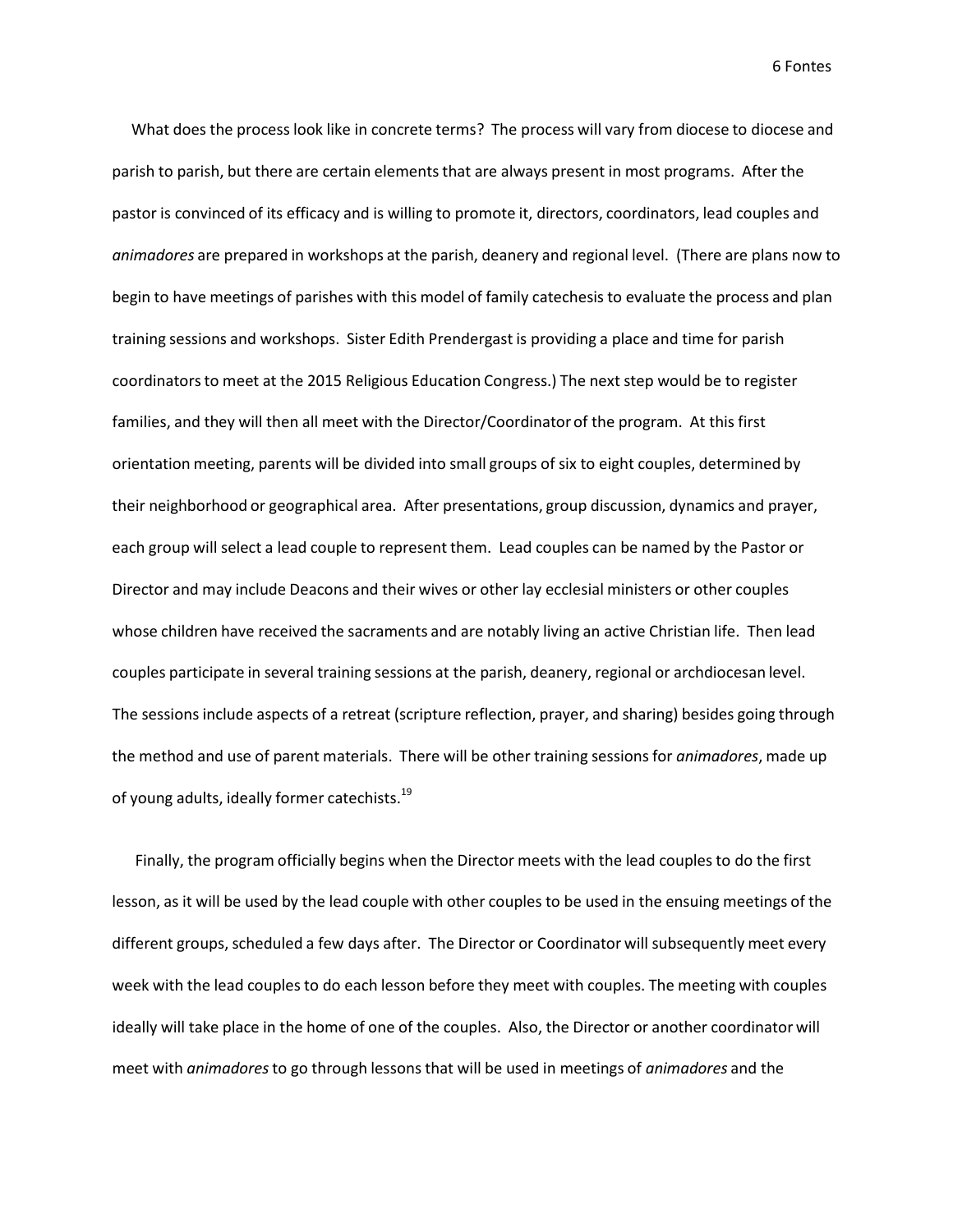children. In the Antelope Valley, it is much more convenient to meet where you live instead of having meetings at the parish which could require some coming a great distance. Moreover, similar to the Renew program, people need to have the experience of faith sharing in their homes, hopefully to continue long after the children or youth have received the sacraments. At the end of each meeting the lead couple will hand out material to be used with the children: Each couple is asked to set up a regular time during the week to sit with the children to do the lesson. On Saturday or Sunday following the meeting, the children will meet with their *animadores* who will not catechize in the traditionalsense but present dynamics, stories, dance, games and songs related to the material from the parents-child meeting. This routine is repeated every week. After every five sessions, parents, children and *animadores* meet for a celebration which incorporates dynamics, songs, and themes previously developed.

Before looking at concrete steps to implement this program it is necessary to state simply the goals and objectives of the program. The goal (*meta*) is Christ, succinctly stated by Bishop Luis Bambarén, S.J., in a presentation at the *Primer Congreso Internacional de la Catequesis Familiar* in February of 2003, on the occasion of its twenty-fifth anniversary in Peru. In his address "Comprometidos en la transformación del mundo" he reminded his listenersthat "Jesus and all the baptized are united in the same mission to transform the world to save them" and then he stated: "Tenemos la meta y los medios para transformer el mundo. La meta: Cristo. El camino: Avanzar al encuentro con Jesús vivo. Es decir, construir el Reino de Dios en los corazones, en las familias, y en la sociedad." 20

Sister Augusta Carrara, the Director of the National Office of *Catequesis Familiar* in Lima, also stated that the objective (*propósito)* of the program is "to construct a community of communities" – communities being the families and the small base communities, and the community being the parish. $^{21}$ 

#### **Steps to implement** *catequesisfamiliar*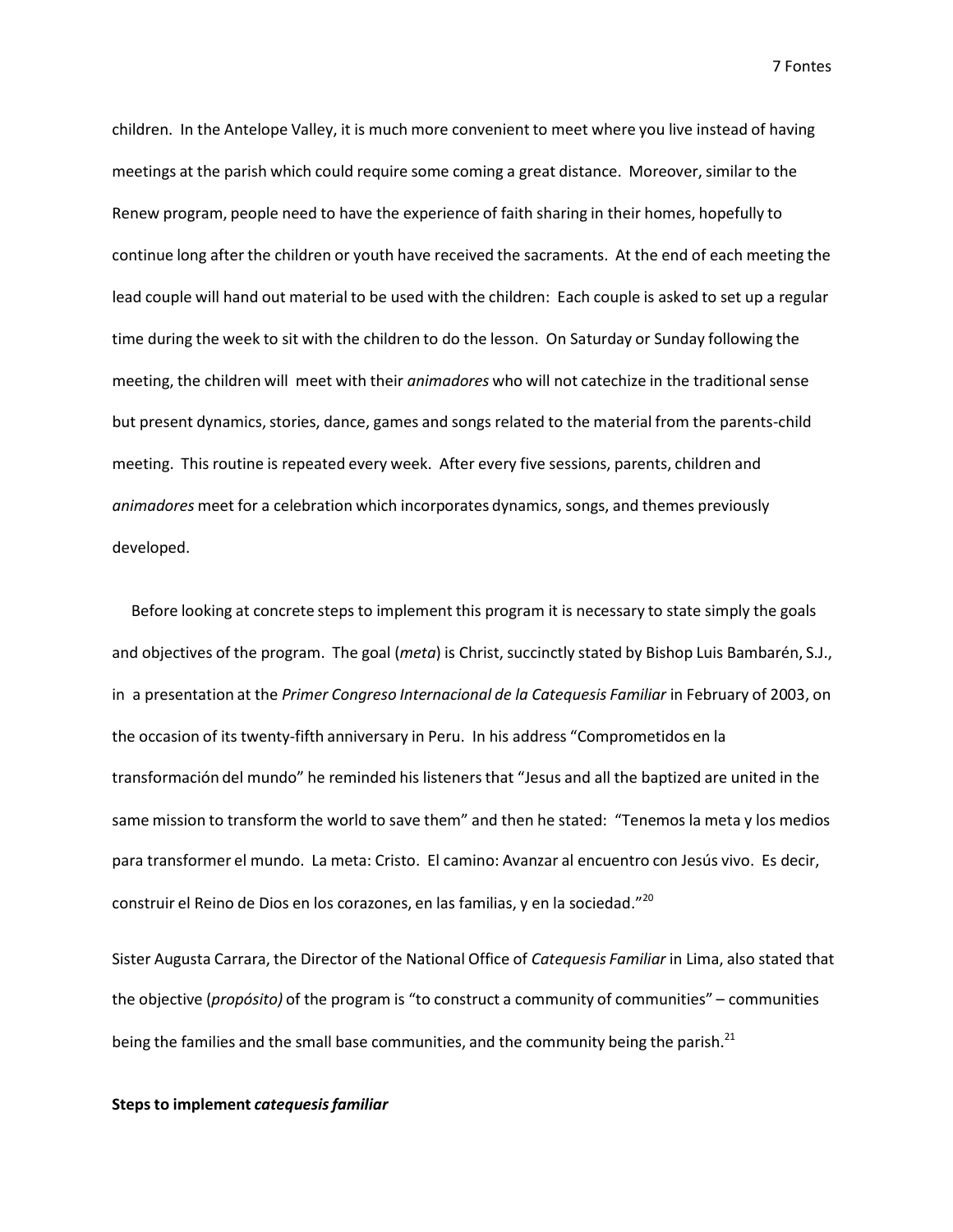At the beginning, it is necessary to raise the awareness of pastors concerning the issues/problems of the Spanish-speaking immigrants and their families in the Antelope Valley beyond what is already known on a global level. It is important to demonstrate that the theological foundations(beginning with Scripture, teachings from tradition, and recent important teaching from the Second Vatican Council to the present) have to be taken seriously. Pope Francis' constant challenge is that we all answer the call to be evangelizing missionaries or evangelizing disciples of Christ and *catequesisfamiliar* may be the most powerful means to evangelize the family. The second step will not take place unless the pastors opt for the program and support it.

The second step is to evaluate all resources available to implement the training program at a local level. Resource here refers to gifted people and other programssuch as Marriage Encounter, Spanish- speaking prayer groups, the established Religious Education team, R.C.I.A, the Christian Family Movement, and clergy and laypersons already familiar with the program. The implementation of this program will not be successful if it is done in isolation from the parish community. These groups at Sacred Heart Parish all have a stake in a program that focuses first on the family and their experience and gifts can only enhance the program, especially in the recruitment and preparation of lead couples. Another important group with which to network is the community of Benedictine monks at St. Andrew's Abbey, which already is providing retreats and space for Spanish-speaking groups. Their expertise in *lectio divina,* and liturgical and contemplative prayer has to be utilized.<sup>22</sup> Lastly, there are more and more programs of faith formation and evangelization being offered by the Archdiocese in Palmdale and Lancaster, all in Spanish, which prepare more and more lay ministers, who will be able to mentor the first lay ministers of children – the parents.

The third step would be to spend several weeks – at least four – to raise the awareness of the parish community concerning the needs of the family and the call to all to be missionary disciples. While many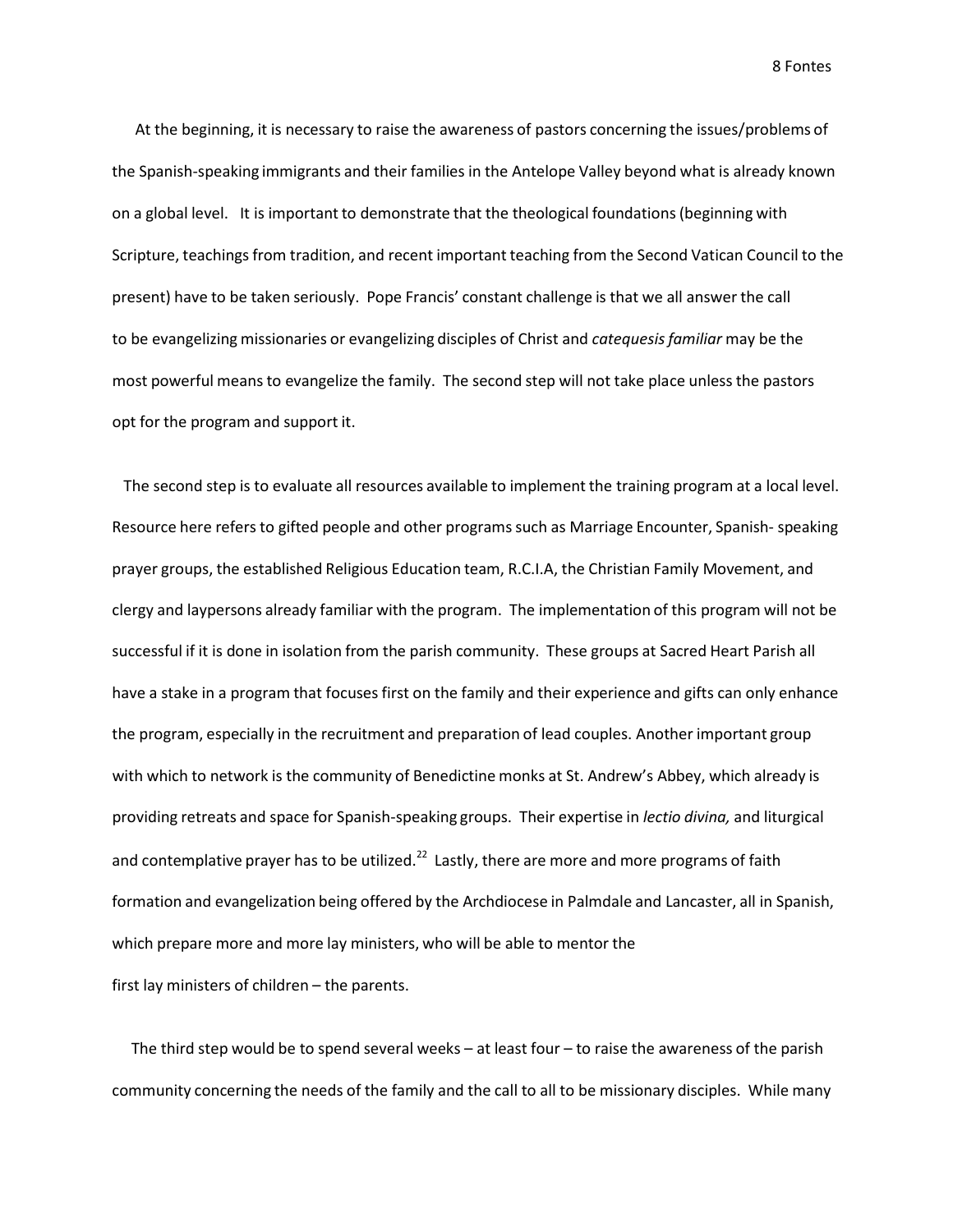families, English and Spanish-speaking, will not be participating, the program needs the support of all to be more successful. A final step would be to bring in all parents for a one-day mini-orientation/retreat to pray and present the program before registrations begin. There are many couples who are already doing an outstanding job of teaching and forming their children, first through their example and then through their words. They are needed to accompany parents who are being overwhelmed by cultural and economic factors and who feel unqualified to educate their children in the Catholic faith.

An obvious question is: What about the materials (manuals for the coordinator/director,manuals for lead couples, text for parents, texts and guidebooksfor *animadores*, and texts for children)? An evaluation of all materials being utilized in different parishes, primarily in Los Angeles, Orange County and San Diego, has to be done months in advance. The selection of materials will be made once the pastor opts for the program and names a team to implement the program.

The steps to implement the program are not written in stone and are open to change after the "signs of the times" of the reality of the Antelope Valley are discerned in the first group meetings of pastor, clergy, pastoral staff, and parents.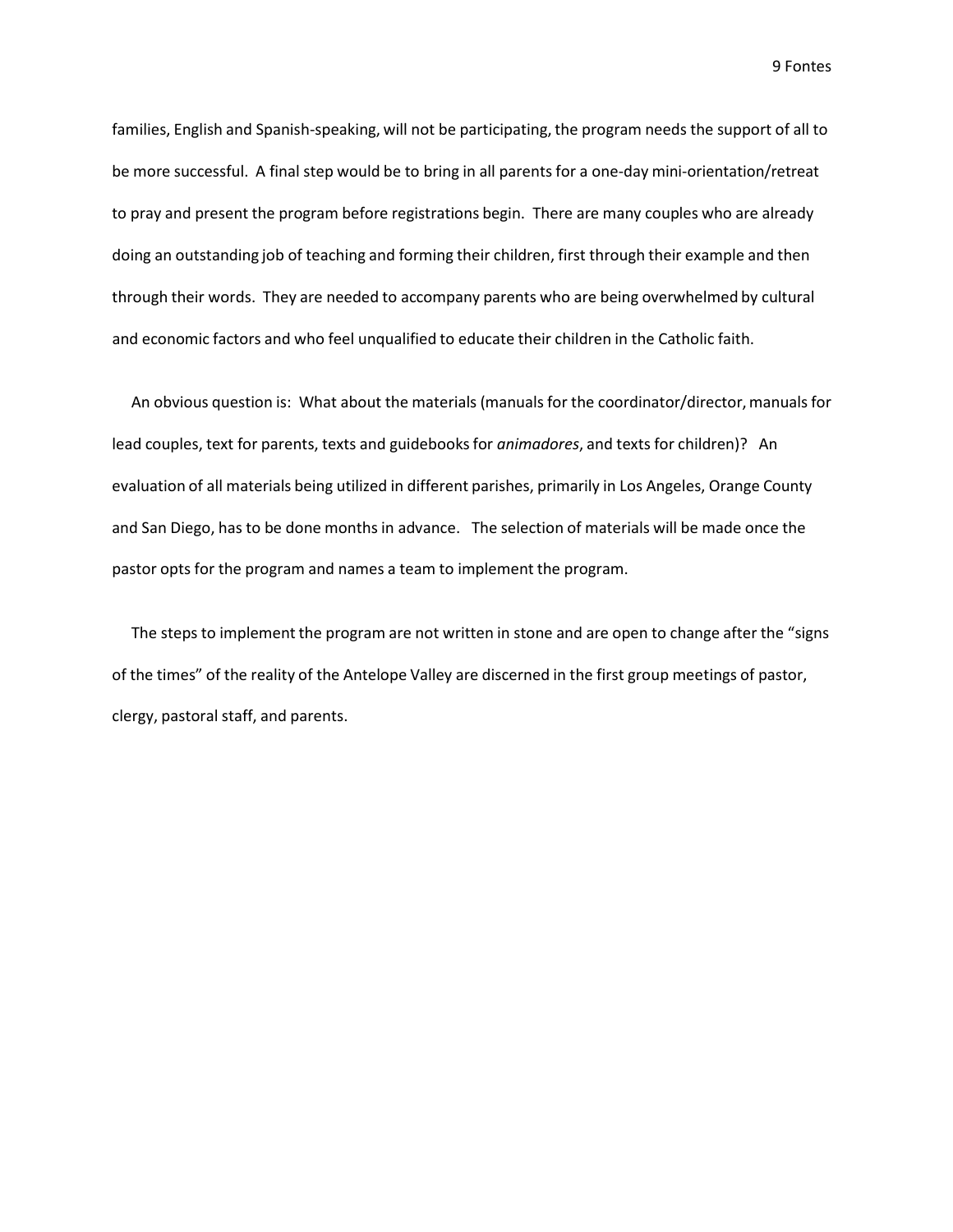#### PART 2 – THEOLOGICAL FOUNDATION FOR *CATEQUESIS FAMILIAR*

#### **Introduction**

In the beginning was the Word, and the Word was with God. He was in the beginning with God. All things came into being through him, and without him not one thing came into being. What has come into being in him was life, and the light was the light of all people. The light shines in the darkness, and the darkness did not overcome it. (John 1:1-5)

Since the proposed pastoral project deals with catechesis in the context of the family, the following theological argument will begin with Jesus Christ as the "Light" or "Truth" and "Life" (John 14:6) in order to develop God's plan for the family as domestic church. The importance of Jesus Christ in the process of catechesisis also clearly stated in the *Catechism of the Catholic Church,* in Article 1698: "The first and last point of catechesis will always be Jesus Christ himself, who is 'the way, and the truth, and the life'."<sup>23</sup> In the *General Directory for Catechesis*, it is stated that "the heart of all catechesisis not a book or a theology system but a person."<sup>24</sup> Specifically, I propose, first, to focus on the family as "domestic church" in the light of Christ beginning with the first family or communion – communion being the most appropriate term to represent Trinity, in whose image we are created - gone astray in Genesis. The use of the creation story is intended to show what truths are applicable to all families now. The premise is that the story is an on-going reality and not a one-time event: Adam and Eve represent all married couples who continue to be co-creators with God. Then, after a brief look at the family's role of preparing the Chosen people, the focus will be more on the Incarnation and the role of the Holy Family as the primary means of God's presence made visible in the person of Jesus Christ and the model for all familiestoday. Finally, if the family is to be the basic cell unit of the New Creation – the Body of Christ – then its call to be domestic church can be fulfilled when following the "curriculum" proposed by Maria Harris – supplemented by another "curricular item" offered by Thomas Groome - whose insights on catechetical renewal converge well with the process of *catequesis familiar*.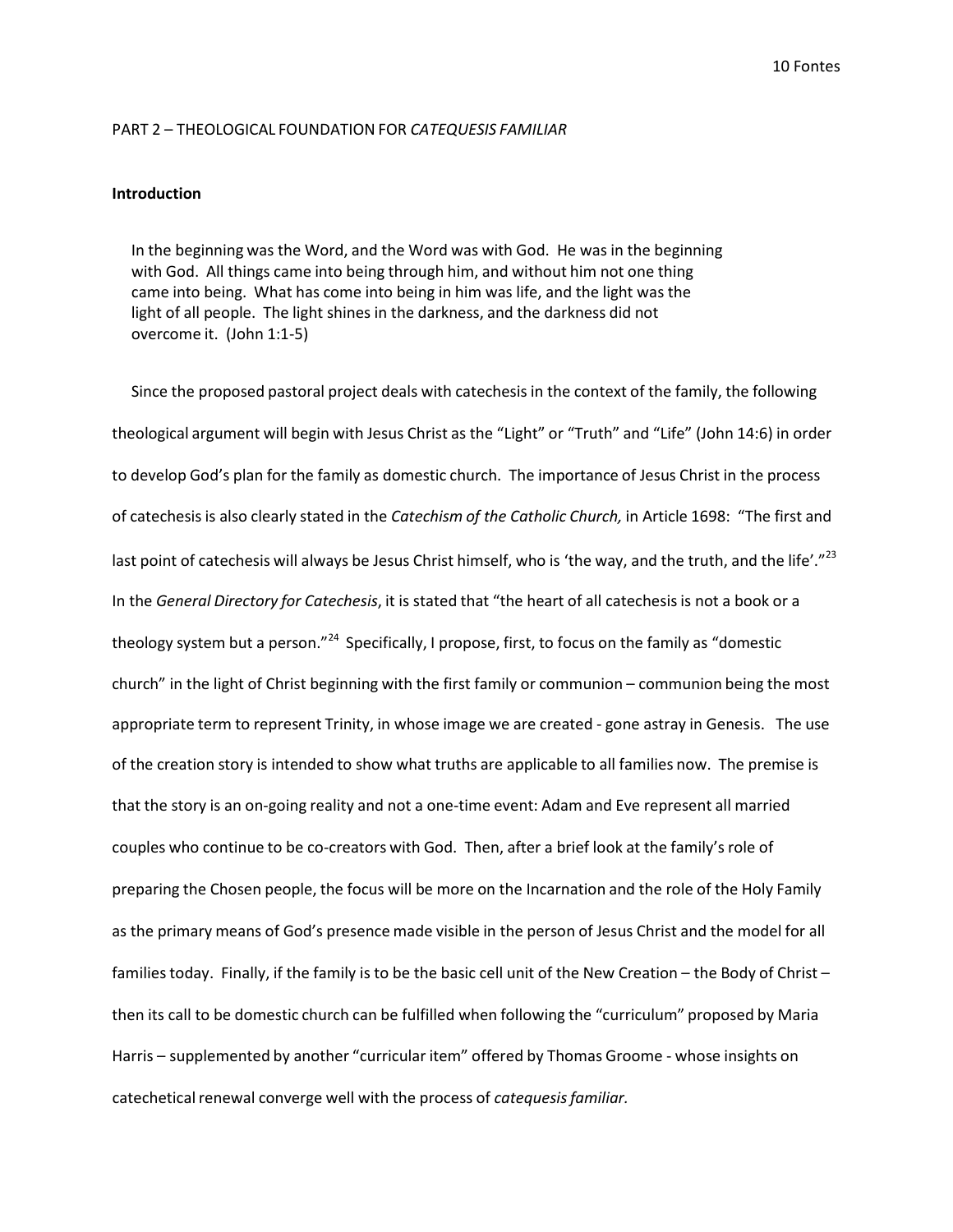Before looking at Genesis, it is important to clarify or define simply, what is meant by "church" in a broad sense and what is meant by "catechesis." The word "simply" is used because these terms can be studied in depth, especially when one develops a theology of church fully. This is not within the scope of this project because the theology implicit in these terms has to be applied pastorally. The "simple" theology proposed here has to be applied to the "here and now,"<sup>25</sup> and be relevant to the everyday life of Spanish-speaking immigrants.

"Church" - in a broad Christian sense - is any place where two or three persons are gathered in Christ's name: "…For where two or three are gathered in my name, I am there among them" (Matthew 18:20). 26 The commentary in the *Biblia Católica de la Familia* offers an important insight on Matthew 18:15-20: "Cada vez que hacemos algo como familia teniendo presente a Cristo, el mismo Cristo se hace presente entre nosotros en medio de nuestra comida familiar, evento deportivo, graduación, solución de algún conflicto, o en cualquier otra ocasión de nuestras vidas." At the end, the commentator quotes Psalm 133:1: "İQué bueno y agradable es que los hermanos vivan unidos!"<sup>27</sup> It is not only "good and pleasant" but – in the light of Christ – it is a glimpse of the kingdom of God made present in the here and now. From the perspective of the economy of salvation or *oikonomia* – to state this in a different way the flow of Trinitarian life is made present through the person of Jesus Christ and the action of the Holy Spirit in the reality of the family, to be developed below when looking at the Incarnation and the Holy Family.<sup>28</sup>

Bill Huebsch's definition of catechesis is: "To echo the faith in one's life by sharing it with others." His "vision of sharing faith together as a means of experiencing ongoing conversion is the backbone of whole community catechesis."<sup>29</sup> His idea of "whole community" is that everyone – not just certified catechists – are involved in faith-sharing in different contexts and the phrase "ongoing conversion" can very well be replaced by life-long growth in our faith, or better, life-long growth in our relationship with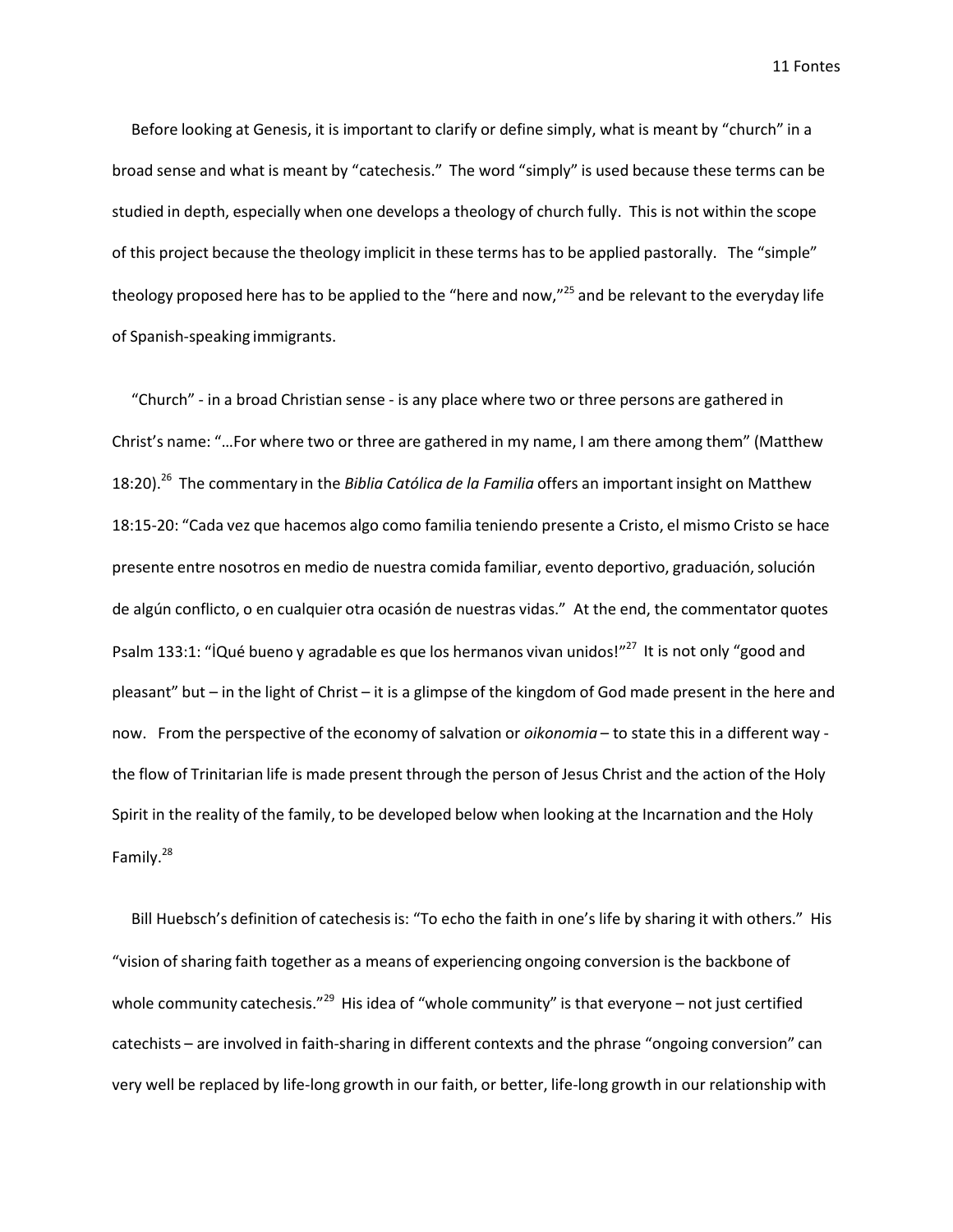Christ. He states that the family context is one of many instances of faith-sharing, but one of the underlying premises of this project is that the family is the primary place of catechesis, and parents have to be considered the principal pastoral ministers of the home, and other pastoral ministers, including the clergy and catechetical staff, have to be at the service of the parents. This would involve moving out to where the families live – not fearing "the smell of sheep," to echo Pope Francis' challenge – in order to revitalize the basic cells of the community.

## **God's Plan for the Family from the Beginning**

God's plan for the family can be stated as God's will for the family, and God's will for each person is just "become who you are."<sup>30</sup> This implies that one knows who she or he is, that is, knowing one's true identity – a life-long endeavor. Our true identity is succinctly stated in Genesis 1:26-27: "Then God said, 'Let us make humankind in our image, according to our likeness'…" They are then given "dominion" over all of animal life not created in God's image. Then, the writer of Genesis repeats that God created humankind in his image and added: "In the image of God he created them; male and female he created them."<sup>31</sup> In Genesis 2, the second narration of man and woman's creation begins with Adam, who God forms from the dust of the earth and is given life by "breathing into his nostrils" (Genesis 2:7). In the first chapter, God's will, after blessing them, is that they "be fruitful and multiply, fill the earth and subdue it (1:28)," and in the second chapter God's will or plan is that "they become one flesh" (2:24). Their being fruitful by becoming one flesh is an expression of being who they are in God's image.<sup>32</sup> "Becoming one flesh" is much more than *eros* – physical union – but union of body and soul as in *agape*,<sup>33</sup> a love of sacrificial self-giving for the good of the other. In the light of Christ, what can be added is to be one as Christ is one with the Father. Jesus expresses his deepest desire or his will for his followers when he prays that his followers be one and adds: "As you, Father, are in me and I am in you, may they also be in us, so that world may believe that you have sent me" (John 17:21). At this point it is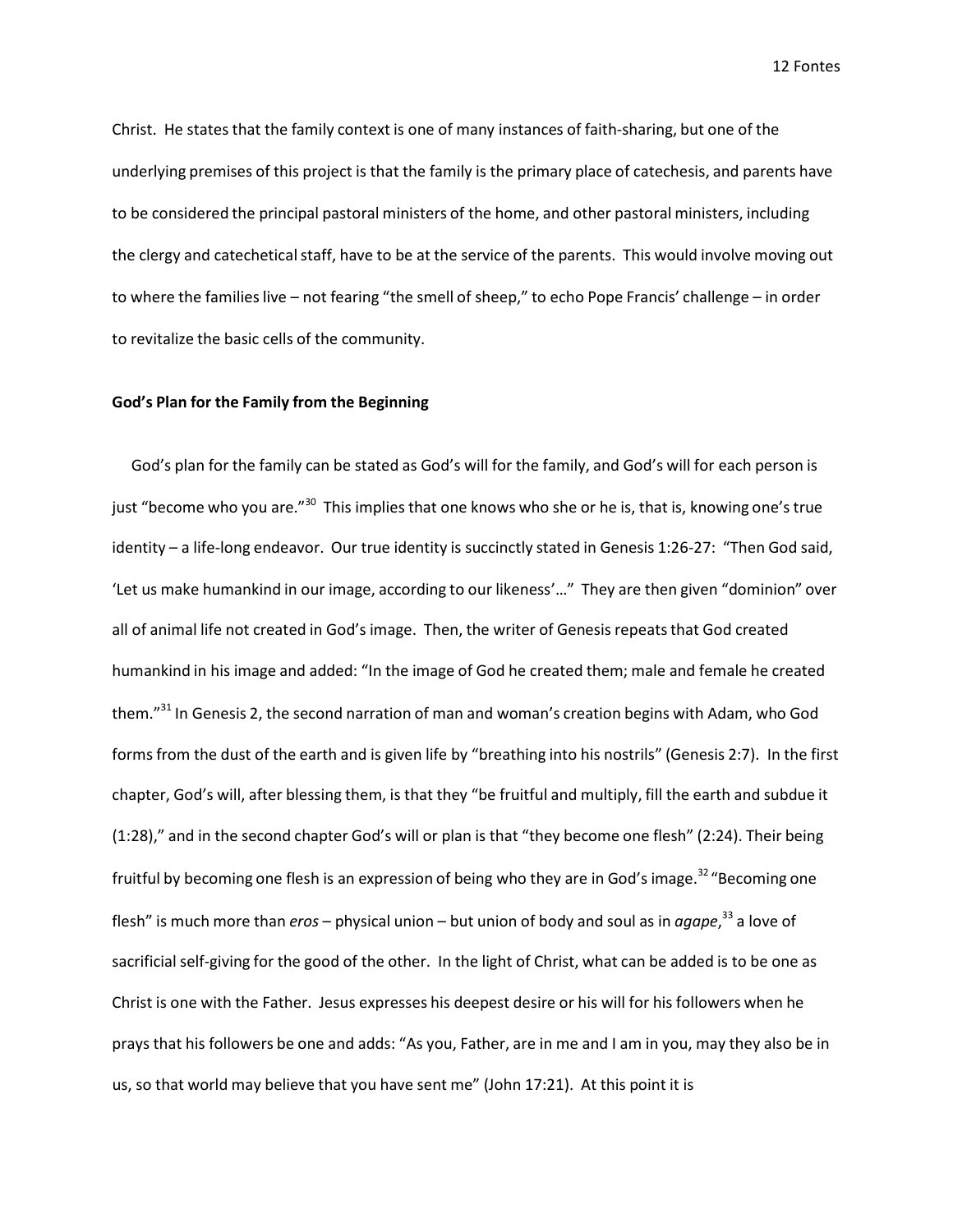necessary to underline that we are given freedom – part of our divine DNA – and we tend to choose being in the "dark." (This is implied in the story of Noah, whose family represents the only one choosing to be in the light.)

Though the Chosen People of God would not know God as Trinitarian and perfect loving and receiving of three distinct persons, they nonetheless discerned God's free-flowing love throughout their history, even comparing God to a loving husband/king who never fails to love and forgive his unfaithful bride, his Chosen People.

St. Gregory of Nyssa's poetic account *On the Making of Man* has God looking at Himself as model in creating man and woman.<sup>34</sup> Gregory refers to God as the "Entertainer of our nature" as he prepares a home <sup>35</sup>– all of creation, and especially the Garden of Eden – for his special guests. He highlights God's desire that the first couple be happy and sharing in his own divine nature: He assigned to man [and woman] the task "not the acquiring of what was not there, but the enjoyment of all things which were there and for this reason He gives him as foundations the instincts of a two-fold organization blending the Divine with the earthy, that by means of both he may naturally and properly be disposed to each enjoyment, enjoying God by mans of his more divine nature, and the good things of earth by the sense that is akin to them…" 36

Pope John Paul II, referring to Genesis, best summarizes what is above: "God is love (I John 4:8) and in Himself He lives a mystery of personal loving communion. Creating the human race in His own image and continually keeping it in being, God inscribed in the humanity of man and woman the vocation, and thus the capacity and responsibility, of love and communion."<sup>37</sup> He adds that "love is therefore the fundamental and innate vocation of every human being."<sup>38</sup> Since we are created with complete freedom, then we can choose not to acknowledge our identity in God and complete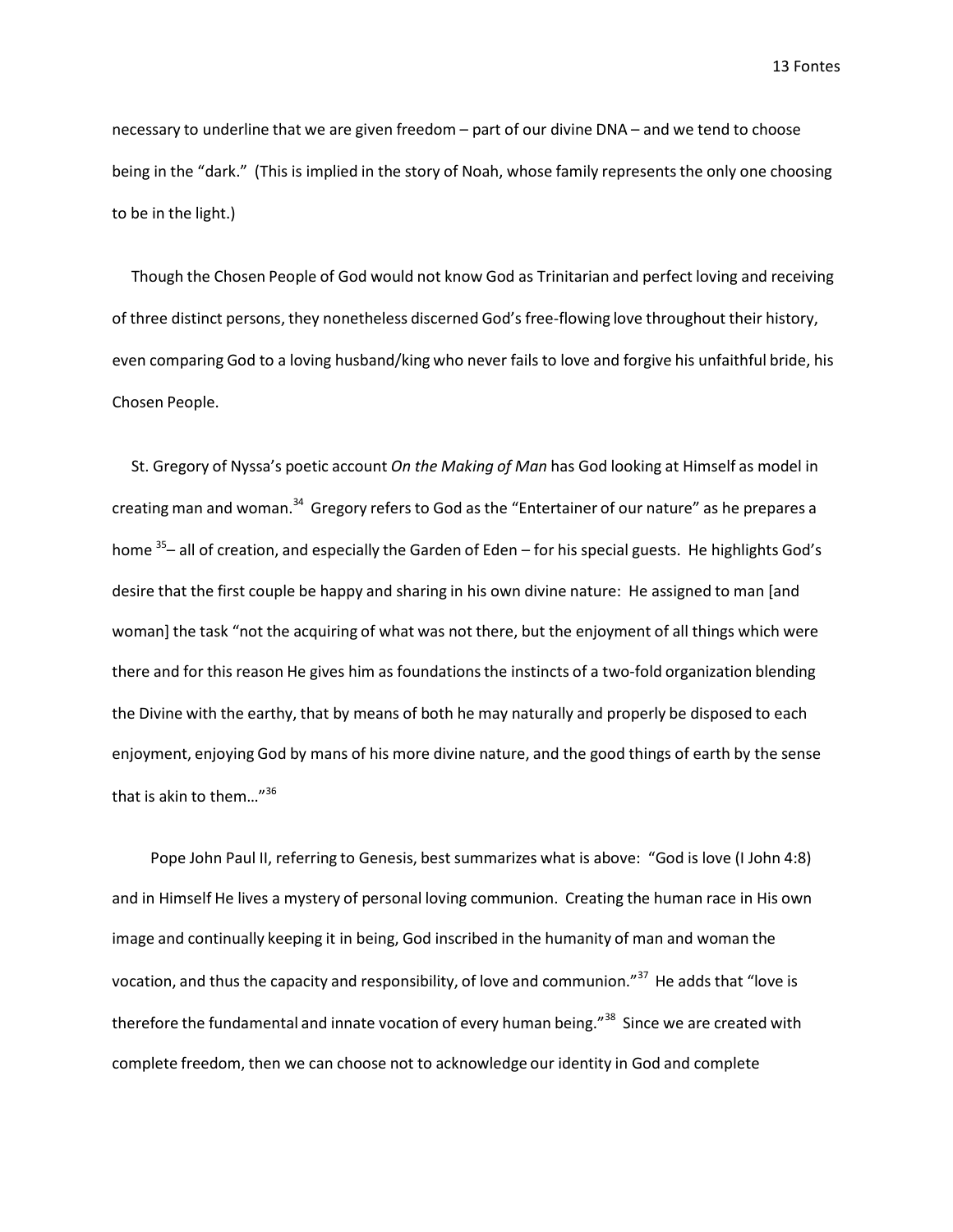dependence on Him. Sin can be stated as the refusal to accept God's free-flowing Trinitarian love/communion, which disables us from sharing his love. As stated above, the Chosen People of the Old Testament were aware of God's compassionate and forgiving love and the promise of a Messiah – through those few who discerned and responded to the Love/Holy Spirit, who was always present.

#### **God's Plan Moves Forward**

The great event of the Old Testament that begins to reveal God's saving plan is the Passover, resulting in their freedom from slavery, as narrated in Exodus. The role of the parents and the family is very clearly stated. Even before being freed, Moses is reminded that God has hardened the heart of the Pharaoh so that he, Moses, can tell his children and grandchildren how God has made fools of the Egyptians and worked signs to demonstrate that He is the Lord (Exodus 10:2). And in Exodus 13 it is more clearly stated, when the Passover is celebrated:

When in the future your child asks you, "What does this mean?" you shall answer, "By strength of hand the Lord brought us out of Egypt, from the house of slavery. When Pharaoh stubbornly refused to let us go, the Lord killed all the firstborn in the land of Egypt, from human firstborn to the firstborn of animals. Therefore I sacrifice to the Lord every male that first opens the womb, but every firstborn of my sons I redeem" (Exodus 13:14-15).

And in Deuteronomy the inspired writer again states God's will: "But take care and watch yourselves

closely, so as neither to forget the things that your eyes have seen nor to let them slip from your mind

all the days of your life; make them known to your children and your children's children" (Dt. 4:9).

Further on in Deuteronomy the writer states more clearly what our relationship with God requires:

Hear, O Israel: The Lord is our God, the Lord alone. You shall love the Lord with all your heart, with all your soul, and with all your might. Keep these words that I am commanding you today in your heart. Recite them to your children and talk about them when you are at home and when you are away, when you lie down and when you rise (Dt. 6: 4-7).

It is important to take note that the Israelites were in the desert and there were no synagogues

requiring that formation in the faith took place primarily in the home. It can also be stated that the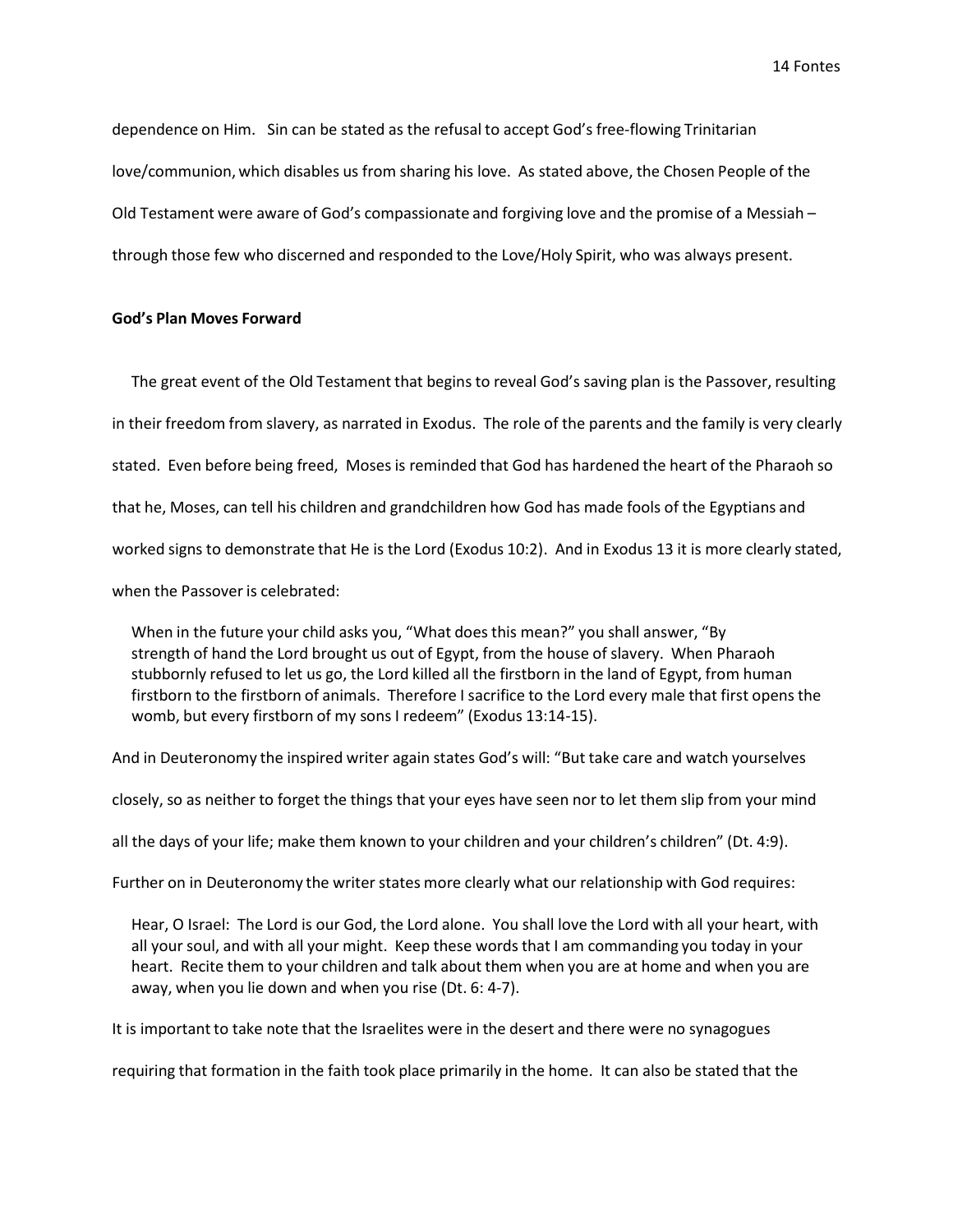family represented "the community of memory of God's action in the lives of the Israelites."<sup>39</sup> Whatever the circumstances, the most important Judaic practice of the Passover was celebrated and continues to be celebrated in the home. The first Christian communities of Jews, who continued to go to the Temple and synagogue, celebrated the New Passover meal – the Eucharist – in their homes, before churches were built. Joseph and Mary not only were devout Jews but there is no reason to believe that Jesus learned not only Scripture at home, complemented by weekly attendance in the synagogue, but learned his true identity from Joseph and Mary, and even more important was completely open – as his mother – to the Love/Holy Spirit of his Father.

#### **The Incarnation: The Holy Family as Icon of the Trinity and Blueprint for all Families**

Very little is known of Jesus' early family life in contrast to his public life, but for the purpose of this project, it is important to focus on Mary and Joseph. As it was stated above, God continued to be present through the Holy Spirit, forming a community in which his Son would be born. Richard Rohr once wrote, "God's main problem was how to give Himself away,"<sup>40</sup> and he added that people would commonly respond to God's offer to give Himself to them as: "I am not worthy. I would rather have religion and morality, which give me the impression that I can win a cosmic contest by my own efforts."<sup>41</sup> Perfect giving requires that one receive the gift perfectly, and Mary – Christians believe – was the only one at this point of salvation history who received the gift of God perfectly. We address her now as "full of grace," which implies that her state of being immaculately conceived enabled her person to be a completely emptied vessel to receive the Love (Holy Spirit) of God. Her fiat or "yes" to God's offer to have his Son is the first of the Joyful Mysteries, which can represent the "Good News of the Family," and serve as the foundational theology supporting *catequesisfamiliar*, at least within the context of this study.

# **Mary, Mother of Christ and Mother of the Church**

Focus on Mary will be limited since she is already revered by Spanish-speaking immigrants, especially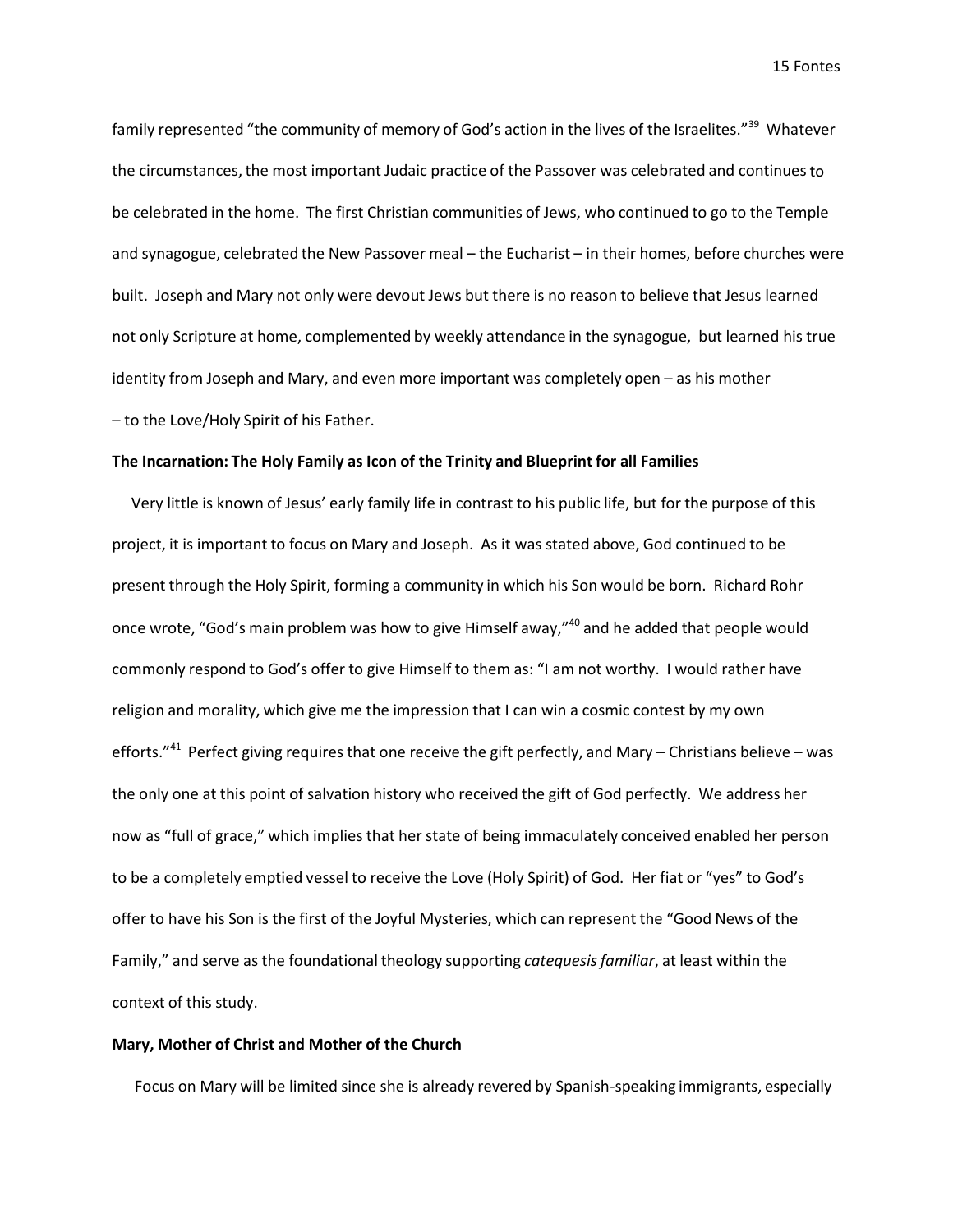Mexicans. What can Mary teach parents about receiving Christ more completely in our minds, heart and soul, enabling them to be effective evangelizers and catechists of their children? How was Mary able to listen to, believe and accept God's will in a way that she could exclaim: "Here am I, the **servant**  [my emphasis] of the Lord; let it be with me, according to your word" (Luke 1:38)?<sup>42</sup>

Richard Rohr suggested four characteristics that can help understand her stance before God - her spirituality: "vulnerability, humility, longing and radical trust."<sup>43</sup> These characteristics can be found in Christian contemplatives or mystics and this is significant if we take Karl Rahner's oft-quoted words seriously: "The devout Christian of the future will either be a 'mystic,' one who has experienced 'something,' or he [or she] will cease to be anything at all."<sup>44</sup> (Experiencing "something" can also be stated of being fully awake to God's presence within us and around us, and corresponds to "mysticism" of everyday life" for all people.) Parents and other family members can rightly ask: Who are we to aspire to be like Mary much less to be a mystic? First of all, the problem of putting Mary on a very high pedestal can be an obstacle to recognizing our kinship with her, which is suggested in the dialogue that took place between Mary and Juan Diego at the hill of Tepeyac in 1531.<sup>45</sup> Secondly, when one talks of mystics, one thinks of some sort of otherworldly human who is especially gifted, such as a John of the Cross, Teresa of Avila or Therese of Lisieux, but we are all potentially able to be mystics due to our divine DNA if we accept the truth of ourselves being the *imago dei.* A closer look at these four characteristics can be helpful, especially through the lens of Ignatian spirituality when applicable.

**Mary's** openness or **vulnerability** is her complete ability to be present to reality, to be able to see with a "third-eye," a concept developed by Richard Rohr's *The Naked Now*. 46 In the chapter entitled "Three Ways to View the Sunset," he writes that the first way to see is sensate, which deals only with seeing, feeling, touching, moving and fixing. The second way of seeing is to enjoy what the first sees but goes further and enjoys making sense of what he is seeing, using his imagination, intuition, and reason.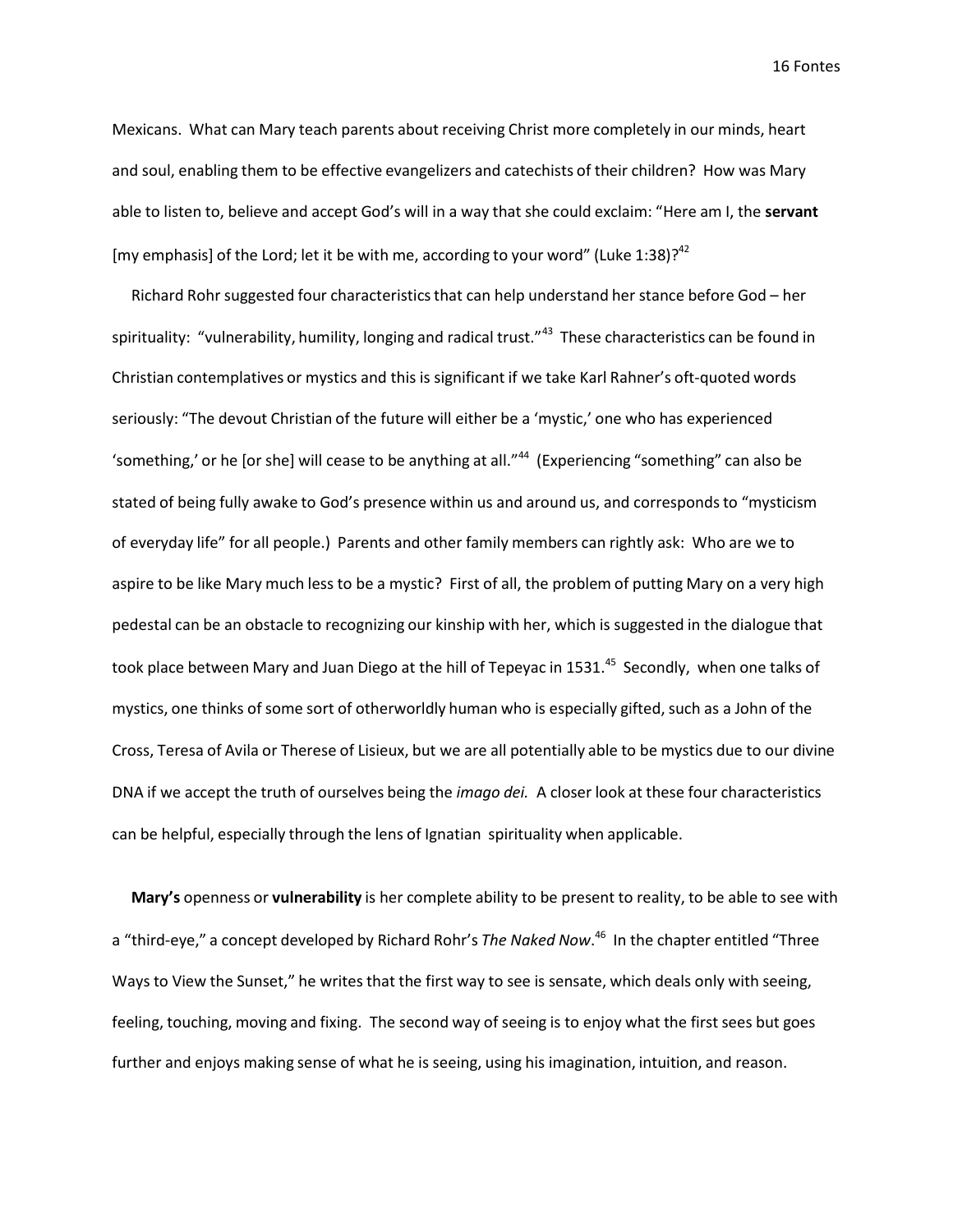The third way sees what the first and second see, but goes beyond seeing and explaining to remain "in awe before *an underlying mystery, coherence, and spaciousness*that connected him with everything else. A person who sees this way uses his/her third eye, which is the full goal of all seeing and all knowing."<sup>47</sup> Rohr calls this gazing "mystical" and it takes place when "heart space, mind space and body awareness are all simultaneously open and nonresistant."<sup>48</sup> For him it is a presence which "is experienced as a moment of deep inner connection, and it always pulls you intensely satisfied into the naked and *undefended* [my emphasis, because this refers to Mary's vulnerability] now, which can involve both profound joy and profound sadness."49 Belief in the Immaculate Conception of Mary has to lead to acceptance of Mary's contemplative/gazing as a life-long stance. She lived the exhortation of Psalm 46:10: "Be still, and know that I am God!" She was the daughter of Israel whose heart never went astray, who always regarded God's ways and was always at rest in Him (in contrast to those whose hearts go astray in Psalm 95:10-11). Her confusion at the angel's greeting, referring to her as God's "favored one (Luke 1:28)," may have been an indication of her humility in which she attributed all of her gifts to God's greatness and free-flowing love.

Further commentary on contemporary Mariology is necessary here to support the above statements referring to Mary's Immaculate Conception. Karl Rahner reinterpreted the doctrines of the Immaculate Conception and the Assumption which were previously explained as prime examples of privilegedcentered Mariology. Mary Hines summarizes his view:

The Immaculate Conception refers to the fact that Mary's life was caught up with God's Grace right from the first moment of her conception, in virtue of the redeeming action of Christ. The Assumption implies the same about the end of her life. Body and soul, Mary's whole person Is with God, her human life radically accepted, which is according to Christian belief, the ultimate hope of all humanity. These two dogmas offer us the conviction and the hope that our lives, too, are graced from beginning to end, that ultimately grace will triumph over sin and we , too, will find God's ultimate gracious acceptance. Thus Mary's life offers a paradigm and a hope for all human life.<sup>50</sup>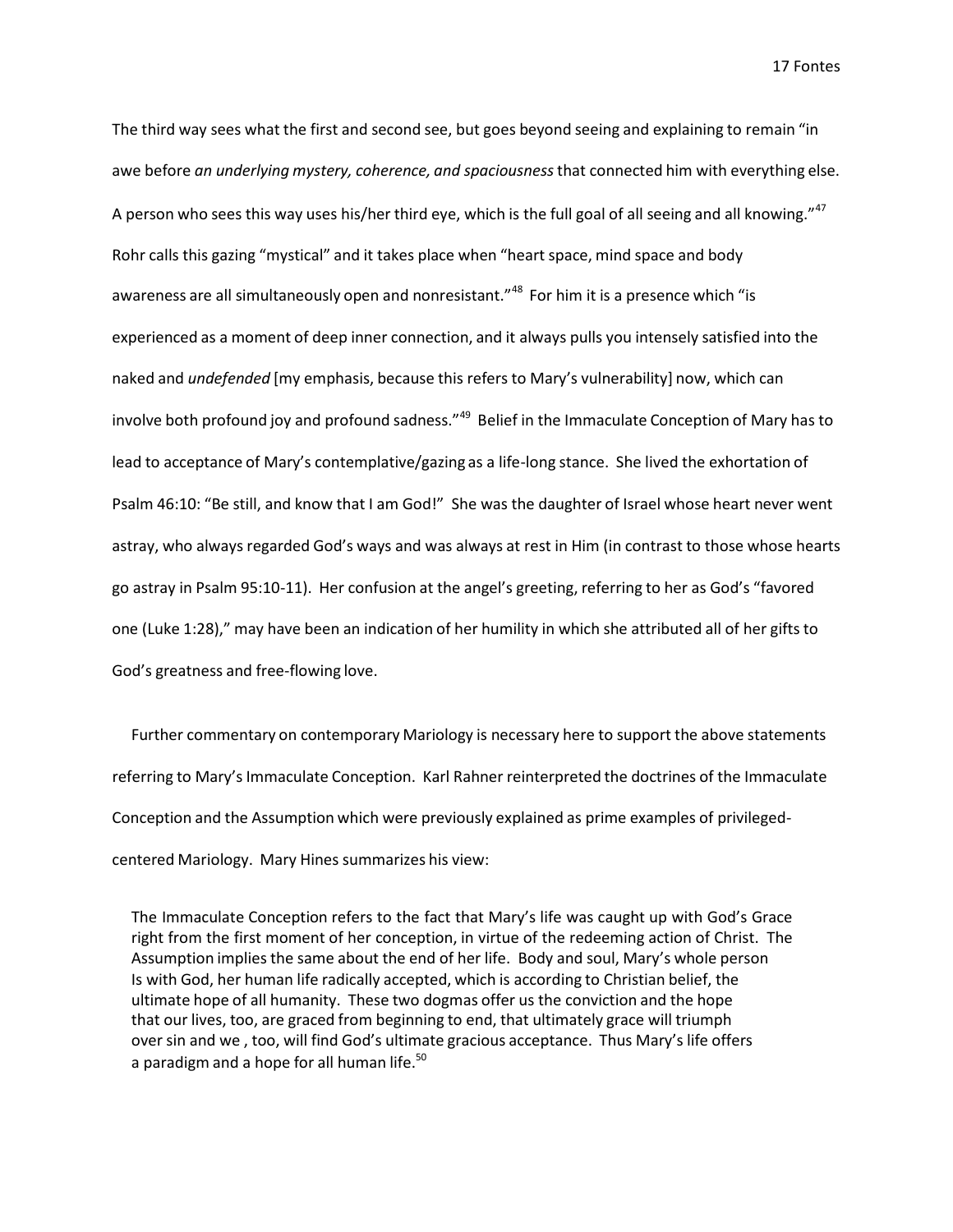Mary Hines, the author of the above statement, also wrote that "all affirmations about Mary are to be in the light of this hermeneutical principle: Christ is the one Mediator and the maternal duty of Mary toward men [and women] in no way obscures this mediation of Christ, but rather shows its power."<sup>51</sup> Mary was very **humble** before God's greatness and aware of her role as the one who points to Jesus, as evidenced by her words at the wedding in Cana: "Do whatever he tells you (Jn 2:5)." Moreover, the incident (Synoptic Gospels) in which she appears with other members of Jesus' family, points to her **obedience** and role as the model of one who hears the word of God and acts on it (Mk 3:20-35; Mt 12:46-50; Lk 8:19-21). Hines adds that John's view of Mary at the foot of the cross (Jn 19:25-27) is included to show Mary as the "model of belief and discipleship, member par excellence of the believing community." 52

At this point, one has to ask if the average family is capable of acquiring the mystical stance of Mary, much less that of saints known for their mysticism.<sup>53</sup> The good news is that married couples and new parents regularly have these contemplative/mystical moments. An experienced spiritual director, or a lead couple familiar with spiritual direction guidelines, can evoke these responses and help couples name these experiences, so as to savor them and encourage them to incorporate them into ordinary family prayer life. An example of a "long, loving gaze" moment is a couple' first wedding dance, which anticipates their first complete giving themselves to each on their wedding night. Referring to this conjugal union, one newly-wed husband I spoke to broke down in tears because he understood in a more profound way what receiving Christ's body at the Eucharist was all about. Another example, experienced by most parents, is holding their babies in their arms in silence, in which there is a long, loving gazing between them. A parent's experience in this moment can give him or her a sense of how God feels toward us, since this capacity is an inherent attribute given to us as *imago dei.* A personal experience was witnessing a father with his seventh-month daughter in his arms, who were just looking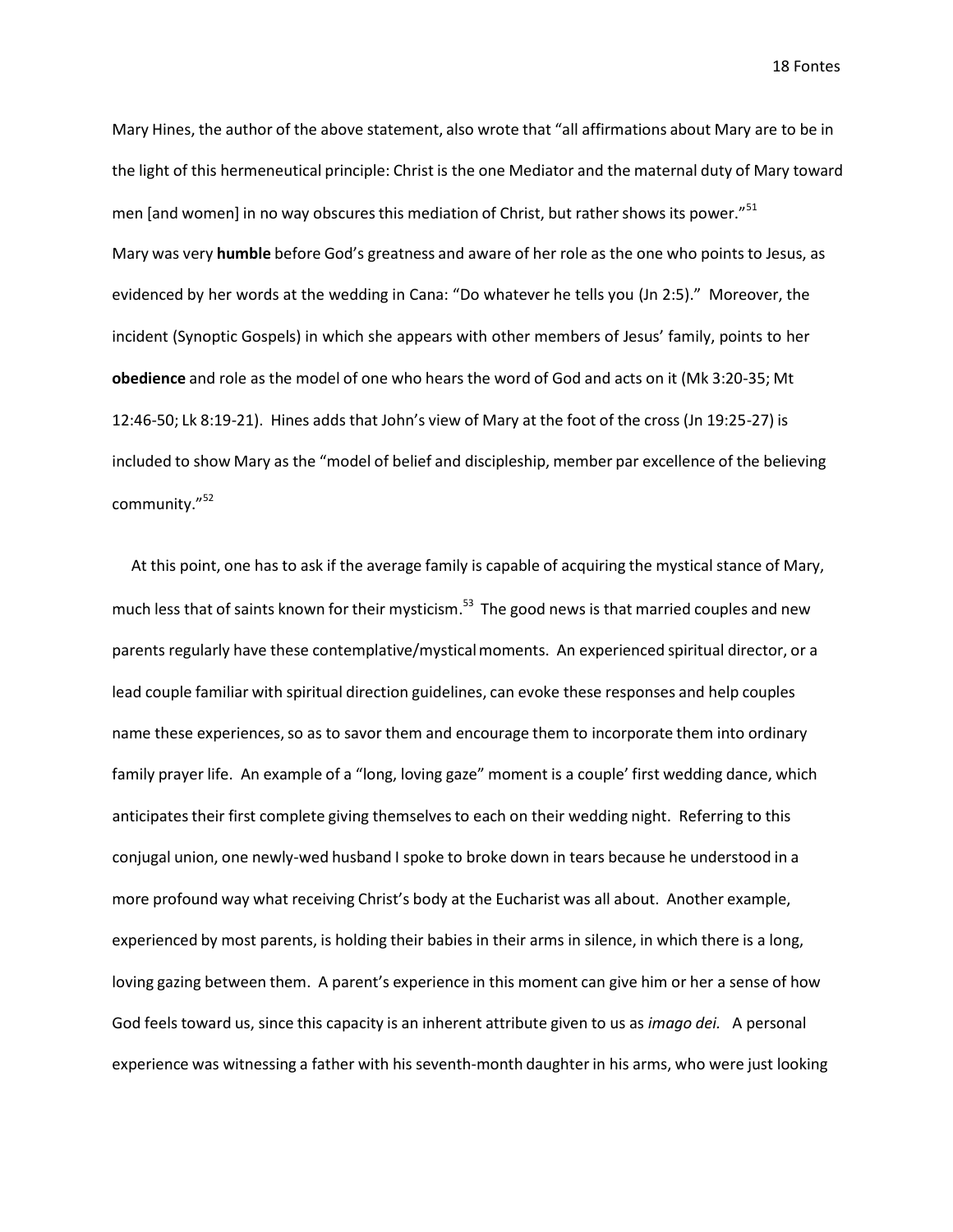at each other in silence, and this during the homily given by the very gifted pastor at Sacred Heart.<sup>54</sup> Like Mary, St. Ignatius believed that God is found in all things and his genius lies in guiding his followers in a methodical way to discern God's loving presence within and outside of themselves.

Wilkie Au, guided by Ignatius' insights and methods, offers practical, easily applicable suggestionsfor being still, open/vulnerable, trusting or obedient, and humble as Mary is before God, in "Practicing Crabgrass Contemplation," from his book *The Enduring Heart. <sup>55</sup>* The deepening of this contemplative stance also helps one be aware of one's deepest longings, related to your truest self. He describesthis contemplation as "crabgrass" – as contrasted to "hothouse," as in a monastery - because it grows anywhere even in a crack in the sidewalk.<sup>56</sup> It refers to those moments in our hectic and noisy environment which offer opportunities for reflection and contemplation. The basic assumption of Ignatius is that God is found in all things, and that He is constantly communicating with us through our insights, feelings, desires, and all ordinary occurrences of our lives. What is necessary is to be aware of the need to stop and be still and then follow a prayer discipline. Au elaborates on the Ignatian spiritual discipline of the examination of consciousness or awareness exam which include: 1. Gratitude for all blessings received during the day after a brief reflection; 2. Prayer for the grace of enlightenment and trust in discerning painful moments, in order to be free of defensiveness and blind spots; 3. Attention to feelings – especially those that are painful – moods, thoughts, and urgings in order to discern what is happening in our lives and where God may be speaking to us; 4. Prayer for forgiveness directed to God and asking for forgiveness from those of the family with whom we are praying; 5. Prayer for grace "to live with renewed hope and increased love of God and others."<sup>57</sup>

An important insight – possibly the most important – of Ignatius, which corresponds well with Marian spirituality is the importance of having a grateful heart. Mary's awareness of being gifted or being "full of grace" (participatingmore fully in the very life of God) and being thankful reached its fullest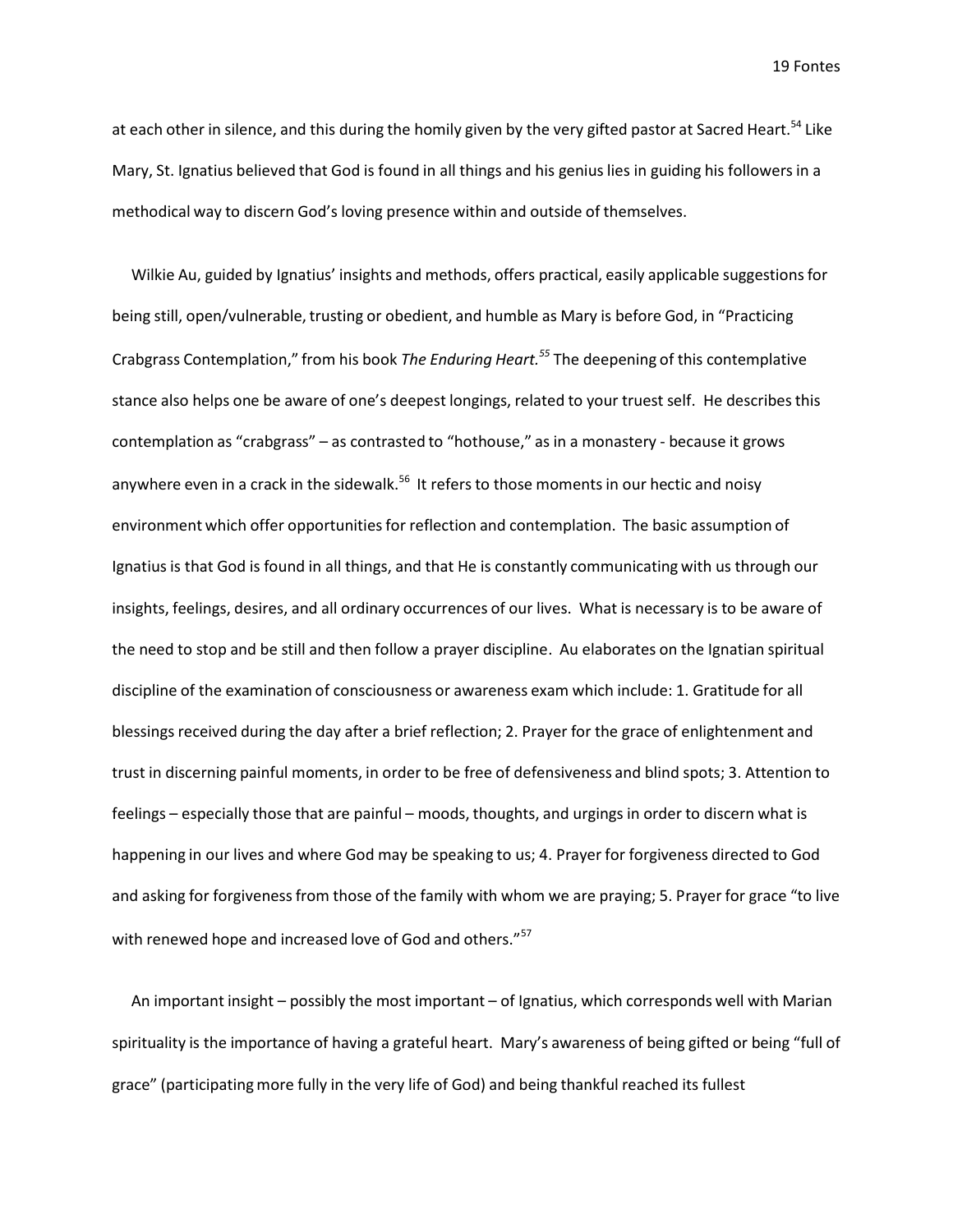expression in her Magnificat, which is intentionally prayed by all who pray the Liturgy of the Hours in the evening to be thankful for all that God has given them during the day. Mary's *fiat* is the ultimate expression of her radical trust and it represents her perfect giving made possible by her perfect receiving due to her vulnerability, humility and longing. A foundational belief of Ignatius is that *service* flowsfrom a grateful heart or – according to Luke – a heart filled with grace. Thus, she could easily say "yes" to God's plan for her.<sup>58</sup> Again, her life-long stance before God, characterized by four qualities above, implies that she was always saying "yes." Ignatius helps us be aware of God's constant presence and constant offering of free-flowing love.

#### **Joseph**

The above comments are only "scratching the surface" of Mariology and to complete the study of the Holy Family as the visible presence of the Trinity, it is important to delve into Christology, which will only be referred to briefly within the early family life of Jesus. The role of Joseph is also relevant here, especially when one considers the frequent absence of the father in the Christian formation of children due to work obligations requiring more travel time for those in the Antelope Valley. Leonardo Boff attempts to take St. Joseph out of the "marginal position in which he has been left and to provide him with the central role that he deserves."<sup>59</sup>

Boff attempts to demonstrate Joseph's fatherhood as unique, qualifying him as "spiritual, Davidic, legal, adoptive, matrimonial, nurturing, functional, educating, virginal, Messianic and personified" (in the sense of his allowing the Father to personify himself in him, a theological theory of Boff).<sup>60</sup> He is matrimonial father because his marriage is real and legal, and thus he exercises all the rights and duties as father over Jesus. Boff cites John Paul II who states Joseph's family is "a true human family... In this family Joseph is the father: his fatherhood is not…'apparent' or merely 'substitute'**…**Rather, it is one that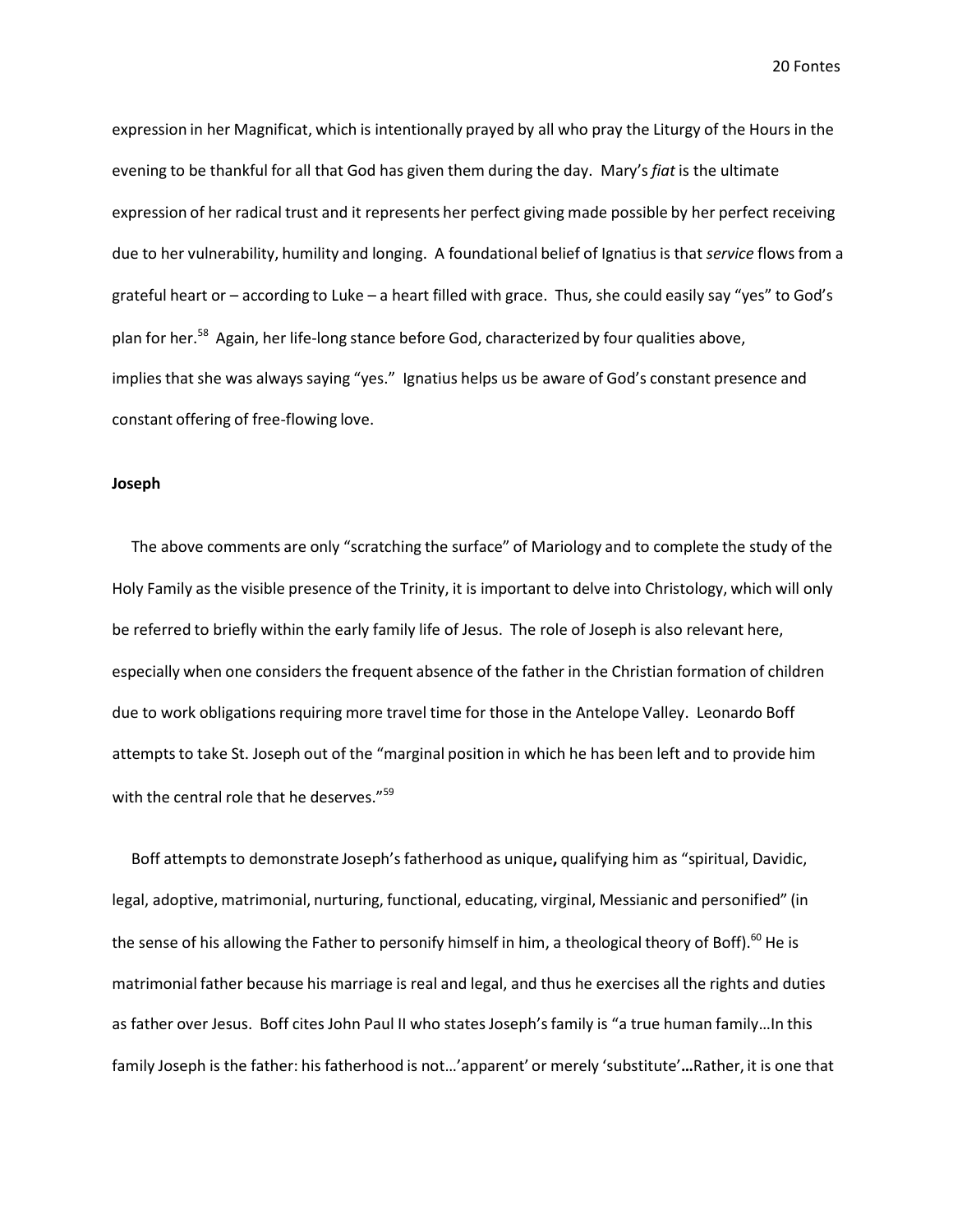fully shares in authentic human fatherhood and the *mission of a father in the family* [my emphasis]." 61 Concerning the qualification of "virginal," Boff would prefer to use "chaste" since he sees no dogmatic impediment to acknowledging that Mary and Joseph had a normal married life, reminding his readers that "conjugal love is a symbol of God's covenant with humanity and with the church."<sup>62</sup> The quality of "*nurturing* father" is more significant and very applicable to family catechesis and evangelization.

What is clearly stated in Scripture about Joseph is that he was "a just man" or "righteous man" (Matthew 1:19). Now, since a just man is just because he does justice, the question is: What is justice in the biblical sense? This is more meaningful here in order to highlight the vocation/call/challenge to fathers of Spanish-speaking, immigrant families in the Antelope Valley. Tim Keller writes that to do justice, referring to the word *mispat* (used more than 200 times in the Hebrew Old Testament), means to "give people what they are due, whether punishment or protection or care."<sup>63</sup> The recipients of the protection and care are "widows, orphans, immigrants and the poor," who were considered the most vulnerable [my emphasis] at the time.<sup>64</sup> He uses another word for Biblical justice, which is more applicable to Joseph: *tzadeqah,* referring to a life of right relationships or "being just," and being in a right relationship primarily with God and then with others. One must be compassionate as God is. $^{65}$ Boff elaborates on the true spirituality of the "just" using two other concepts of *saddiq* (just) and *Hasid* (pious). $66$ 

First comes the concept of pious *Hasid.* The *Hasid* is the person who lives intensely the duty to love God, who cultivates a great intimacy with him, who is sensitive to his intentions, which are expressed by the law as a live manifestation of his will. The pious person completely inserts himself or herself in the spiritual tradition of the people through a religious practice *within the family* [my emphasis] through taking part in the holy festivals, and through the weekly attendance of the synagogue…The person who possessesthis characteristic, who is pious, becomesjust (*saddiq)* when this person becomes a beacon of the community, educates the younger ones by example, conquers through acting righteously and garners the trust of the rest of the community and thus becomes a reference for the collectivity.<sup>67</sup>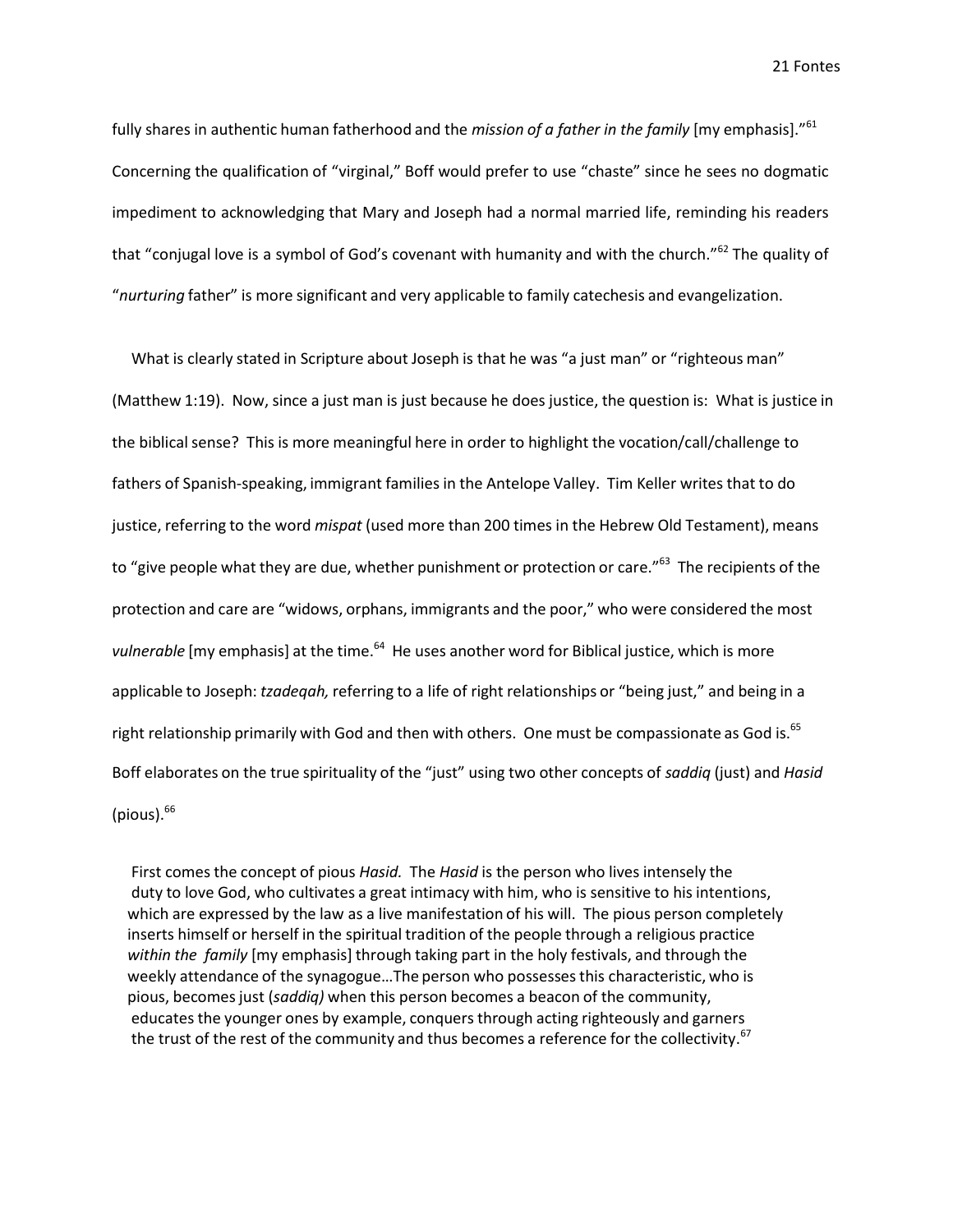Boff cannot accept Joseph as a silent and discreet figure, lost in the masses. Being only a carpenter does not mean he is not qualified to educate his son in ways that the teachers of the temple could not. "His love of God and his love of the neighbor, his observing of the traditions and of the law, all these constituted the aura that flooded his house and workshop." 68 Jesus, the man, would learn his true identity as the beloved Son of his Father, in a gradual and nurturing way similar to how all people learn to talk, walk, listen, read, love and just being "just" as his Father, all of which are first experienced in his family life. The knowledge here is not knowledge gained in a classroom setting but is experiential or "participatory." 69 An example offered by Boff of this is that he could not have referred to God as *Abba,*  an expression of extreme intimacy, unless he first experienced this intimate love from Joseph whom he called *abba. <sup>70</sup>* Jesus naturally allowed himself to be guided by the Spirit because of the example of both parents. He would later exhort his followersto trust in the Father's eternal and unconditional love, seeking, striving and *longing* first for the kingdom of God because he witnessed this first in his parents who lived it every day.

In **conclusion**, the original plan of God is that we become who we are, to reflect the communion of God as Trinity, which of course can only be known through Christ. Who we are, is already implanted in our divine DNA, as seen in the story of Creation. Within family life, people can experience somewhat or gain glimpses of what it is to be in God's image, which is perfect communion. Yet, people fail to look back to the Creator and this requires that "the Word become flesh" (John 1:14) show us, as the Sacrament (used in a wide sense) of God. The Incarnation is not a one-time event because He becomes incarnate in each person who is born into His Body through the power of the Holy Spirit and each is called to *relationship* as God is relationship of three Persons, in perfect giving and perfect receiving. The sacrament of Trinitarian life or the sacrament of the Trinity can be (according to Boff) the Holy Family to which all families are called to be in Christ through the power of the Holy Spirit, focused on the Father our ultimate end.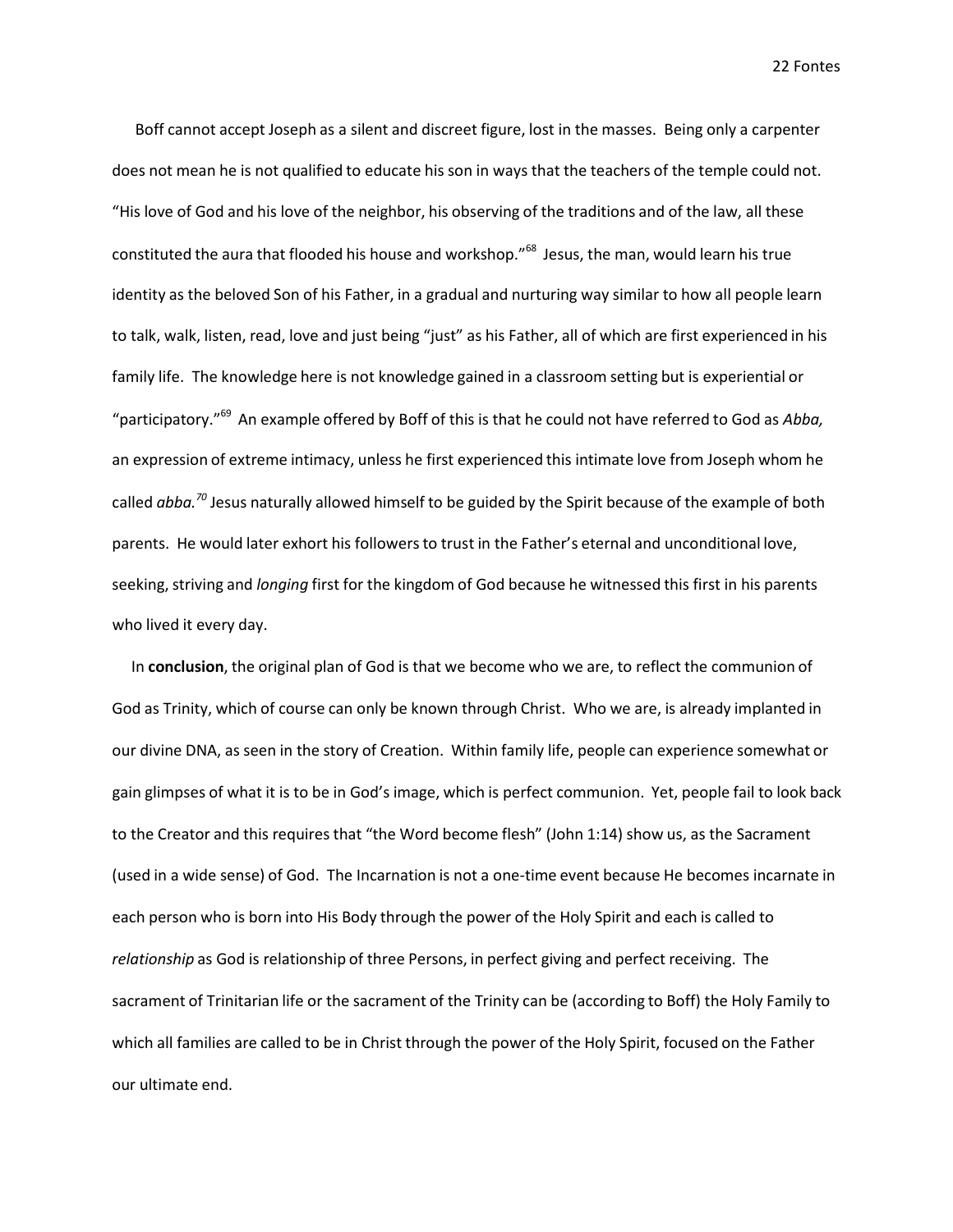To summarize, family life modeled after the Holy Family, is the beginning of life in the Mystical Body of Christ as domestic church. The Holy Spirit is already active bringing about the birth of Christ in our lives, through the sacraments of Baptism, Eucharist and Confirmation and these sacred liturgical moments celebrated with the larger family of Christ, the parish, are already anticipated first in the family. *Catequesisfamiliar* is a process of growing as domestic church, and a final theological argument will focus on what it means to be Church, based on Luke's *Acts of the Apostles* and insights from contemporary voices who are calling for a catechetical renewal.

#### **The "Curriculum of the Church" and** *Catequesis Familiar*

They devoted themselves to the apostles' teaching and fellowship, to the breaking of breaking of bread and prayers…Awe came upon everyone, because many wonders and signs were being done by the apostles. All who believed were together and had all things in common; they would sell their possessions and goods and distribute the proceedsto all, as any had need. Day by day, as they spent much time together in the temple, they broke bread at home and ate their food with glad and generous hearts, praising God and having the goodwill of all the people. And day by day the Lord added to their number those who were being saved (Acts 1:42-47).

This passage can be used to link the first family of Genesis created in God's image, to the Holy Family, to the first Christian families (domestic churches) of the early Church Community/Family, and to families today, called to be or live communion as God is a Communion of three Persons giving and receiving perfectly. This passage occurs after the descent of the Holy Spirit: the Holy Family becomes Family when Mary's *fiat* leads to the conception of Jesus by the Holy Spirit, just as the first community of disciples becomesthe Body of Christ through the Holy Spirit. "The Acts of the Apostlesis sometimes called the Gospel of the Holy Spirit, because the Holy Spirit is the main character in the story, just as Jesus is the main character in the four Gospels."<sup>71</sup> For families today, all begins with the Sacraments of initiation (Baptism, Eucharist and Confirmations).

Maria Harris, Richard J. Reichert and Thomas H. Groome are only three of many theologians who are proposing a renewal of religious education. Many of their insights and proposals converge with the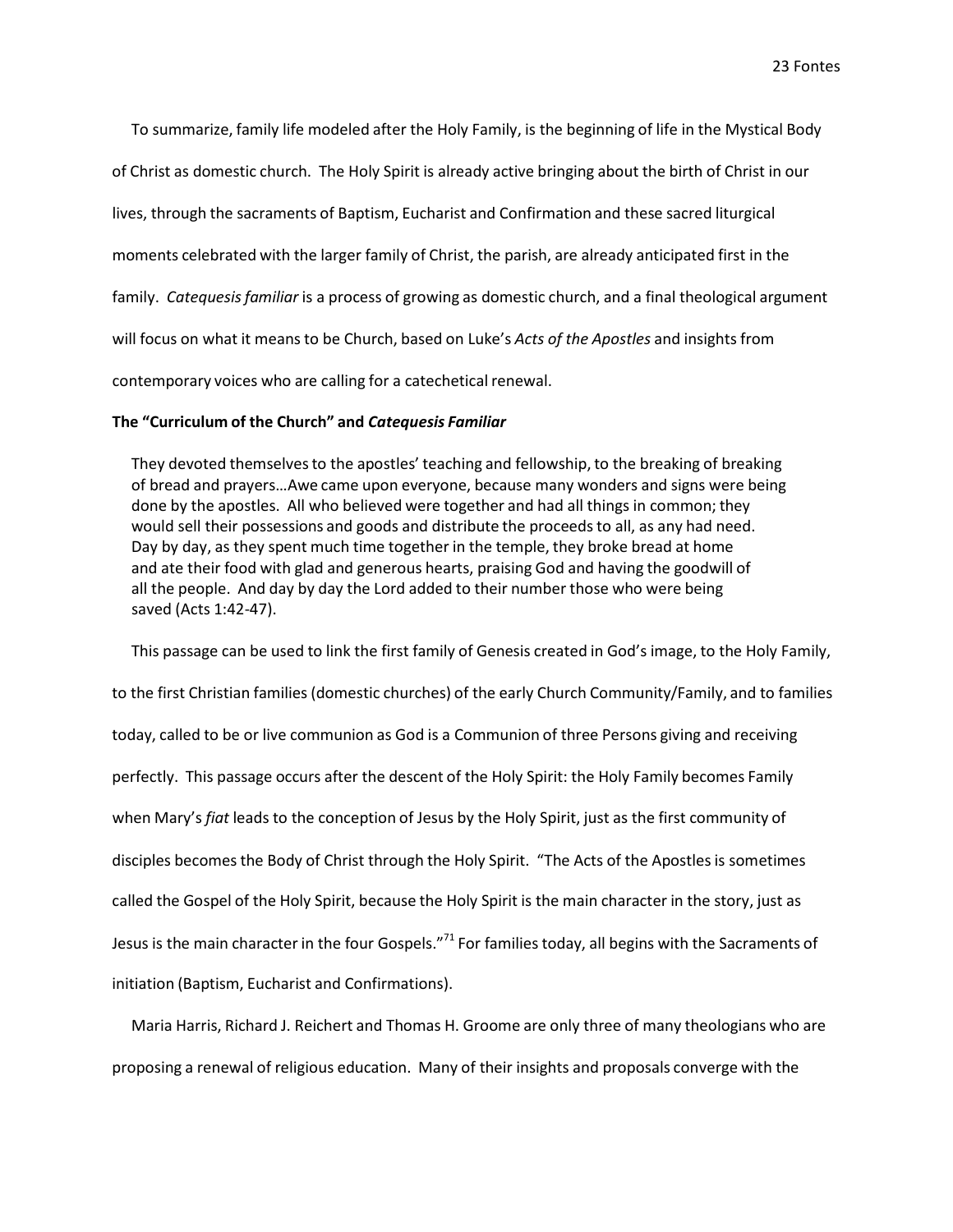theological foundations, goal, objectives, methods and practices of *catequesisfamiliar.* All three want to see more effective programs in forming life-long disciples of Christ.

Maria Harris reminds pastoral leaders that we, the People of God, *are* the Church, and we are not just members of a hierarchical institution. From the moment of our Baptism, we are all called to share in Christ's mission as Priest, Prophet and King.<sup>72</sup> She wants to highlight that we are all involved in pastoring and educating and she proposes **a "curriculum" based on the early Christian community**  found in the Book of Acts.

Reichert emphasizesthe relational aspect of forming disciples that begins with hearing the Good News – stated in his study as the New Evangelization, a term used often in family catechesis. He and Groome propose a shift from a classroom paradigm to a relational paradigm, similar to the dynamics of the R.C.I.A. program.<sup>73</sup> Reichert sees disciples as those "walking with Jesus, learning from Jesus and participating in the mission of Jesus."<sup>74</sup> "Walking with Jesus" is life-long and it requires sacramental sensitivity, which is a more heightened awareness of God's presence in all things. We walk with Jesus through sacramental/liturgical prayer and contemplation, and through a contemplative reading/listening of his words in Scripture. 75

Groome elaborates on this in a slightly different way. He writes that Vatican II redefined Christian faith as not just a summary of belief to be taught in a catechism containing questions and answers, but as a "holistic way of life…engaging head but also heart and hands," which demands right worship and right acting, as well as right belief."<sup>76</sup> He also envisions a "sharing faith community" paradigm-replacing a "schooling didactic" paradigm which involves "the whole communal life" of all communities within the parish. This would "engage every member as both teacher and learner, across the life cycle from cradle to grave."<sup>77</sup> He bases his vision on the great commissioning directed to all the People of God: "Go, make disciples of all nations" (Matthew 28:19). A well-organized and effective *catequesisfamiliar* makes parents agents of their families' Christian formation. First, parents are evangelized through the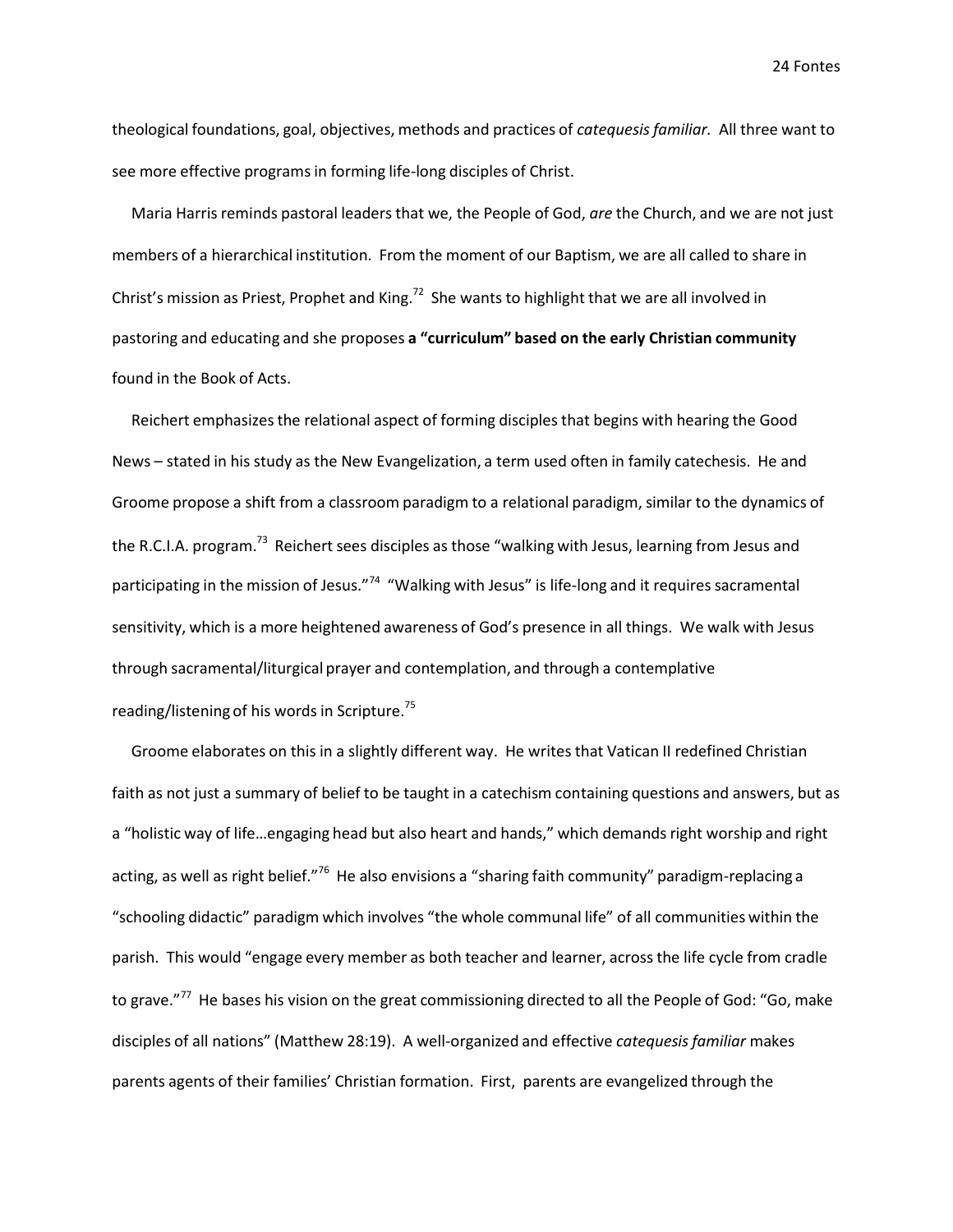community of the small ecclesial group of couples facilitated by the lead couple; then the parents evangelize themselves(a life-long endeavor) and subsequently they evangelize their children, who evangelize their parents. Finally, the family evangelizes other families. A phrase which is heard over and over again at workshops and parents' meetings is that "*catequesisfamiliar facilita la nueva* 

#### *evangelización para la familia desde la familia*."

Harris looks at the **"what" or content of religious education**, referring to it as the "curriculum"ofthe Church. For her the curriculum is much broader and deeper than just a list of items or themesto be covered in a syllabus. It refers to the five classical forms of being or doing church from the Acts of the Apostles, and she states these as: *koinonia* (community life), *leiturgia* (liturgical/prayerlife), *didache* (the life as students and teachers), *kerygma* (life as, first, the recipient of evangelization and then, second, life as an evangelizer), and *diakonia* (life of service to the community). 78 Groome refers to the same five forms and adds *marturia* (bearing witness to Christian faith, which can be linked with evangelization). 79 He better articulates the importance of family in living out these forms:

For educating in faith, the *General Directory of Catechesis* emphasizesthe ethos of the home. As "the primary agent of an *incarnate* transmission of faith" (No. 207), the family should provide a "positive and receptive environment" and the "explicit experience and practice of the faith" (No. 178). Rather than mere formal didaction, family catechesisis a "Christian education more witnessed to than taught, more occasional than systematic, more on-going than structured into periods." (no. 255) A family's faith is more caught than taught, its communal life *is* its faith curriculum.<sup>80</sup>

The above statement concerning curriculum applies well to *catequesisfamiliar* except that it is a program in which there is *intentional time* set aside for structured, systematic Biblical reading and reflection, sharing, teaching and praying in the home. Moreover, all the classical forms are directly connected to everyday family life. An example of *leiturgia* would be the main meal shared by the family, which anticipates the Eucharist with the larger parish community. Structured prayer and brief scriptural reading at meal time prepares everyone, not just children, for the Eucharist. It is important to reiterate that aside from its connection with the larger parish liturgical moment, this is *a sacred moment in itself*,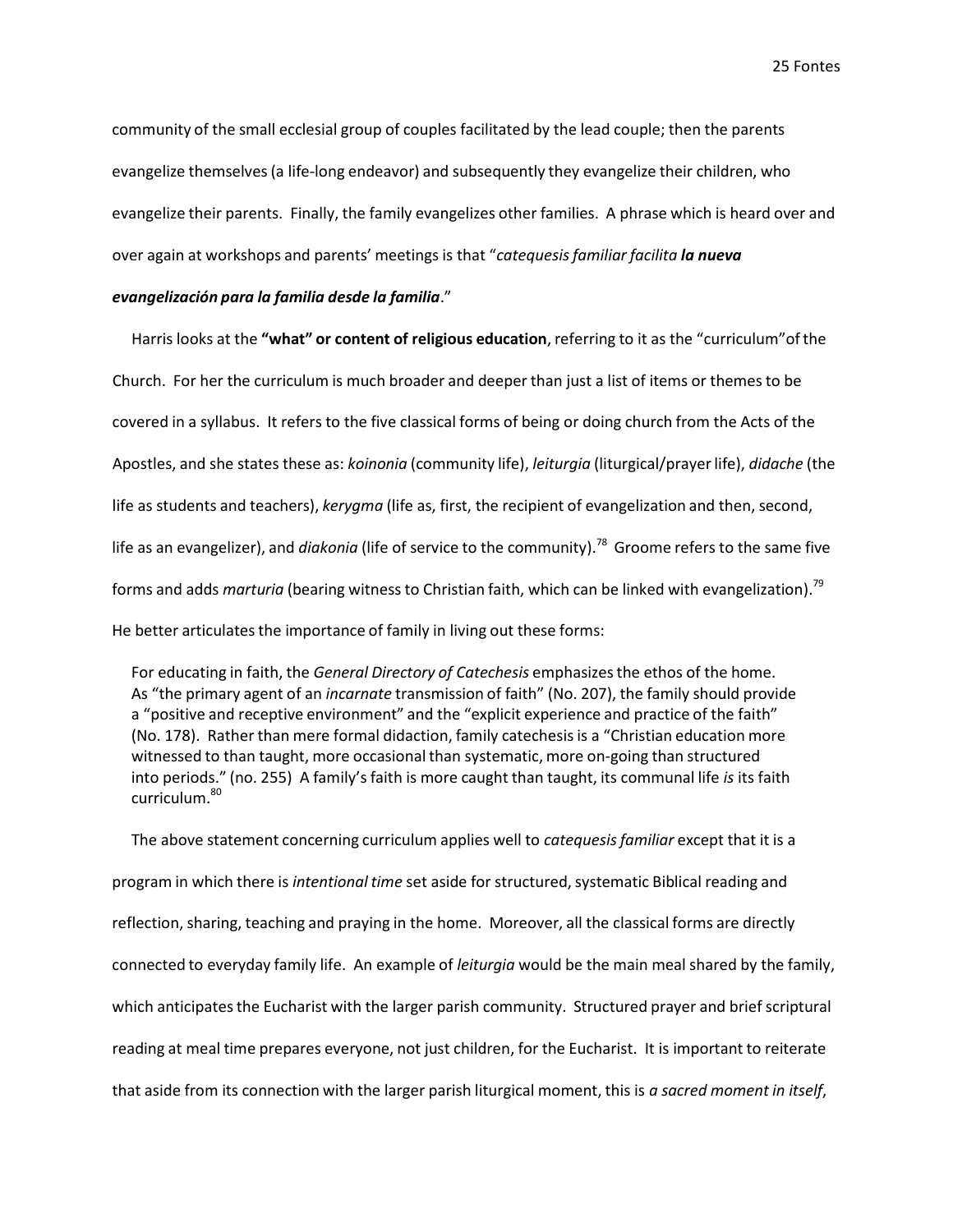in which all experience or get a glimpse of Trinitarian communion.<sup>81</sup> After five sessions with couples and children, there is a separate celebration with all groups of parents and children. The celebration of Eucharist is augmented by sessions of *animadores* with children in which music and dynamics,similar to liturgical dance, is practiced. The *koinonia,* or community life, begins with marital communion in every aspect of the word and flows into family life, with a greater awareness of the presence of Christ as Head of the family and model and the unifying, guiding and empowering presence of the Holy Spirit. The small *comunidad ecclesial de base*, of the couples guided by the lead couple, is primarily an experience of Church, and it, in turn, strengthens the family community.<sup>82</sup> The relationship between family and small base community is a mutually enriching experience, and this is closely related to *kerygma*: There will always be families on fire with the love of Christ, which begins with the growing relationships of spouses consciously living in Christ, and they evangelize other couples. The assumption of the program is that baptized adults are still in need of evangelization and catechesis.<sup>83</sup> As was stated above, the goal of the program is to evangelize families so that families can evangelize other families – an aspect of the New Evangelization and the lead couple represents the larger ecclesial community in this ministry, by their actions and words. The *didache* is the actual catechizing of children by parents, using materials adapted to the children, but this comes after, as stated in part one, the parents have been learning within their small base community of other couples guided by lead couples. The pedagogy of God and Christ is an important element of family catechesis, that is studied and practiced in training sessions with lead couples: It is developed by Thomas Groome in *Will There Be Faith* and Sister Augusta and Father Juan in *Método de la catequesis familiar,* previously cited.

Finally, the practice of *diakonia* can best be synthesized in Jesus' washing his apostles' feet, in which he says: "If I, your Lord and Teacher, have washed your feet, you also ought to wash one another's feet" (John 13:14). Parents are "washing their children's feet" literally and in countless other ways and they are doing it with love (ideally, following Christ's lead) and it is a life-long loving service (ministering).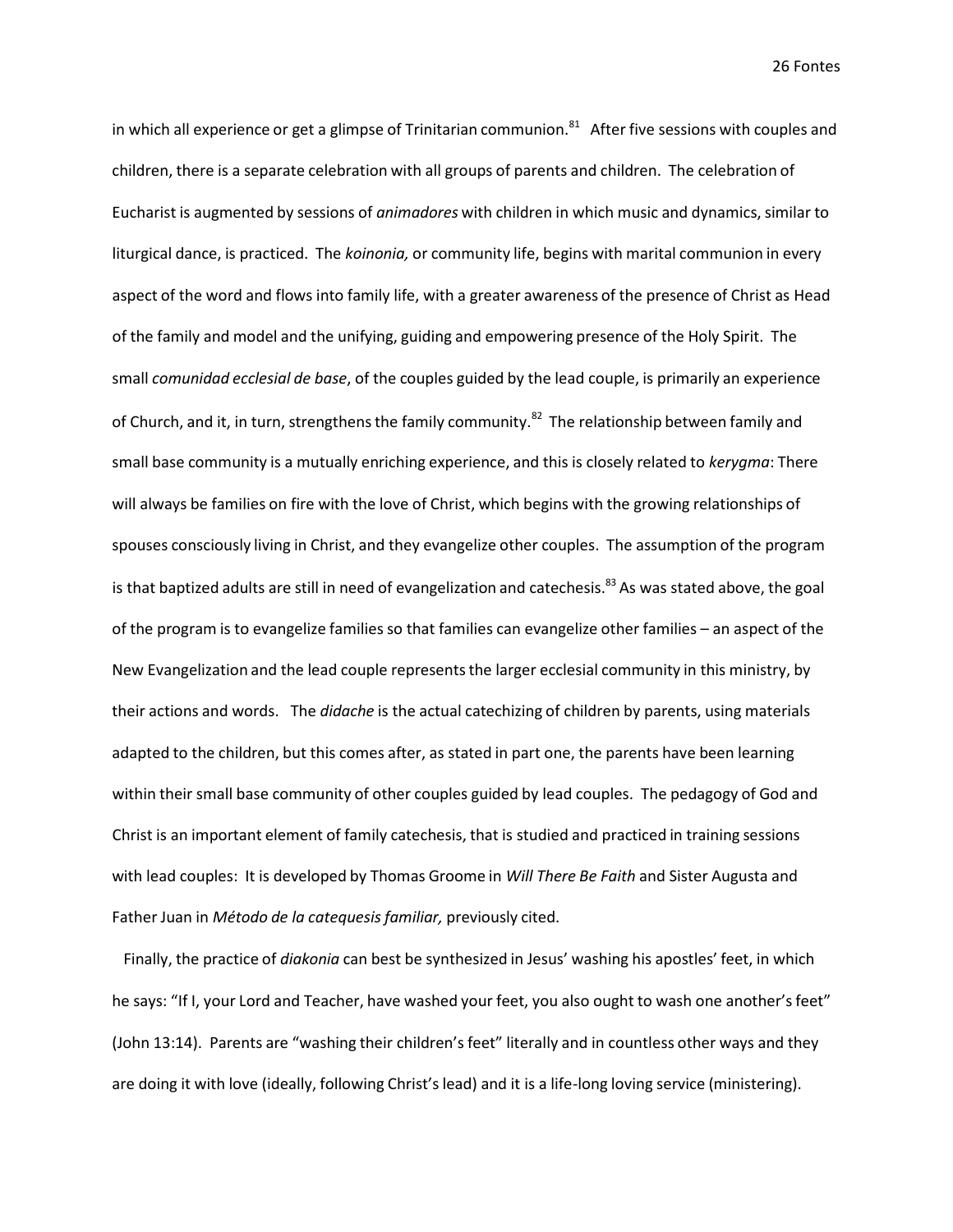This ability to wash your children's feet and adult children washing their elderly parents' feet, is innate, in both the literal and the figurative sense. This is more and more difficult to do, without union with Christ, especially in the Eucharist, but also union with Christ in the Church, the larger Church, beginning with the domestic church, by the power of the Holy Spirit. This living of service/ministry within the family is intended within the program of family catechesis to lead to service to the outside community: There is structured time in the meetings of parents to reflect on real experiences of need in the realm of family life, health, economics and politics. Then, these are looked at in light of the Gospel, following the methodology of see, judge and act.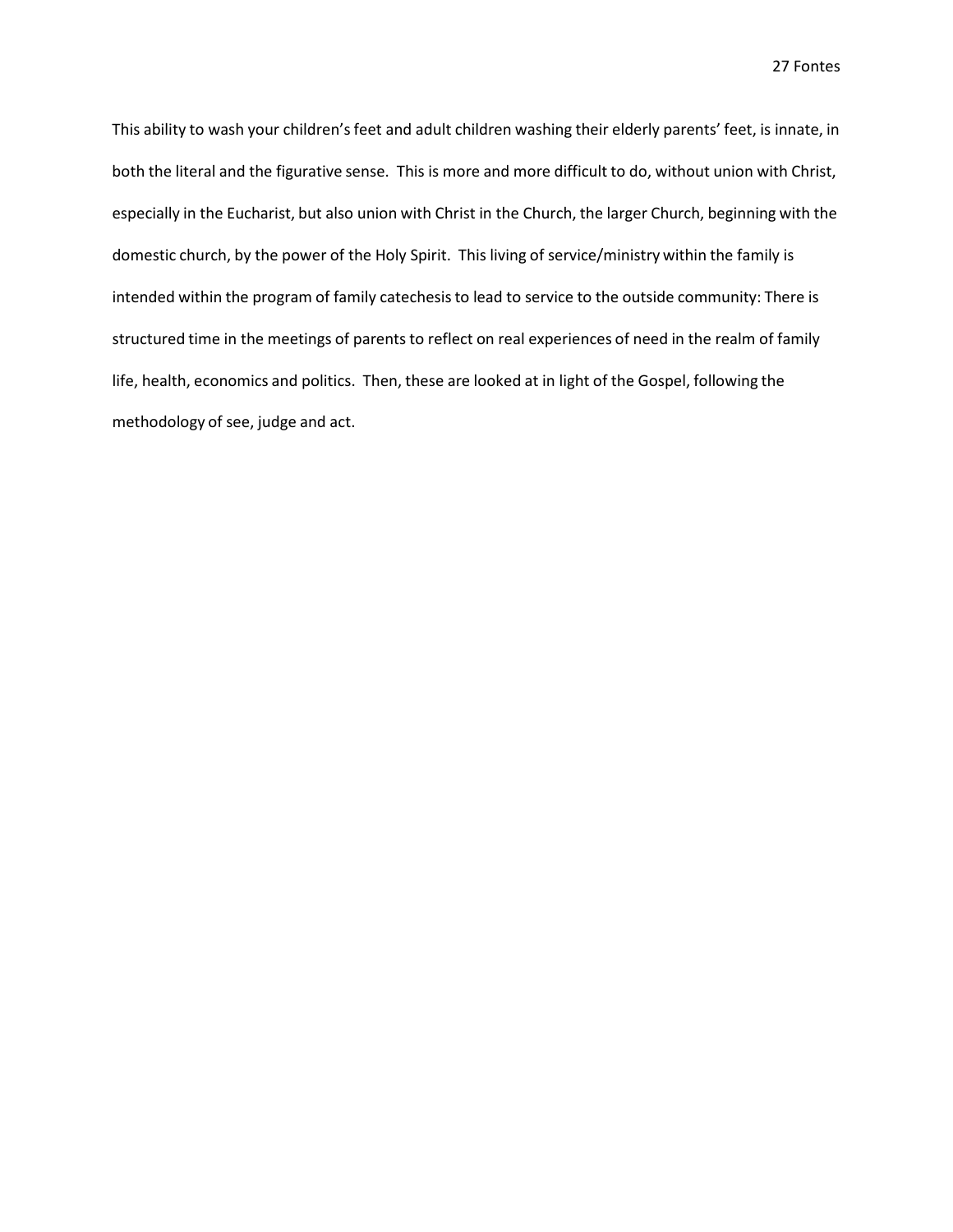#### PART 3 – THEOLOGY OF PASTORAL MINISTRY

This component of the pastoral synthesis project will develop briefly my understanding of pastoral ministry, and then, how this understanding impacts practically on how I see myself as a pastoral theologian in the context of my present ministry and within the proposed project if it is to be implemented here in the Antelope Valley. The first part will respond to three questions: Who is called to ministry, why are they called and how do they carry out this calling? The second part relies primarily on experiences and studies that have helped me grow in my understanding of myself as pastoral theologian.

Before responding to the questions posed above, it is necessary to focus on the meaning of pastoral ministry in a broad sense. The word "broad" is used so as to apply to everyone who is baptized and not just to those responding to a special call within the institutional church (the ordained and lay ecclesial ministers). The best word for "ministry," at least within the context of this pastoral project, is "service." The adjective "pastoral" refers to a pastoring or shepherding service, and the model is Jesus, the Good Shepherd. Jesus on several occasions states clearly that he came to serve and not to be served (Mark 10:45, Matthew 20:28, John 13:1-17) that we may live.

#### **Who is called to pastoral ministry?**

The answer to this question is already alluded to above in referencesto Maria Harris' *Fashion Me A*  People, but Edward P. Hahnenberg offers a more thorough study of who is called to minister.<sup>84</sup> He focuses first of all on the vision of church as reflection of Trinitarian communion as developed in *Lumen Gentium.* He states: "Ministry in the church are those relationships of service that celebrate and carry forward Christ's mission in the Spirit within a Trinitarian theology of ministry." 85 While recognizing the special nature of the ordained, he cites *Lumen Gentium* to propose a paradigm shift in looking at who is called to ministry:

Though they differ from one another in essence and not only in degree, the common priesthood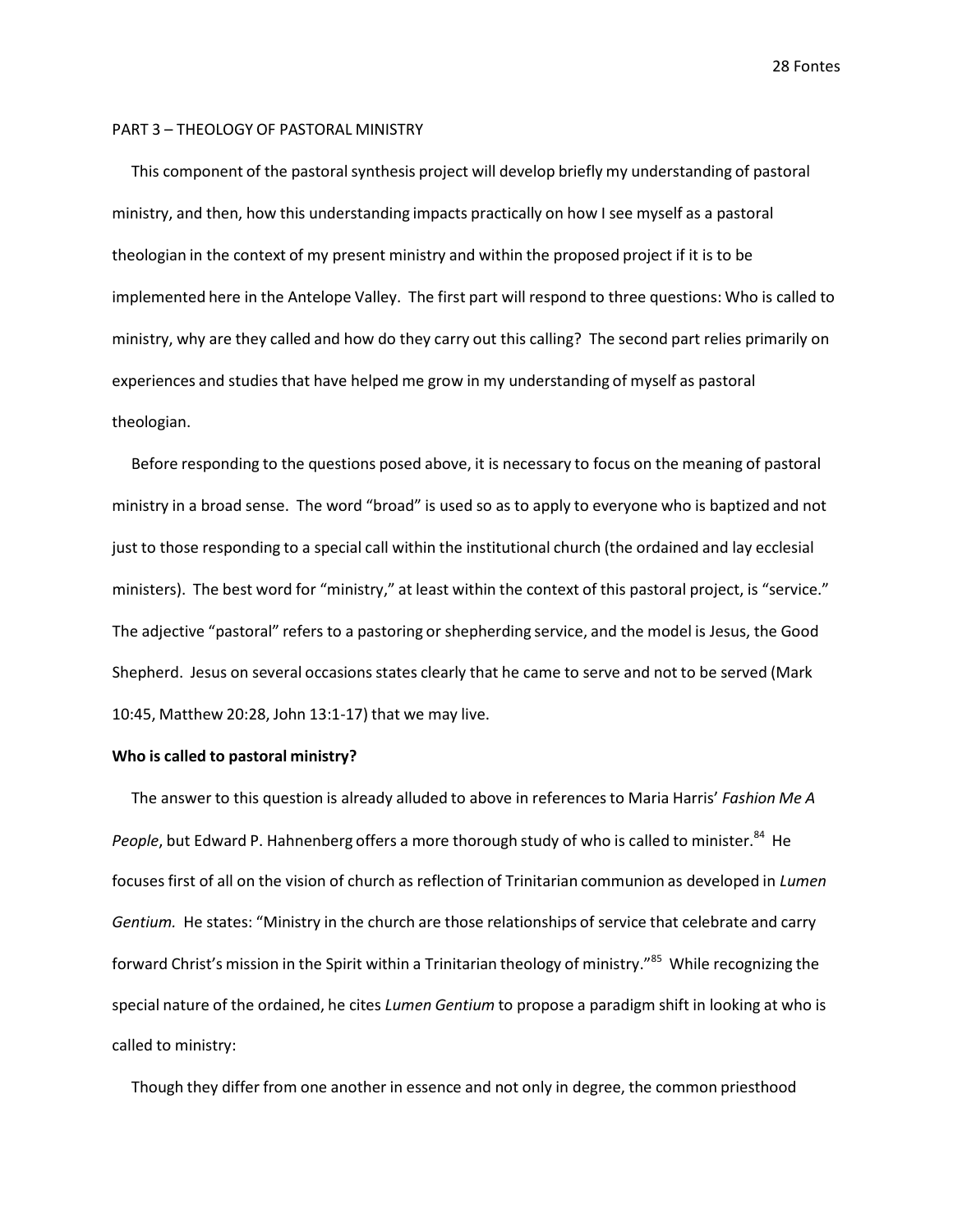of the faithful and the ministerial or hierarchical priesthood are nonethelessinterrelated: each of them in its own special way is a participation in the one priesthood of Christ (Cf. Pius XII, Allocution *Magnificate Dominum,* November 2, 1954: *AAS* 46, 1954, 669; Encyclical Letter *Mediator Dei,* November 20, 1947, *AAS* 39, 1947,555). The ministerial priest, by the sacred power he enjoys, teaches and rules the priestly people; acting in the person of Christ, he makes present the Eucharistic sacrifice, and offers it to God in the name of the people. But the faithful, in virtue of their royal priesthood, join in the offering of the Eucharist. They likewise exercise that priesthood in receiving the sacraments, in prayer and thanksgiving, in the witness of a holy life, and by self-denial and active charity.<sup>86</sup>

Hahnenberg writes that the Vatican II Council Fathers placed Chapter 2, "The People of God," before the chapter on the hierarchy to show that "the church is not first clergy and ecclesiastical but is rather the *whole church*: the people of God, *Christifideles,* a priesthood of all believers." 87 He recognizes the importance of the visible, organizational, institutional elements of the church, but writes that *Lumen Gentium* points to the "deeper dimensions of the church, casting it as a participation in the Trinitarian life of God."<sup>88</sup> The universal church, therefore, is seen to be "a people made one by the unity of the Father, the Son and the Holy Spirit."<sup>89</sup>

Hahnenberg attempts to show that a ministry related to Jesus Christ and ministry related to the Holy Spirit are not opposed but one, based on the unity or communion of the Trinity. All ministry begins first with Baptism, in which we become members of the Body of Christ, and then, within the communion of the church, some are called to act *in persona Christi capitis*, or ordained priests, and hierarchy share in Christ's authority "to build up, sanctify and rule his Body."<sup>90</sup> He adds that "this leadership is a share in Christ's headship and should not be seen in terms of domination, but in terms of service."<sup>91</sup>

In the first pages of *Ministries* (Hahnenberg), the starting point is to change the dividing-line model of ministry to a concentric-circlesmodel that more closely reflects the Eastern theological vision of Trinity as circular rather than the pyramidal vision of the Western Church. In the dividing-line model, the clergy are placed above the laity, and the former, especially in the persons of the bishop or presbyter are considered as "exclusive recipients of a direct call from Christ and as paradigmatic for all ministry."<sup>92</sup> It would be "difficult to see the layperson as anything more than a helper or participant in work that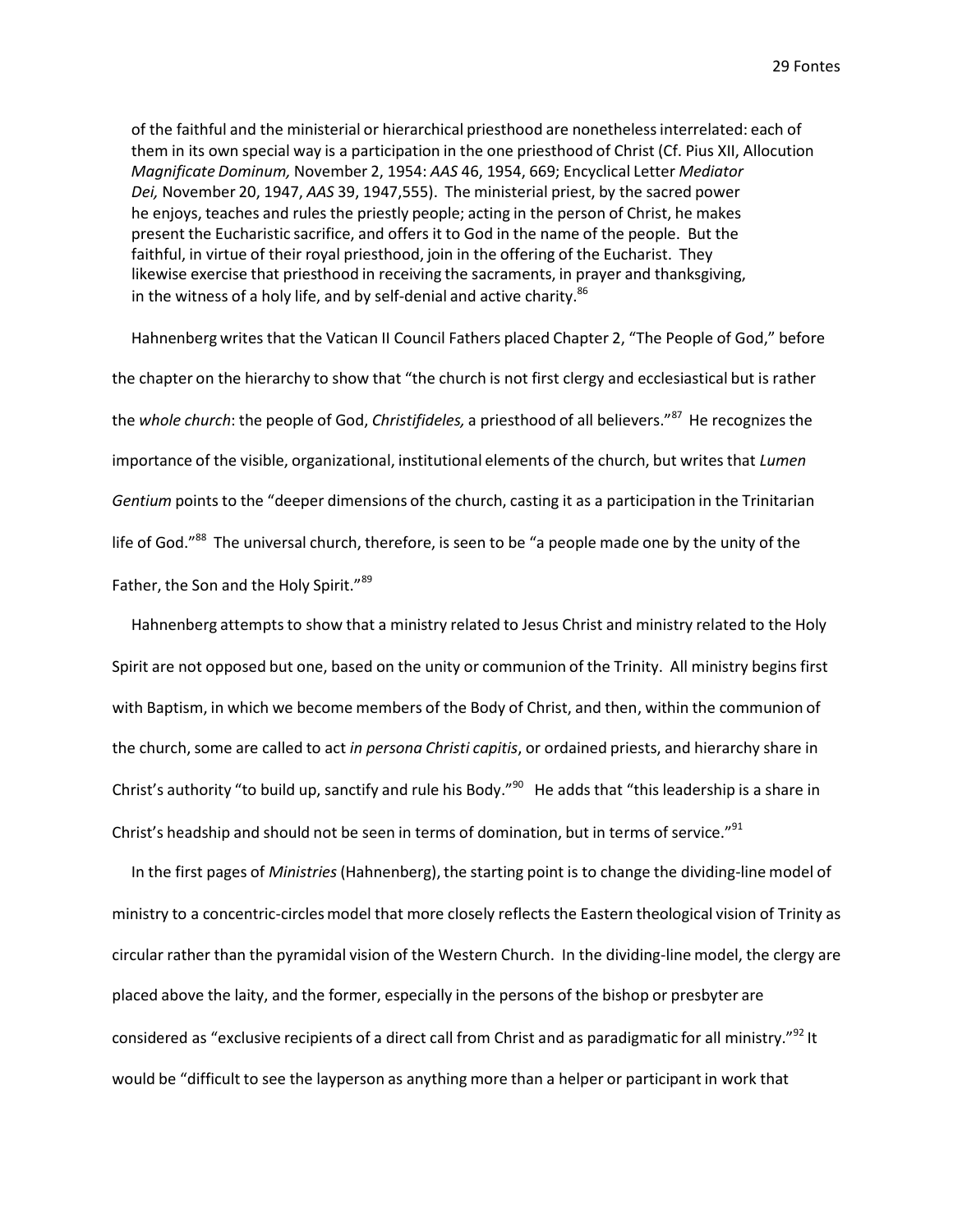properly belongs to the ordained."<sup>93</sup> In the concentric-circles model in *Ministries*, ministries are placed in the center, surrounded by an outer circle representing the community. In the concentric circles model, Thomas O'Meara refers to Yves Congar to elaborate: "Congarsketched a model which would replace the bipolar division of clergy and laity: a circle with Christ and Spirit as ground or power animating ministries in community."<sup>94</sup> There is no implication that the clergy occupy a superior position as in the dividing-line model. Paul uses the phase "in Christ" constantly to remind the church that they are one in Christ, our common foundation. Moreover, in his first letter to the Corinthians, he states that "each is given the manifestation of the Spirit for the common good" (1 Cor12:7), to help his followers understand that each is gifted in a special way and is called to serve according to his or her gifts. He concludes chapter 12 by comparing the church to a body that has many members, whose members are all organically connected for the health and growth of the body. And a most significant insight when considering our community, the Church, and especially the basic cell of the church - the domestic church

- is that "if one membersuffers, all suffer together with it and if one member is honored, all rejoice

together with it" (I Cor12:26).<sup>95</sup>

So, who is called to pastoral ministry? The answer is: all baptized Christians. The constant reminder of this comes from Pope Francis who is challenging all Catholicsto live out their vocation to be missionary disciples. Also, Hahnenberg cites Richard McBrien who offered major themes that summarized the ecclesiology of Vatican II in relation to ministry:

The church is *mystery.* This recognition serves as a corrective to the preconciliar overemphasis on the institutional and organizational facets of the church…The mission of the people of God [the church] includes *service* to human needs in the social, political, and economic orders, alongside preaching of the Word and celebration of the sacraments. This mission is rooted in the mission of Christ as prophet, priest and king, and is *incumbent on all*. [my emphasis] … The church is presented as a *communion,* thus collegiality, not dominance or authoritarianism, ought to mark the church's ministry, which is both local and universal.<sup>96</sup>

#### **Why are we called to ministry?**

When we ask "why," we are asking: what are our purposes, what are our immediate and long-range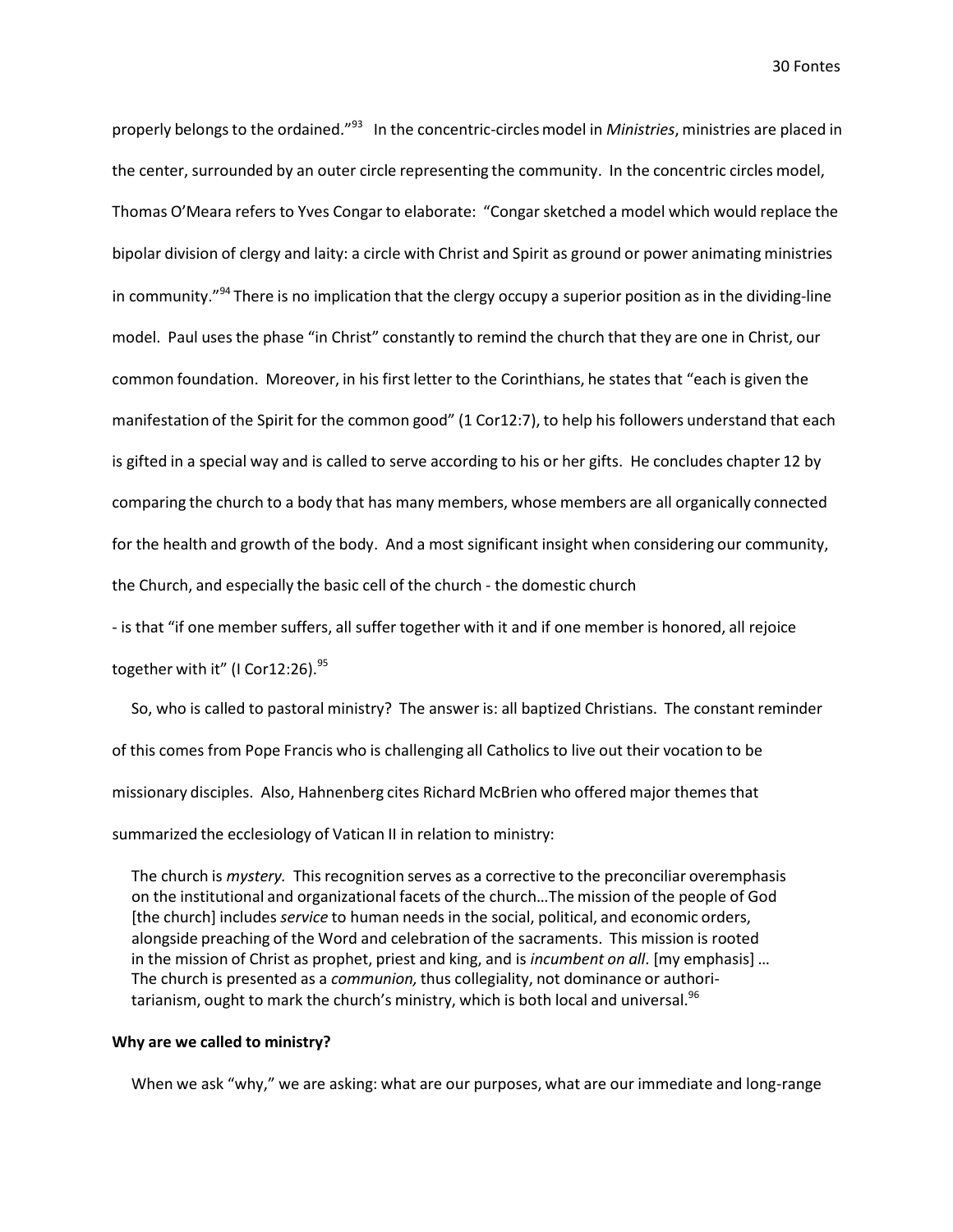goals and objectives, or intended learning/teaching/pastoring outcomes? Since we are following Christ and growing in a long-term relationship with him – which can be stated as our basic goal – Thomas H. Groome writes that we must look to Christ to learn what it means to continue his mission. And his mission is best summarized by the symbol "reign of God."<sup>97</sup> Jesus taught us to pray to our Father asking first of all that his kingdom (reign) come and that his will be done here and in heaven. Groome points out that the symbol of the "reign of God" was a favored symbol in the Jewish faith, "yet Jesus gave it his own spin as well. Clearly he intended it to mean the realization of God's intentions – God's will – for all people and all creation." 98 He (Groome)spells it out stating "that God intends *the best of everything for everyone, all the time, and the integrity of God's creation* [Groome's emphasis]." 99 Jesus' mission can be summarized in his words from John's Gospel: "I came that [you] may have life, and have it abundantly"  $(10:10).^{100}$ 

Our objective, then, as pastoral ministers, is to build up the kingdom of God in the way Jesus did and continuesto do though the members of his Body. From the perspective of *catequesisfamiliar,* I again refer to Jesus' words that express his deepest desire for us:

I ask not only on behalf of these, but also on behalf of those who will believe in me through their word, that they may all be one. As you, Father, are in me and I am in you, may they also be in us, so that the world may believe that you have sent me. The glory that you have given me I have given them, so that they may be one. I in them and you in me, that they may become completely one, so that you have sent me and have loved me. (John 17:20-23)

These words can be connected to those of John 10:10, as the principal means of bringing about the kingdom and that is by *being* one with Christ and then *being* one with those of our family and community, and all of creation. The *medium* of our being communion is the strongest *message* or means to evangelize, catechize and pastor: "Just as I have loved you, you also should love one another. By this everyone will know that you are my disciples, if you have love for one another" (John 17:34-35).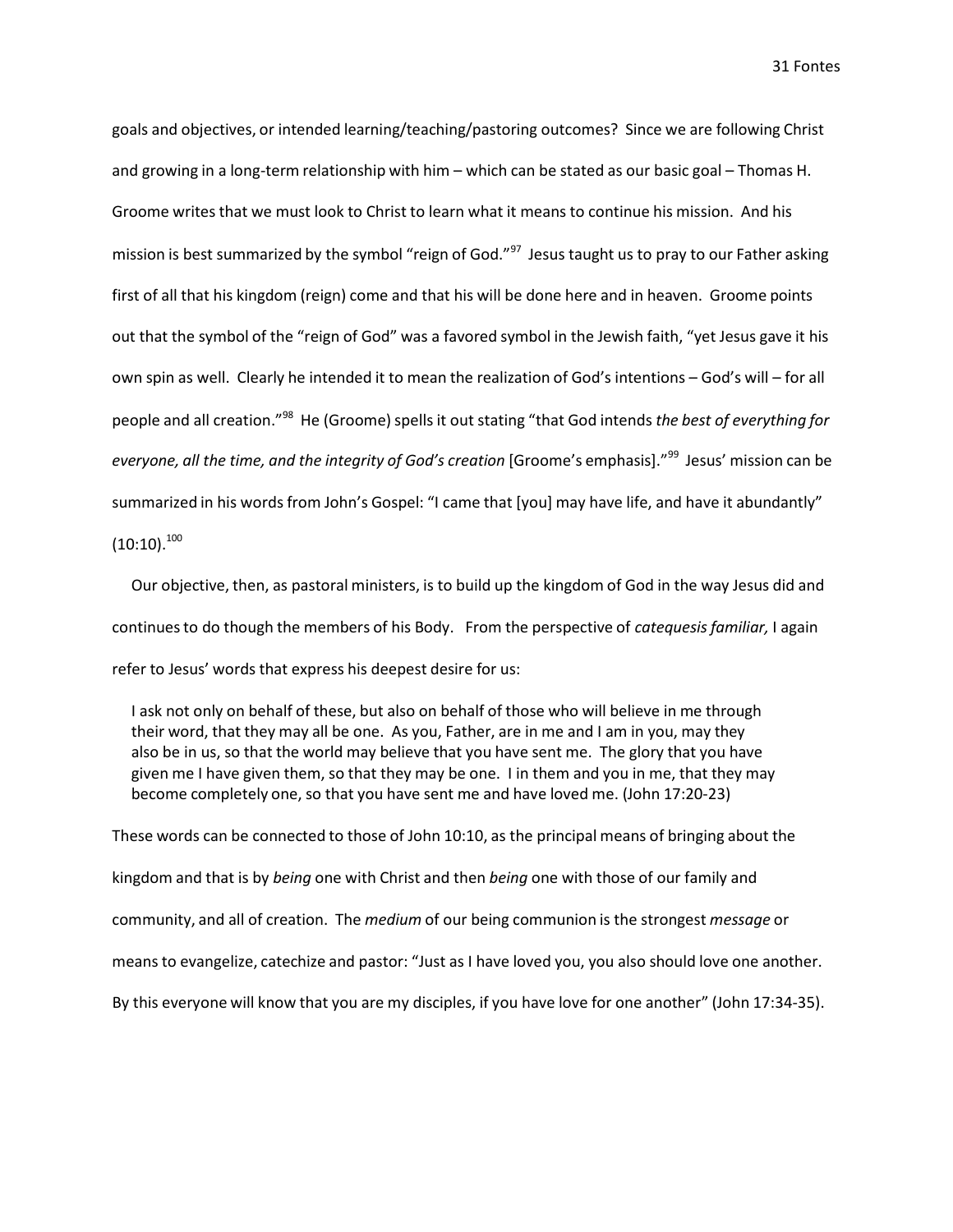#### **How do we carry out our call to be pastoral ministers?**

The last statement above focuses on *being* and this may be what is missing most when we begin to evangelize, catechize and pastor, which imply a lot of important *doing.* Gandhi once said: "*Be* the change that you wish." Being first a person filled with love and peace enables one to be even more effective in serving others for their sake, and not to satisfy an inner need that may seem to be more important than the common good of forming communion.<sup>101</sup> Ultimately, the love has to be selfgiving/self-sacrificing and it is in the passion and death of Christ that we have the best example. And it is in the Eucharist where we can contemplate and participate in this love, and if we understand this and are completely open to receiving Christ, then we can rediscover a felt presence of God's love, <sup>102</sup> and in a sense experience the words heard at his baptism: "You are my Son [Daughter], the Beloved; with you I am well pleased" (Luke 3:22).

In short, the first step in *being* is being in relationship with God, through Christ by the power of the Holy Spirit. It is John, again, who zeroes in on this important (the most important?) aspect of our spiritual life as taught by our Teacher: "I am the vine; you are the branches. The one who abides in me while I abide in him produces much fruit, because apart from me you can do nothing" (John 15:5). The immediate goal of being pastoral ministersis to be one in Christ, so as to be able to say with St. Paul: "It is no longer I who live, but it is Christ who lives in me"(Galatians 2:20).

In *Will There Be Faith,* Groome states succinctly what are other steps of *being* before *doing* and while the words are directed to catechists they can apply to other ministries. Focusing on evangelizers and catechists [and pastoral ministers who work in any way with the unevangelized] he "detects" that "Jesus incarnated the divine pedagogy by being welcoming and inclusive, being respectful of learners, being compassionate and committed to justice and being encouraging of partnership and servant leaders."<sup>103</sup>

One of these ways of *being* is particularly meaningful for myself at this moment of my ministry with incarcerated youth and for parents who are being asked to be the primary evangelizers, catechists and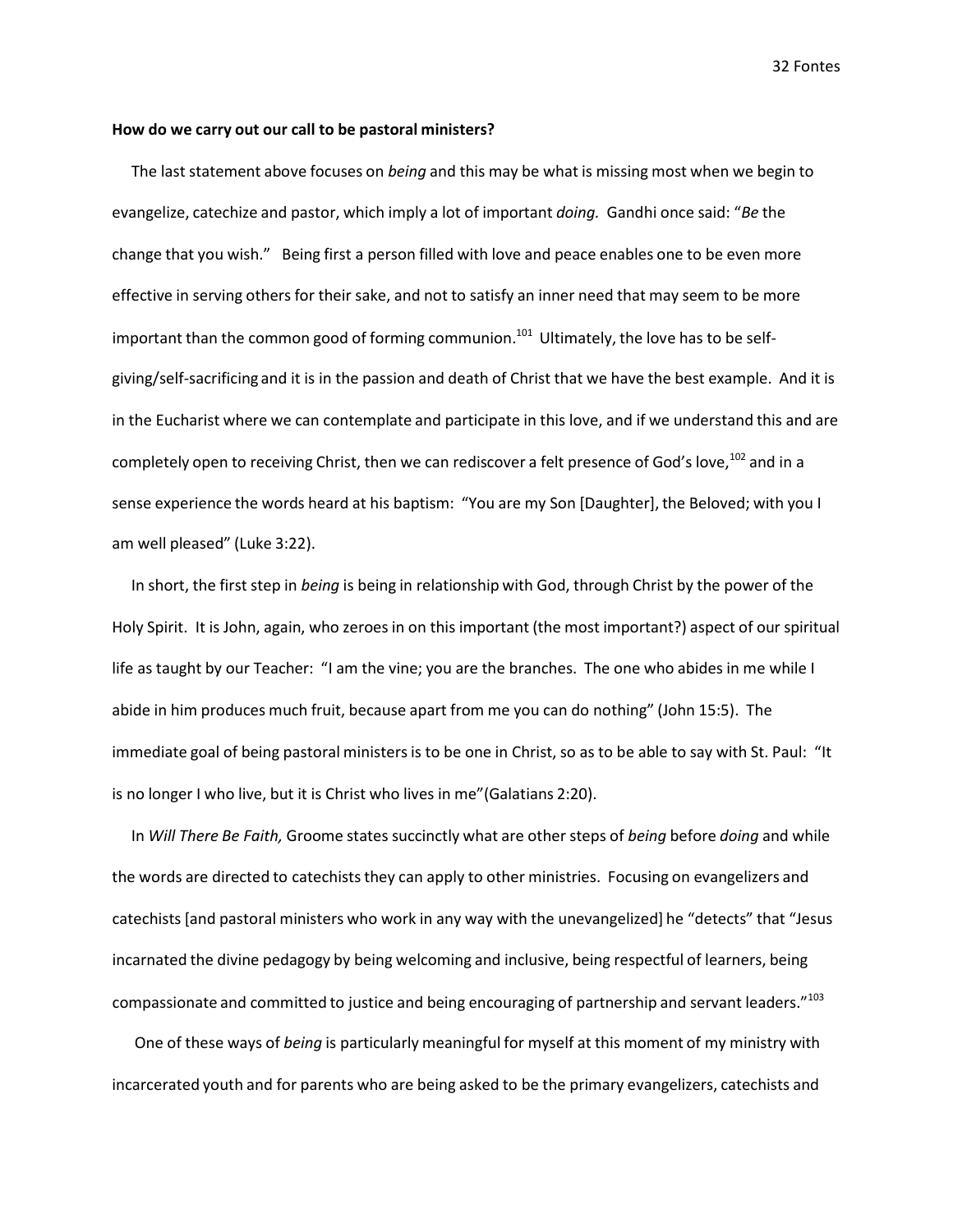pastors of their children: *Be "respectful of learners*." Jesus' "whole intent was to empower people to become agents of their faith rather than dependents. He was not looking for docile devotees as a cult leader might do. Jesus wanted his disciples to become people fully alive to the glory of God."<sup>104</sup> Groome asks his readers to imagine how affirmed ordinary peasant people felt when they heard Jesus teach them that they are the "salt of the earth" and the "light of the world" (Matthew 5:13-14). Then, he points out that Jesus never boasted when curing, but his typical comment was: "*Your* faith has made you well" (Mark 5:34). 105

There are many aspects of being that can enhance one's effectiveness of pastoral ministry, but at this point I would return to the quality of Mary's *being*: Being vulnerable, longing, humble and radically trusting before God. Two ways to approach her contemplative stance before God and of all created reality is through Ignatian spirituality and *lectio divina*. First, Ignatius exhorts his followers in Annotation 23 to desire and choose only what is most conducive for them to live out their lives in conformity to the deepest meaning of their lives. David L. Fleming's contemporary reading of the purpose of our lives is more intelligible: "God who loves us creates us and wants to share life with us forever. Our love response takes shape in our praise and honor and service of the God of our life."<sup>106</sup> The spiritual discipline that Ignatius proposes at this point of his *Spiritual Exercises*is to "take a step back" (ideally learned in a retreat) each day from all concerns, activities, and any distracting noise within and without, and reflect "about God's presence or absence in the events of one's daily life."<sup>107</sup> Is this possible for those who are not required by a rule of life nor living within a religious community? The time needed to practice and to incorporate this discipline, the examen of consciousness, into a busy schedule is not only possible but necessary. The steps can be adapted and can even be given another name. It can be called "time out" or "taking a second breath time." There are many examplesfrom other human endeavors(sports, business, politics) when people take a step back. In the areas of spirituality one only has to refer to the followers of Mother Theresa and Dorothy Day, the followers of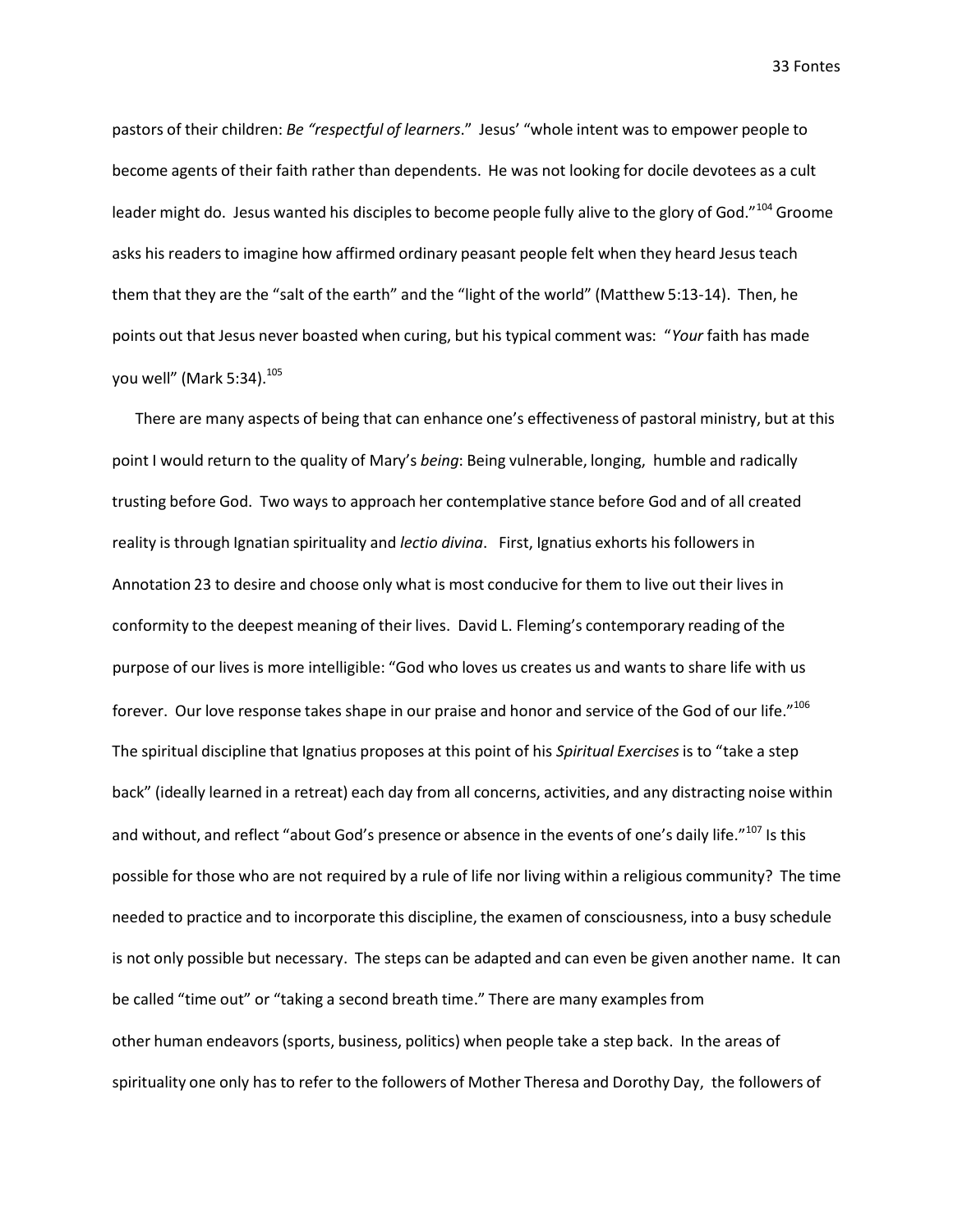Ignatius (priests, religious and laypersons) who have adapted the spiritual exercises to their busy schedules, and the Oblates of Mary Immaculate and seminarians at St. John's Seminary in Camarillo, who spend a half-hour in the morning and a half-hour in the evening in silence during their formation.

The practice of *lectio divina* or praying with scripture is another discipline that enables one to be still, if practiced faithfully, diligently and intentionally. Fr. Luke Dysinger, O.S.B., of St Andrew's Abbey and St. John's Seminary, writesthat "*lectio* is reverential listening; listening both in a spirit of *silence* [my emphasis] and of awe. We are listening for the still, small voice of God that will speak to us personally not loudly, but intimately." <sup>108</sup> In his weekend retreats on *lectio* he has retreatants work in groups (as will be done with groups of parents in family catechesis) and also introducesthe practice of *lectio* on life, which parallels the Ignatian awareness examen.

In summary, there will always be books focusing on the "how" or the actions one needs to carry out, but first one has to have their feet firmly planted in Christ. That's why the Los Angeles Archdiocesan Office of Parish Life Directors require that all candidates for PLD certification have a strong spiritual life: They require daily prayer, frequent Mass attendance, yearly retreats and spiritual direction. This is prioritized while completing a graduate program in theology, divinity or pastoral theology.

# **How do I understand myself as a pastoral theologian?**

To answer this question I will focus first on my personal idea of being a theologian and then on the adjective "pastoral" which is related to my call to be a pastoral minister.

First, being a theologian implies that one is attempting to live out the first part of the great commandment given to us by Jesus: "You shall love the Lord your God with all your heart, and with all your soul, and with *all your mind"* (Matthew 22:37). I emphasized "all your mind" because the popular notion of being a theologian is one who has mastered all that can be known about God. We can know him though the sacrament<sup>109</sup> of his Son, and we can arrive at God's perfect love through the life of Christ and glimpses through the enlightenment of the Holy Spirit especially in contemplating all of creation,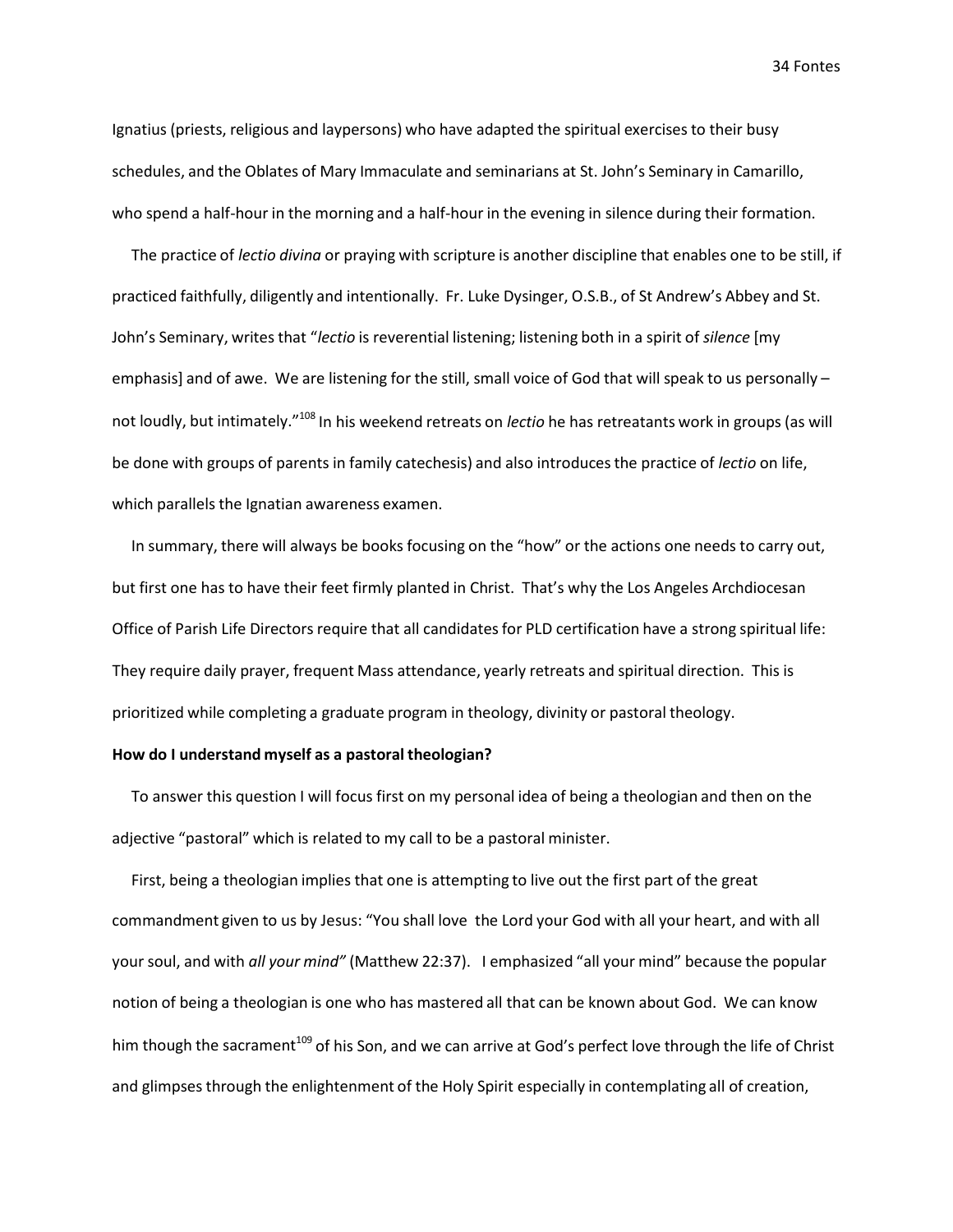most prominently experienced in marital and family love. But our knowledge is still inadequate. St. Paul highlights what is most important:

If I speak in the tongues of mortals and of angels, but do not have love, I am a noisy gong or a clanging cymbal. And if I have prophetic powers, and understand all mysteries and all knowledge, and if I have all faith, so as to remove mountains, but do not have love, I am nothing. (1 Corinthians 13:1-3)

My being a *pastoral* theologian is related to my call – discerned through reflection papers in courses of spirituality and foundations of pastoral ministry - to be a pastoral minister. It begins with a greater awareness of how much I have received from my parents, whose memory is a gift that continuesto give years after their passing. It continuesto take shape with a continued relationship with the Congregation of Christian Brothers, especially with those Brothers working in South America. And finally, it is strengthened through my present ministry working with incarcerated youth within the context of being part of the parish communities of Sacred Heart, St. Mary's (Palmdale) and Father Serra (Quartz Hill).

As a chaplain at Challenger Memorial Youth Center, I continue to learn to be present in the Marian sense thanks to the minors, staff, volunteers and parish leaders of the above parishes. I see my role as being more and more a companion whose primary activity is to help others discern how Christ is present and working in their lives through the Holy Spirit. The fruitfulness of this endeavor will be directly related to my own growing relationship with Christ in the context of my immediate community. The ongoing learning experience of the present ministry will help me accompany families, especially lead couples, enabling them to see themselves as the primary pastors of their families (the domestic churches). The words of St. John Paul II are applicable to parents and myself and can be made a reality through *catequesisfamiliar:* "As pastors of the people of God [the family] in America, priests [parents] should be careful to discern the charisms and strengths of the faithful who might be leaders in the community, *listening to them* [my emphasis] and through dialogue encouraging their participation and co-responsibility.  $^{110}$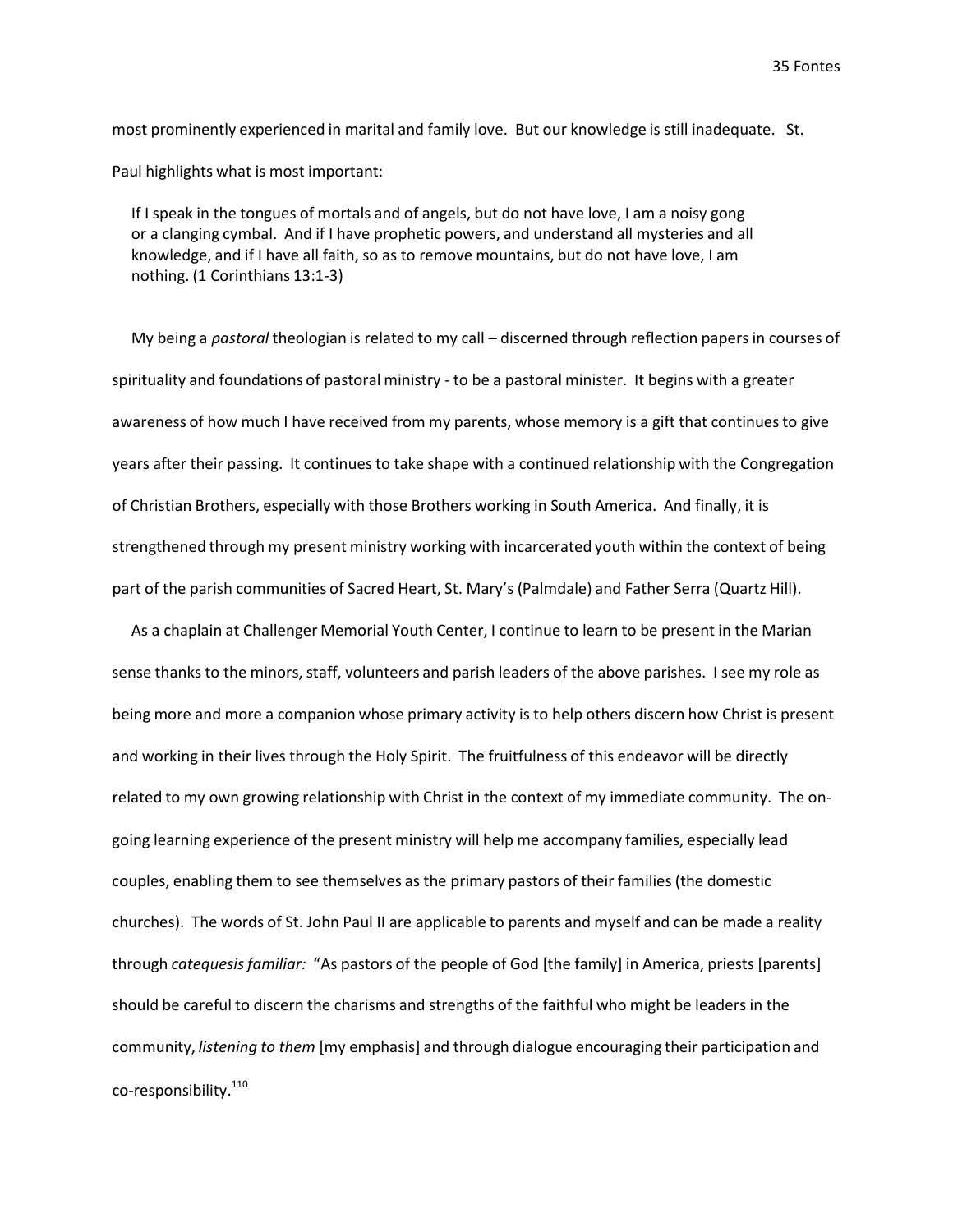$1$  The parent-child interaction after the Sunday liturgy is documented in a notebook which the child has to turn in to the catechist during the next class.

<sup>2</sup> Whole Community Catechesis, briefly, is an approach to enrich catechesis by involving not only the parents but clergy, deacons, members of the parish pastoral team, pastoral ministries, and at times, all families of the parish. At Sacred Heart, Lancaster, the DRE and her team have been working very creatively to incorporate the principles of Whole Community Catechesis. The best example of involving people from the parish community was the construction of the town of Bethlehem inside the parish hall, in order to give children and their families a sense of life at the time of the birth of Jesus. Many more parishioners outside of the catechetical team participated as men had to portray Roman soldiers, and others – skilled in handicrafts – portrayed artisans. Hands-on activities for children drew many families, elderly people and youth. Another example of greater involvement of the community beyond the classroom was a reconciliation event, which had parents and children go to four stations – the most important of which was role-playing in which the parent took the role of the priest.

<sup>3</sup> Daniel S. Mulhall, "Creating a Partnership with Parents toward Discipleship" (Presentation, Los Angeles Religious Education Congress, Anaheim, CA, 2012. No. 3-16, available at CSC Digital Media, Simi Valley, CA).

<sup>4</sup> Cardinal Roger Mahony, *As I Have Done For You, A Pastoral Letter in Ministry* (Los Angeles, Holy Thursday, April 20, 2000), http://www.laarchdiocese.org/cardinal/Documents/2000-0420 Pastoral Letter Ministry.

 $<sup>5</sup>$  The Spanish is used here to refer to the structured process that began to evolve first of all in Chile and later in</sup> Peru and other countries. There are programs referred to as "family catechesis" and may have characteristics of the South American program but lack many of the principal aspects of the latter program.

 $6$  These meetings would lead to the formation of a Christian base community in which adults would be evangelized and catechized, similar to the process of evangelization and catechesis experienced in the R.C.I.A program.

<sup>7</sup> This idea of living out your life *in Christ* is an important theological and spiritual concept that will be developed in the development of the theological foundations for this project.

8 *Gaudium et Spes*, no. 47 (Rome, 1965), [www.vatican.va/archive/his\\_councils/documents/vat](http://www.vatican.va/archive/his_councils/documents/vat-ii_cons_19651207_gaudium%3Det-spes_en.html)ii cons 19651207 gaudium=et-spes\_en.html. The bishops of the Second Vatican Council were already aware of the global need to foster "the Nobility of Marriage and the Family," writing that "this institution is not everywhere reflected with equal brilliance, since polygamy, the plague of divorce, so-called free love and other disfigurements have an obscuring effect." In the Preparatory Document for the III Extraordinary General Assembly, whose theme is "Pastoral Challenges to the Family in the Context of Evangelization, Pope Francis and the bishops are greatly concerned by the "widespread practice of cohabitation which does not lead to marriage, and the growing acceptance of same-sex marriage." These are just two of several challenges that threaten the "nobility of marriage and the family." (From [www.vatican.va/roman\\_curia/synod/documents/rc\\_synod\\_doc\\_20131105\\_iii-asamblea](http://www.vatican.va/roman_curia/synod/documents/rc_synod_doc_20131105_iii-asamblea-sinodo-vescovi_en.html)[sinodo-vescovi\\_en.html.\)](http://www.vatican.va/roman_curia/synod/documents/rc_synod_doc_20131105_iii-asamblea-sinodo-vescovi_en.html) In the *National Health Statistics Report*, Number 64, of April 4, 2013, from the United States Department of Health and Human Service, Casey E. Copen, Kimberly Daniels, and William d. Mosher reported that "an increase in cohabitation as a first union for all Hispanic origin and race groups occurred between 1995 and 2006-2010, except among Asian groups. The percentage of women who cohabited as a first union increased **57% for Hispanic women** [my emphasis]**,** 43% for white women and 39% for black women over this time period." They added that "U.S.-born Hispanic women had the highest probability (65%) of premarital cohabitation by age 25." In an article entitled "Are Pro-Life Hispanic Catholics the Democrats' Future" (From [http://religiondispatches.org/are-pro-life-hispanic-catholics-the-democrats-future.](http://religiondispatches.org/are-pro-life-hispanic-catholics-the-democrats-future)..) the statistic of 58% of immigrant Hispanics who say that abortion should be illegal was contrasted with 40% and 43% of second and thirdgeneration Hispanics, respectively, who say that abortion should be illegal. The slight rise for the third-generation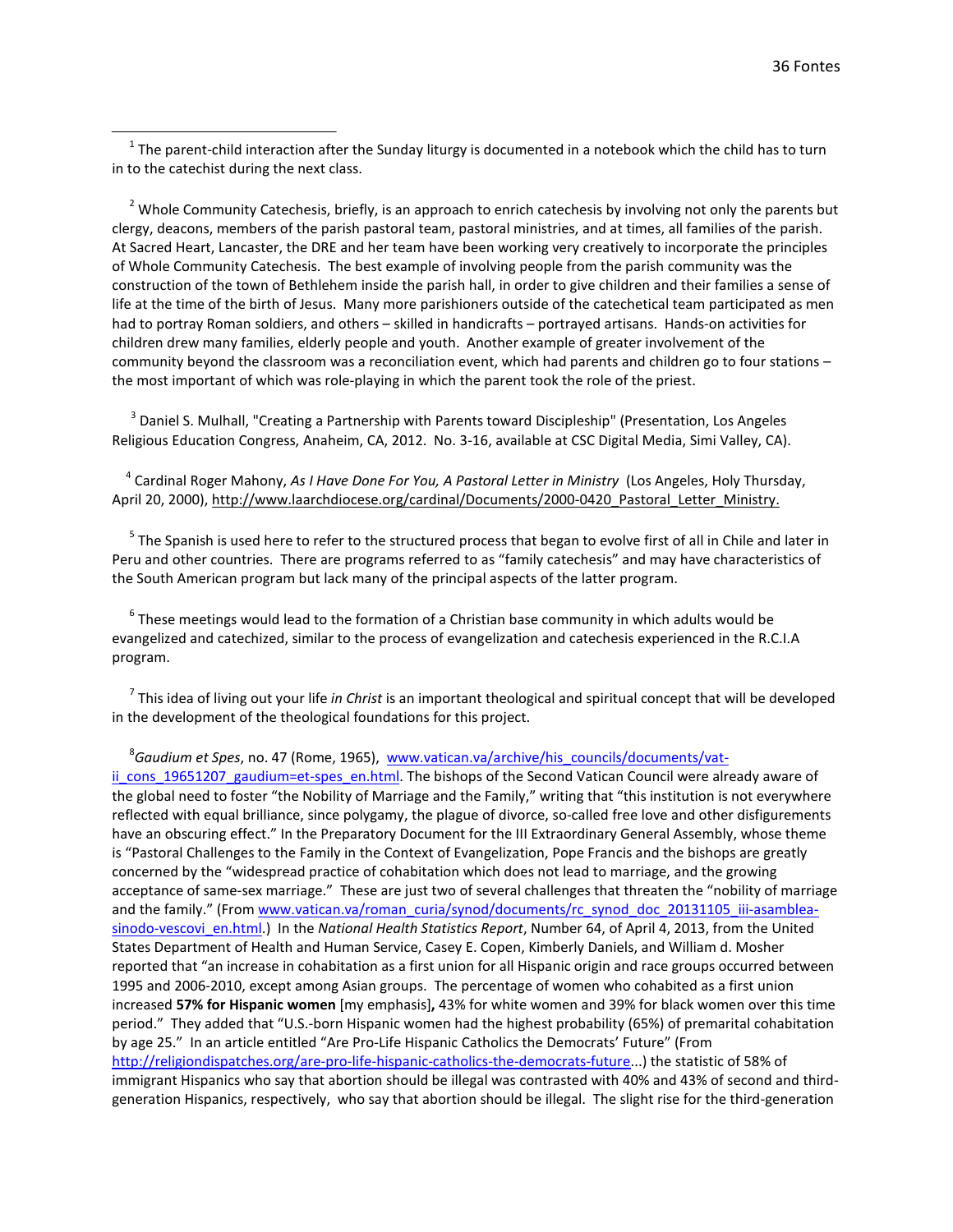is probably related to the number of former Catholics who shifted to Evangelical Protestant congregations who tend to be more conservative.

<sup>9</sup> Hosffman Ospino*, Evangelización y catequesis en el ministerio hispano* (Liguori, MO: Libros Liguori, 2013), p. 69. As the economic conditions of Hispanics improve they are able to send their children to Catholic schools, but there are a good number of these families who speak only Spanish in the homes, and unless there is an effort to work with Spanish-speaking parents, their role in the Christian formation of their children is limited.

<sup>10</sup> Ospino, ""Evangelización y catequesis en el ministerio hispano: Posibilidades" (presentation, Los Angeles Religious Education Congress, Anaheim, CA, 2014, no. 4-55 available at CSC Digital Media, Simi Valley, CA).

<sup>11</sup> Archbishop José Gómez, *Immigration and the Next America, Renewing the Soul of Our Nation* (Huntington, Indiana: Our Sunday Visitor Publishing Division, 2013). Also, Timothy Matovina, *Latino Catholicism* (Princeton and Oxford: Princeton University Press, 2012). Dr. Alejandro Aguilera-Titus sees a very influential role of the Hispanic family revitalizing American Catholicism, stated clearly in "La Biblia, la familia y la iglesia" (presentation at the 2014 Religious Education Congress in Anaheim, 6-51, available CSC Digital Media, Simi Valley, CA).

 $12$  Catholics represent the largest group of all religious groups, but former Catholics represent the second largest group. Fr. Robert Spitzer, S.J., in "Intellectual Preparation for the new Evangelization: Four Critical Challenges from Contemporary Culture" (presentation at the 2014 Religious Education Congress, Anaheim,CA, 3-24, available at CSC Digital Media) stated that there is a 1% rate per year drop in the number of believers among Christians. If an effort is not made to combat this the number of believers of God will be as low as it is in Europe within fifteen years. Ospino sees secularism, relativism and ideological fundamentalism as three challenges that have to be met by the new evangelization. (*Evangelización y catequesis en el ministerio hispano.* Liguori, MO: Libros Liguori, 2013, p. 41)

<sup>13</sup> The percentages are from "The Shifting Religious Identity of Latinos in the United States," from *Pew Research – Religion and Public Life Project*, taken from [www.pewforum.org/2014/05/07/the-shifting-religious-identity-of](http://www.pewforum.org/2014/05/07/the-shifting-religious-identity-of-latinos-in-the-United-States)[latinos-in-the-United-States.](http://www.pewforum.org/2014/05/07/the-shifting-religious-identity-of-latinos-in-the-United-States) They have been projected onto data from the last census. They are not intended to be accurate since each area is different and the premise in this study is that Lancaster and Palmdale, the sister cities of the west side of the Antelope Valley present unique characteristics not shared by metropolitan Los Angeles, which highlight the greater need to reach out to Spanish-speaking families not being served by the parish.

<sup>14</sup> The Catholic Church in Peru, for example, considers people who do not attend Mass every Sunday as active in their faith if they are faithful in Masses to commemorate the death of a departed family member or are active in religious celebrations, such as the *Vía cruces* or *El Señor de los Milagros.* One has to consider that many immigrants are from rural areas and there is a greater priest shortage than in the United States.

<sup>15</sup> Sister Augusta Carrara and Father Juan Bigoni, *Método de la Catequesis Familiar* (Lima: Oficina Nacional de la Catequesis Familiar, 2002).

<sup>16</sup> Augusta Carrara, *Testigos* (Lima: Oficina Nacional de la Catquesis Familiar, 1994).

 $17$  The school culture, even that of the Catholic school, should not undermine or replace the parents' role in educating their children.

 $18$  Carrara and Bigoni, p. 32.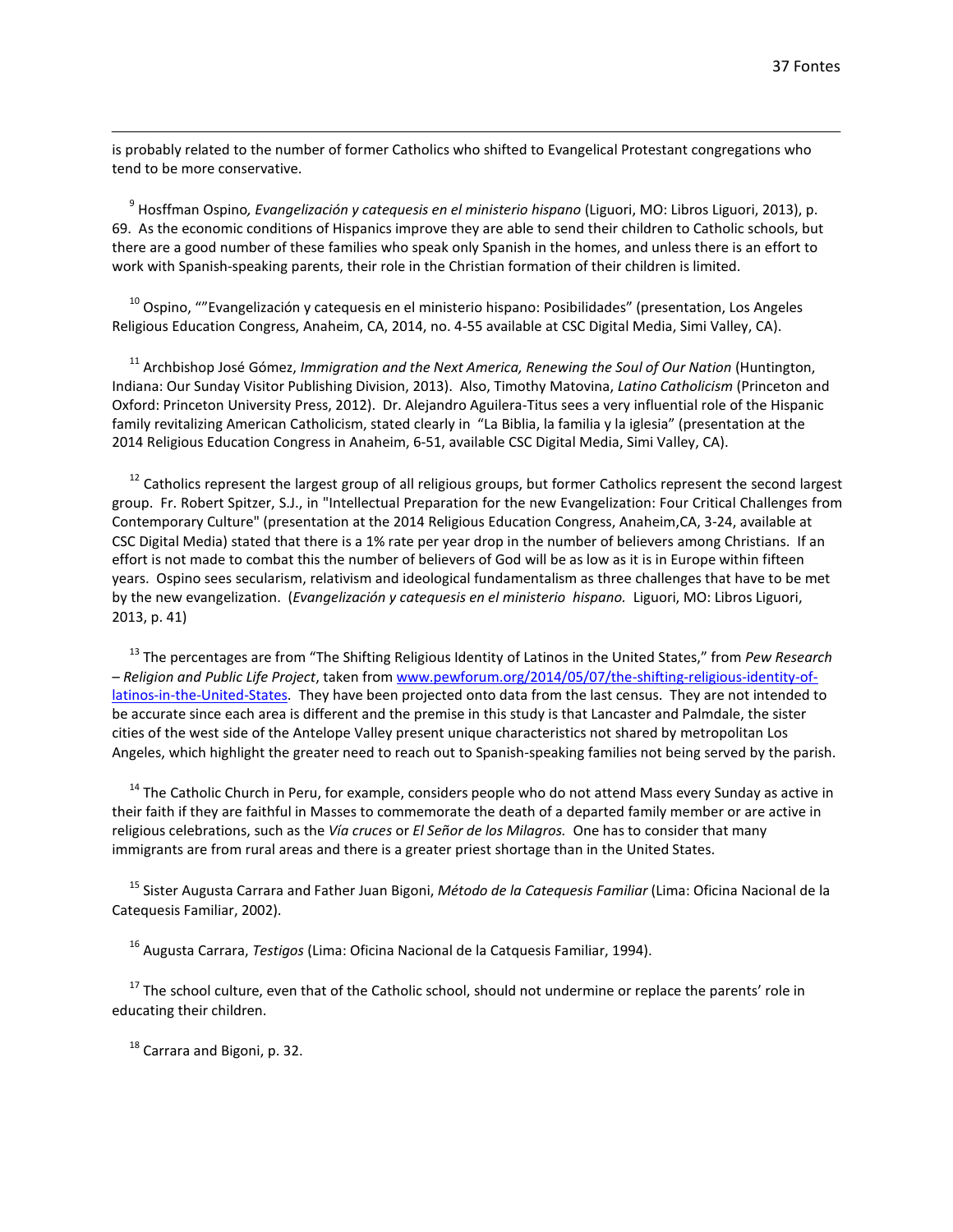<sup>19</sup> Animadores in Peru are usually older teens, but here in the United States they have to be at least 21 years old, due to liability issues.

<sup>20</sup> Bishop Luis Bambarén Gastelumendi, S.J., "Comprometidos en la transformación del mundo," from *Mensaje Final, Homilías, Ponencias del Primer Congreso Internacional de la Catequesis Familiar* (Lima: Oficina Nacional de Catequesis Familiar, 2003), pp. 141-143. He uses the word *corazones* to emphasize that interior conversion comes first, and from this comes the impetus to reach out to the community in actions of peace and justice, following Christ's way of doing justice. (The meaning of Biblical justice will be treated in the second part of this synthesis, in the development of Joseph's spirituality. The implication is that peace and *justice begin in the family, whose center is Jesus Christ.*)

<sup>21</sup> Sister Augusta (Director of National Office of Catequesis Familiar) in an interview on July 20, 2010, in Lima, conducted and video-taped by Alexander Fontes.

<sup>22</sup> Whole Family Catechesis will provide guidelines and insights to enhance *catequesis familiar* in a ways that may not have occurred in Latin America. If those responsible for implementing the program network with the resources available, they will take the program and "run with it," in the same way that clergy, religious and laypersons – made up of Peruvians, Irish, Italian and American missionaries – took the Chilean model and "ran with it." In other words, they adapted it to the reality and improved on it, under the mentorship of Brother Enrique Garcia, a De La Salle Brother, who was head of the *Instituto Superior de Catequesis* in Santiago, Chile. He is considered the principal developer of the process, which began in Chile.

<sup>23</sup> *Catechism of the Catholic Church,* Second Edition, revised in accordance with the official Latin text promulgated by Pope John Paul II (Rome: Libreria Editrice Vaticano, 2000) no. 1698, p. 423.

<sup>24</sup> *General Directory for Catechesis,* Congregation for the Clergy, (Washington, D.C.: United States Conference of Catholic Bishops, 1998), Art. 98, p. 93. Cited in Bill Huebsch, *Whole Community Catechesis*. (New Londonn, CT: Twenty-Third Publications, 2002), p. 43.

<sup>25</sup> Ospino (*Evangelización y catequesis*), p. 4. Dr. Ospino wrote a simple definition of Hispanic ministry in the United States: "*El ministerio hispano es el esfuerzo de atención pastoral y spiritual que la Iglesia en Estados Unidos realiza como parte de su misión evangelizadora con los bautizados cuyas raíces étnicas, culturas y religiosas se insertan en la herencia hispana tal como se vive tanto en Latinoamerica, el Caribe, Espana y el territorio estadounidense."* This definition allows us to see "the Church as a community of faith or People of God are called to give testimony of the mystery of Christ resurrected **"here and now,"** and for the purpose of this project, **in the context of the Spanish-speaking immigrant family in the Antelope Valley.** For years it is heard that the Gospel message must be "inculturated," in order to make it life-giving for the people being evangelized. A basic premise here is that each family represents a unique culture, although sharing certain aspects of the dominant cultures – American and Mexican, or American and Peruvian. Ultimately, each family is unique and the process of culture is a dynamic and not a static reality, in which one can attribute certain characteristics, values, or customs to everyone. An example of this uniqueness related to culture can be taken from applied linguistics: Dr. William E. Bull, of U.C.L.A., in *Spanish for Teachers,* (New York:The Ronald Press Company, 1965) p. 20, wrote that each person has his or her own unique way of speaking a language. He used the term "idiolect." This is parallel to a premise of *lectio divina,* which states that each person hears the Word of God in a personal way, applied to a situation corresponding to his or her "**here and now."** Pedagogically, the best teachers strive to know all of their students' unique temperament, gifts, and history and are in constant –ideally – contact with the parents. Of course, if the teachers are the parents, then they have the inside track on education and formation, especially in the area of walking, talking, being a person of strong Christian moral values, being a disciplined spiritual person, and ultimately having the tools to grow in a life-long relationship with God, in Jesus Christ, through the Holy Spirit.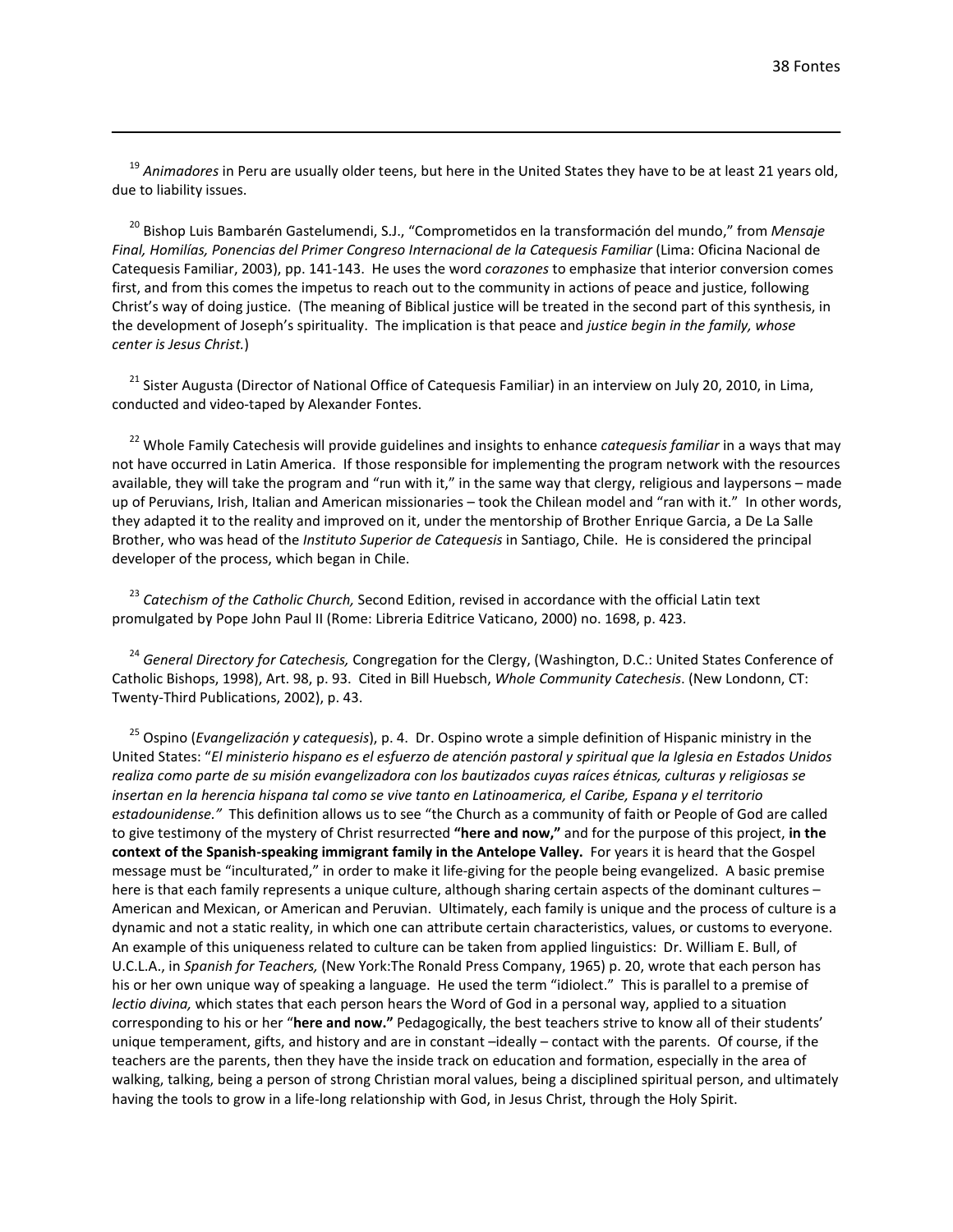<sup>26</sup> *The HarperCollins Study Bible, New Revised Standard Version,* General Editor, Wayne A. Meeks (New York: HarperCollins Publishers, 1993).

<sup>27</sup> *Biblia Católica de la Familia* (Córdoba, Argentina: Editorial Verbo Divino, 2011) p. 1212.

<sup>28</sup> Catherine Mowry LaCugna, *God for Us, the Trinity and Christian Life* (New York: HarperCollins Publishers, 1991), pp. 2-3, from paperback edition printed in 1993.

<sup>29</sup> Bill Huebsch, *Whole Community Catechesis in Plain English.* (New Londonn, CT.: Twenty-Third Publications, 2002) p. 23.

<sup>30</sup> At first reading, "just become who you are" seems to be much too simple, but it is inspired by St. John Paul II's "Family, Become What You Are" in "Part Three: The Role of the Christian Family" from *Familiaris Consortio* (Citta del Vaticano: Libreria Editrice Vaticana, 1981). St. John Paul wrote: "The role that God calls the family to perform in history derives from what the family is; its role represents the dynamic and existential development of what it is." (17) He went on to state, in n. 17, that God's plan was to establish an "intimate community of life and love" [as in his image of Trinitarian communion].

<sup>31</sup> All scriptural passages are taken from the *HarperCollins Study Bible,* unless otherwise stated.

 $32$  Can one say that the first married couple or all married couples are also part of the "ordained" ministry? They received "holy orders" not from a bishop but from God, the Creator, and the law is not from Canon Law but from Natural Law. More important, though, if they are baptized they become one with Christ and they definitely have a priestly, prophetic and kingly role. This is not to lower the status of the ordained priesthood, since the spirituality of *catequesis familiar* is principally **Eucharistic**, based on the belief that the Eucharist is the source and summit of Catholic Christian living. This endnote is included because there are still strains of anti-clericalism among Mexicans stemming from the days of the *Reforma* under Benito Juarez and the government movement under President Calles to enforce the anti-clerical laws in the 1920's. Also, many Spanish-speaking immigrants leave the Catholic Church because they have no voice and the appeal of Evangelical/Pentecostal communities is meeting their desire for a Biblically-based and more egalitarian community. The main text of *catequesis familiar* is the Bible. Little by little the parents will come to appreciate all the richness of the Catholic faith, and understand the concentriccircles model of community developed in Edward Hahnenburg's *Ministries, A Relational Approach* (New York: Herder & Herder, 2003), pp. 7-23.

<sup>33</sup> Pope Benedict XVI, *God is Love, Deus Caritas Est.* (Vatican City: Libreria Editrice Vaticana, 2006), from Publication No. 5-758, United States Conference of Catholic Bishops (Washington, D.C.), pages 5-8.

<sup>34</sup> Gregory of Nyssa, *On the Making of Man,* accessed from<http://www.piney.com/FathGregNyssa.html> on 9/8/2008.

 $35$  I project family or domestic church on "home," which is the purpose of including these words from Gregory.

 $36$  Gregory of Nyssa, "Why Men Appeared Last After the Creation," No. 2.

<sup>37</sup> Second Vatican Ecumenical Council, Pastoral Constitution on the Church in the Modern World, *Gaudium et Spes,* No. 12. Cited by John Paul II in The Role of the Christian Family in the Modern World, *Familiaris Consortio.*  (Città del Vaticano: Libreria Editrice Vaticana, 1981), no. 11. (Published by Pauline Books & Media, Boston, MA, 1981).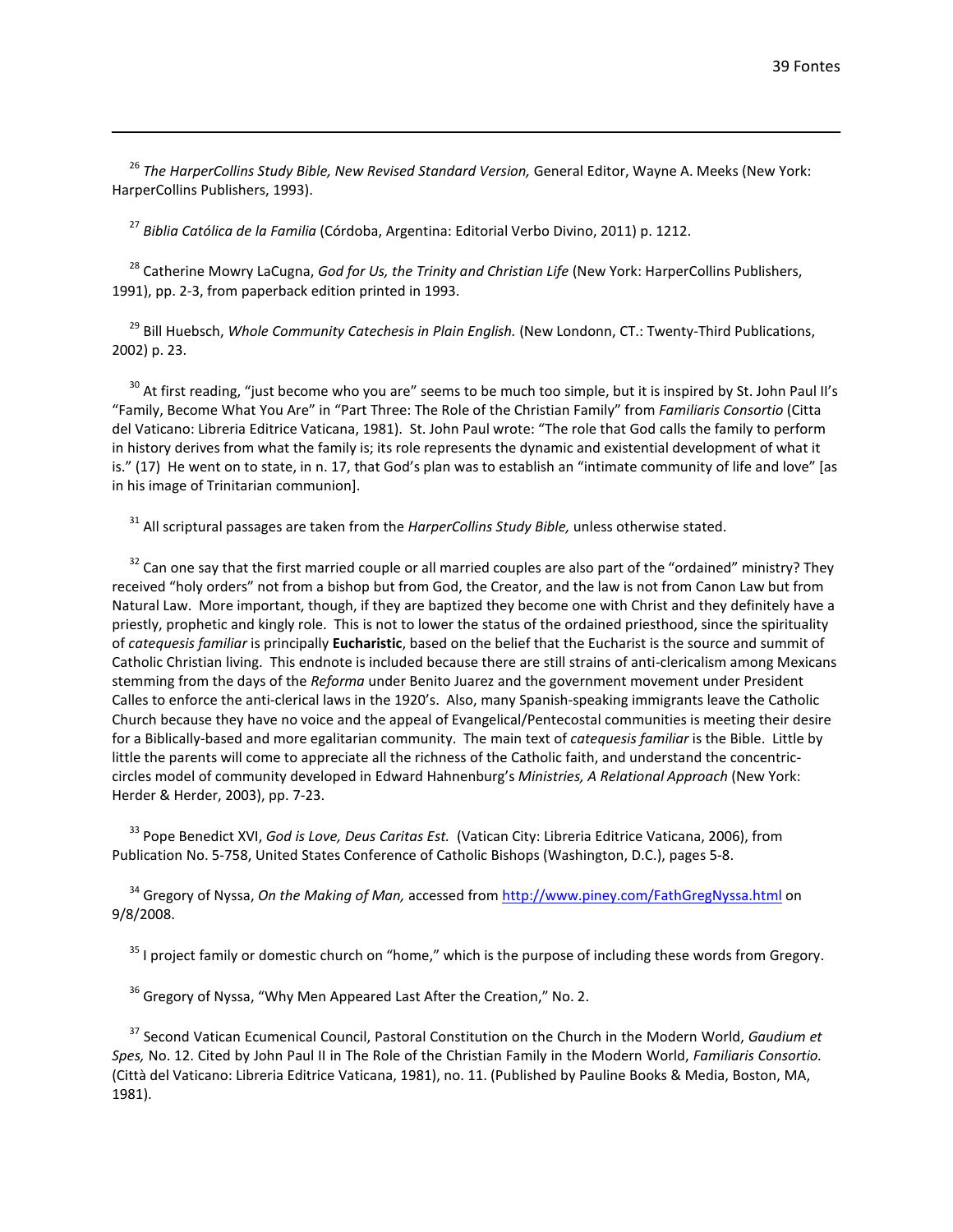<sup>38</sup> *Familiaris Consortio,* no. 11.

 $39$  Dr. Brett C. Hoover, in a conference on April 13, 2015.

<sup>40</sup> Richard Rohr, *Things Hidden, Scripture as Spirituality* (Cincinnati, Ohio: St. Anthony Messenger Press, 2007), p. 31. Related to the feeling of unworthiness as the reason of not accepting God's gift of Himself is the difficulty of "accepting acceptance." Peter G. van Breeman, S.J., devoted the first chapter to this problem in *As Bread That is Broken* (Denville, N.J.: Dimension Books, 1974), pp. 9-16. This difficulty is seen in the contrast between Peter and Judas, after they sinned. Peter believed at a deeper level that he was still loved and was able to accept being accepted. Judas could not believe that he was still loved. The need, first, for a married couple to accept themselves in Christ, unconditionally, and then accept their children unconditionally is the first step toward placing a radical trust in God. If this is not experienced first in the family, it becomes difficult to accept God as a compassionate, forgiving, unconditionally and eternally loving Father. Those who have not experienced the acceptance in the family still may experience it in other communities. Since we are all flawed it is rare that one experiences perfect Christ-like acceptance in the family.

 $41$  Ibid., page 31.

<sup>42</sup> This translation from *The HarperCollins Study Bible* seems more relevant because of the word "servant" used in place of "handmaid." It relates better to Jesus' washing of the feet in John's Last Supper account. Parents know better than anyone what it means to serve or to be "a la orden," first to each other as spouses, but even more so when they are both at the service of their children. Cardinal Jorge Mario Bergoglio wrote an important book containing addresses to parents and catechists, entitled *El Verdadero Poder es el Servicio* (Lima, Buenos Aires: Editorial Claretiano, 2013). The basic premise is that Mary's greatness, is as she says, from God, but it is her willingness to accept God as servant. She understood this and taught her son this through her example and words. He taught and lived as a Servant, "for the Son of Man came not to be served but to serve, and to give his life a ransom for many" (Mark 10:45).

<sup>43</sup> These qualities are from an audio-cassette on Mary that I used in religion classes at a school in Peru, in the years 1984 to 1986. I had left the cassette in Peru and it was misplaced, so I e-mailed Richard Rohr. He responded on April 20, 2010, stating he had forgotten the title but that he had changed the original "open, little, longing and obedient" to "*vulnerable*, *humble,* longing and *radically trusting."* It is possible to glean these qualities of Mary from Rohr and Joseph Martos' *The Great Themes of Scripture, New Testament* (Cincinnati, OH: St. Anthony Messenger Press, 1987) pp. 77-128: Chapter 3 - "Luke and Acts: The Gift of the Spirit" and Chapter 4 – "Mary, Prayer and the Church: Let it Be."

<sup>44</sup> Karl Rahner, "Christian Living Formerly and Today," in *Theological Investigations VII,* trans. David Bourke (New York: Herder and Herder, 1971), p. 15 as cited in Harvey D. Egan, *Soundings in the Christian Mystical Tradition*  (Collegeville, MN: Liturgical Press, 2010), p.338. The previous citation is from Mary Steinmetz, "Thoughts on the Experience of God in the Theology of Karl Rahner: Gifts and Implications," (*Lumen et Vita,* Volume 2 – 2012, Boston College School of Theology and Ministry). She wrote that Rahner's theology did much to de-mythologize mysticism. An important insight about Rahner's thought is that "the experience of God is an ordinary occurrence, and this sense of normality is related to his understanding of the human person as one who is ultimately oriented toward transcendence." (Page 1) Martin Laird, in "Introduction: God our Homeland," wrote: "This self-giving God, the Being of our being, the Life of our life, has joined to Himself two givens of human life: we are built to commune with God and we will all meet death." From *Into the Silent Land* (Oxford, New York: Oxford University Press, 2006), p. 1.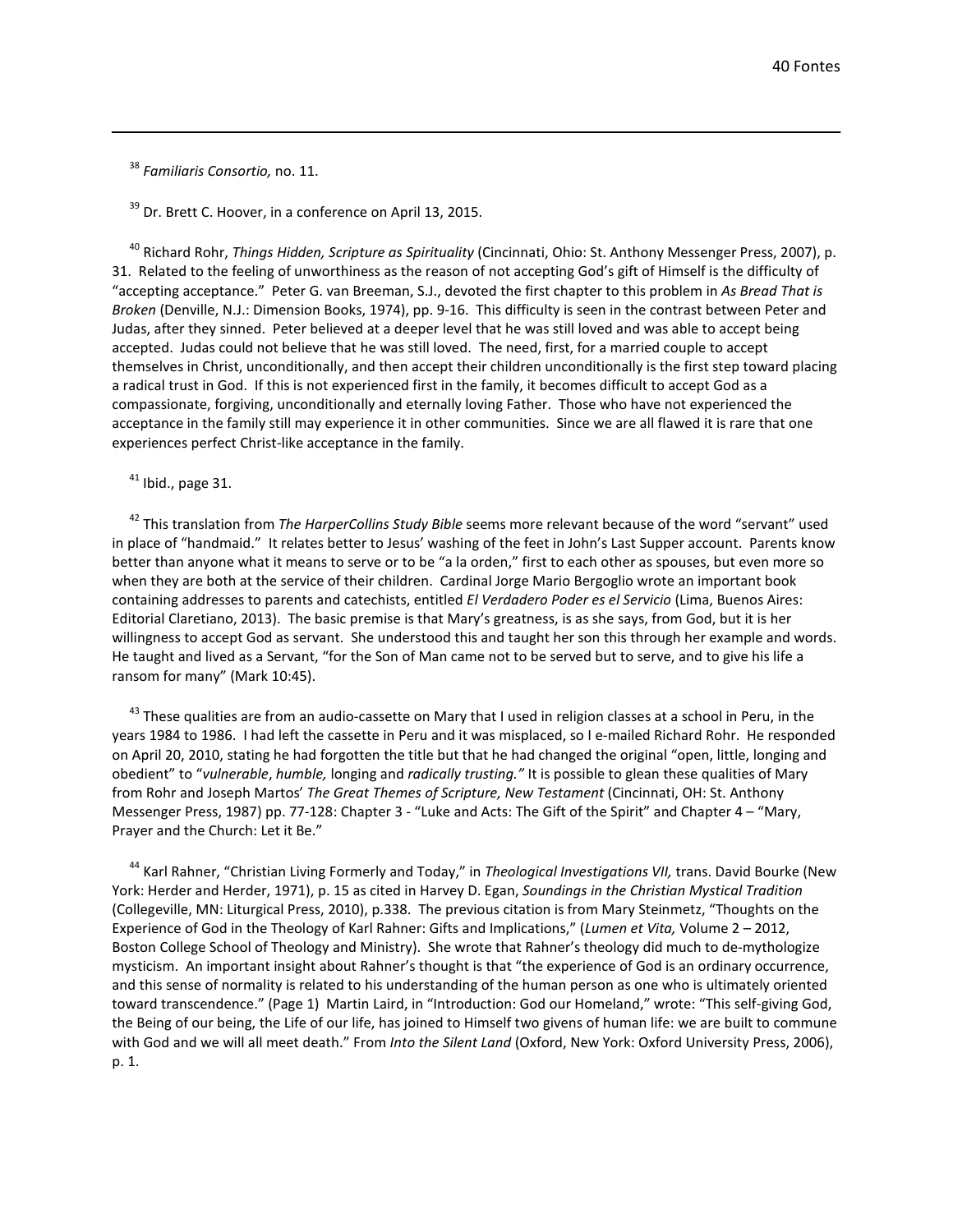<sup>45</sup> In the first meeting, she calls herself Juan Diego's "merciful mother," and in the fourth meeting or apparition she refers to Juan Diego as her "littlest and dearest of my sons." Then she calms his fears saying: "Am I not here who am your mother? Are you not under my shadow and protection?" ( Accessed from [www.queenoftheamericasguild.org/BriefHistoryNew.html](http://www.queenoftheamericasguild.org/BriefHistoryNew.html) on January 1, 2015.)

<sup>46</sup> Richard Rohr, *The Naked Now, Learning to See as the Mystics See* (New York: The Crossroad Publishing Company, 2009).

 $47$  Ibid, p. 27.

 $48$  Ibid, p. 28.

 $49$  Ibid, p. 28.

<sup>50</sup> Mary E. Hines, "Mary," from *The New Dictionary of Catholic Spirituality,* ed. Michael Downey. (Collegeville, Minnesota: *A Michael Glazer Book,* The Liturgical Press, 1993), p. 639.

<sup>51</sup> Ibid, p. 639. Taken from *Lumen Gentium*, Chapter 8, n. 60.

<sup>52</sup> Ibid, p. 635.

<sup>53</sup> These are disciplines that are incorporated into the Peruvian model of *catequesis familiar.* It is not a coincidence that Sister Augusta, the director of the *Oficina Nacional de Catequesis Familiar* and Father Juan Bigoni, the former's principal consultant and director of one of the most successful programs at the parish level, are both members of the Congregation of St. Louis of Monfort. Their devotion to Mary and their Ignatian spirituality greatly influence their ministry.

<sup>54</sup> There are **countless examples of parents and children** experiencing these moments which through a little guidance and more awareness provided by an examination of consciousness and the discipline of *lectio divina* of one's life one**, can be recognized as sacred moments**. Hosffman Ospino's dedication in his *Evangelización y catequesis en el ministerio hispano* is very relevant: "A mi hija Victoria Guadalupe quien nació justo cuando terminaba este libro. Gracias por ser presencia de Dios en nuestro hogar, Fuente de inmensa alegría para tu mamá, tu papa y tu hermanito William Francisco." An then Wilkie Au's dedication is significant when reflecting on our closest relationships: "To Noreen, whose sensibility of heart, acuity of mind, and fun-loving nature make her God's precious gift-soul mate on life's journey," from *The Enduring Heart.* (New York/Mahway, NJ: Paulist Press, 2000 ) Ospino and Au are obviously more aware of God's loving presence in their lives because of their backgrounds in theology and spirituality but another example can highlight that these experiences are true for everyone if he or she is still and open to the present moment. A Christmas card from a second cousin and his wife, new parents, had these printed words along with pictures of their one-year old baby Phoenix: "Well, we survived our first year of parent (and child) hood. And what a joyous year it has been. Each day we witness Phoenix grow and learn (as we learn a bit too!). Each day our hearts expand even more with love. And each day we pray for maybe just one more hour of sleep!" These examples of family love recall John's words in I John 4:7-10: "Beloved, let us love one another, because love is from God; everyone who loves is born of God and knows God. Whoever does not love does not know God, for God is love. God's love was revealed among us in this way: God sent his only Son into the world so that we might live through him. In this is love, not that we loved God but that he loved us and sent his Son to be the atoning sacrifice for our sins." In *catequesis familiar,* moments of reflection and stillness are structured into group meetings with other couples, as well as moments of silent reflection in the home with children.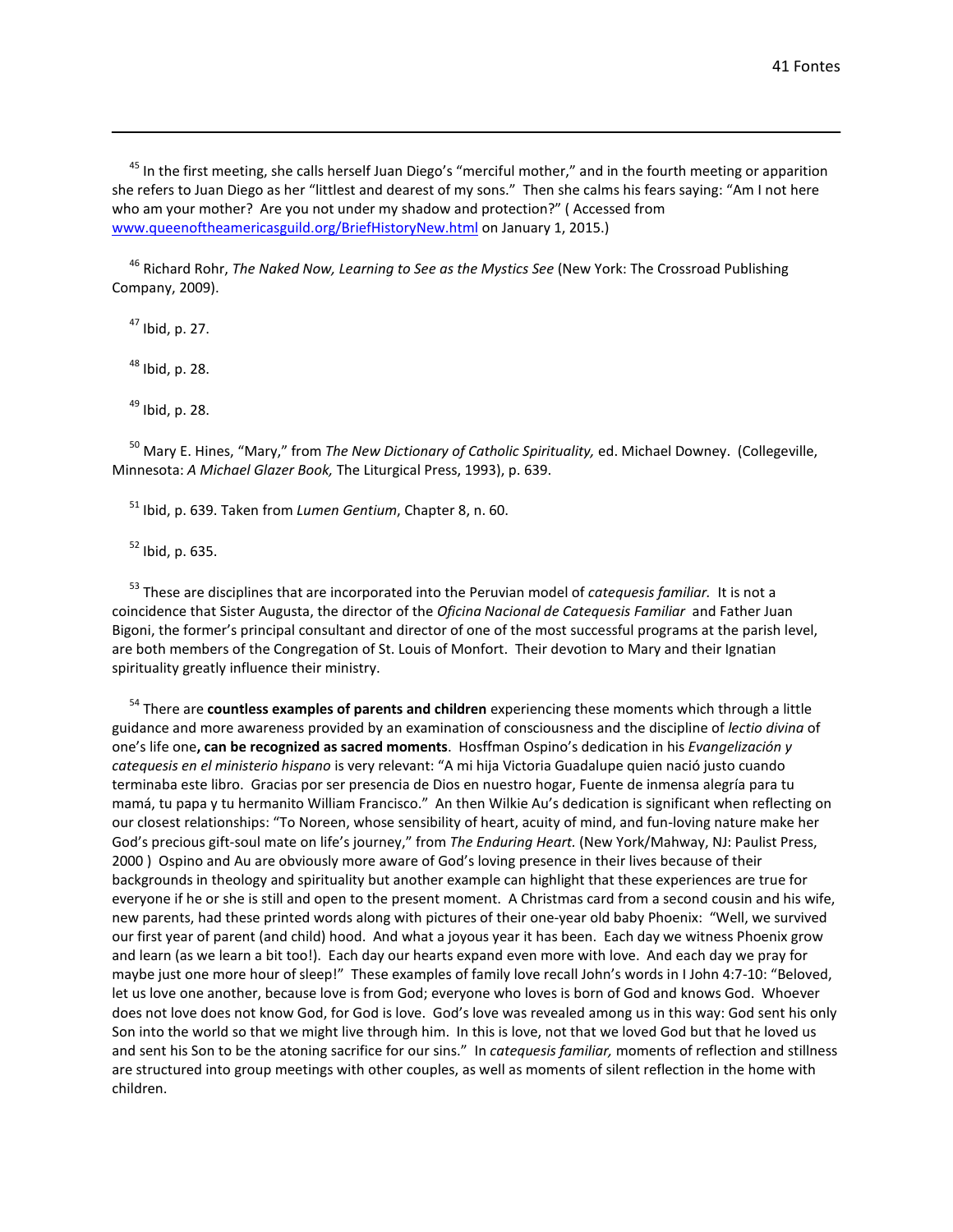<sup>55</sup> Wilkie Au, *The Enduring Heart* (New York/Mahwah, N.J.: Paulist Press, 2000).

<sup>56</sup> He borrows the adjective from William R. Callahan, *Noisy Contemplation: Deep Prayer for Busy People* (Hyattsville, Md.: Quixotic Center, 1994), p. 52.

 $57$  Au, pp. 138-140. The learning and practice of the awareness exam begin in the weekly meetings/encounters with other couples. The lead or guide couple would be more experienced in this form of prayer and also be aware of some principles of group spiritual direction. This aspect of *catequesis familiar* was not introduced at workshops for lead couples in Lima, but it can be implemented here, since there are more formally-trained lay ecclesial ministers and deacons at Sacred Heart.

<sup>58</sup> Easily? Though it involves great risk, it would seem that she was already in the Trinitarian "flow" or Love of God and this feeling of being in Love draws – not pushes – one to share, serve and give yourself for the other, which is a God-given innate quality experienced by married couples and parents.

<sup>59</sup> Leonardo Boff, *Saint Joseph, The Father of Jesus in a Fatherless Society* (Eugene, Oregon: Cascade Books, 2009), p. 7.

 $60$  Ibid. pp. 34-36.

<sup>61</sup> John Paul II, *Redemptoris Custos,* n. 21, from Boff, p. 34.

 $62$  Boff, p. 35. He adds that "this was not the path chosen by God as witnessed in the gospels and by the Christian community since its early days" (p. 35). It is important to note here that Boff's position on Joseph and Mary's "normal married life" represents a contradiction to the theology of Mary's perpetual virginity held by some theologians and pastors.

<sup>63</sup> Tim Keller, "What is Biblical Justice," from *Relevant Magazine,* accessed from [http://www.relevantmagazine.com/god/practical-faith/what-biblical-justice.](http://www.relevantmagazine.com/god/practical-faith/what-biblical-justice) p. 2.

 $64$  Ibid.

 $65$  Ibid. p. 3.

<sup>66</sup> Boff. p. 39.

 $67$  Ibid.

 $68$  Ibid. p. 40.

<sup>69</sup> Richard Rohr, in *The Divine Dance: Exploring the Mystery of Trinity* (Albuquerque, NM: The Center for Action and Contemplation, 2004), on Track 3 of the first of four CDs, states that our knowledge of Trinity is gained in a *participatory* way in contrast to a way in which one is given the knowledge by someone – a teacher, cleric, even the Pope – who has the correct definition of Trinity. Of course, the knowledge is not going be similar to the knowledge one has when explaining what is any object within our reality, because God is completely transcendental or God is completely Other. All of reality, he states, in some way reflects the Trinity. Here in this synthesis, the closest reflection of Trinity is the Holy Family.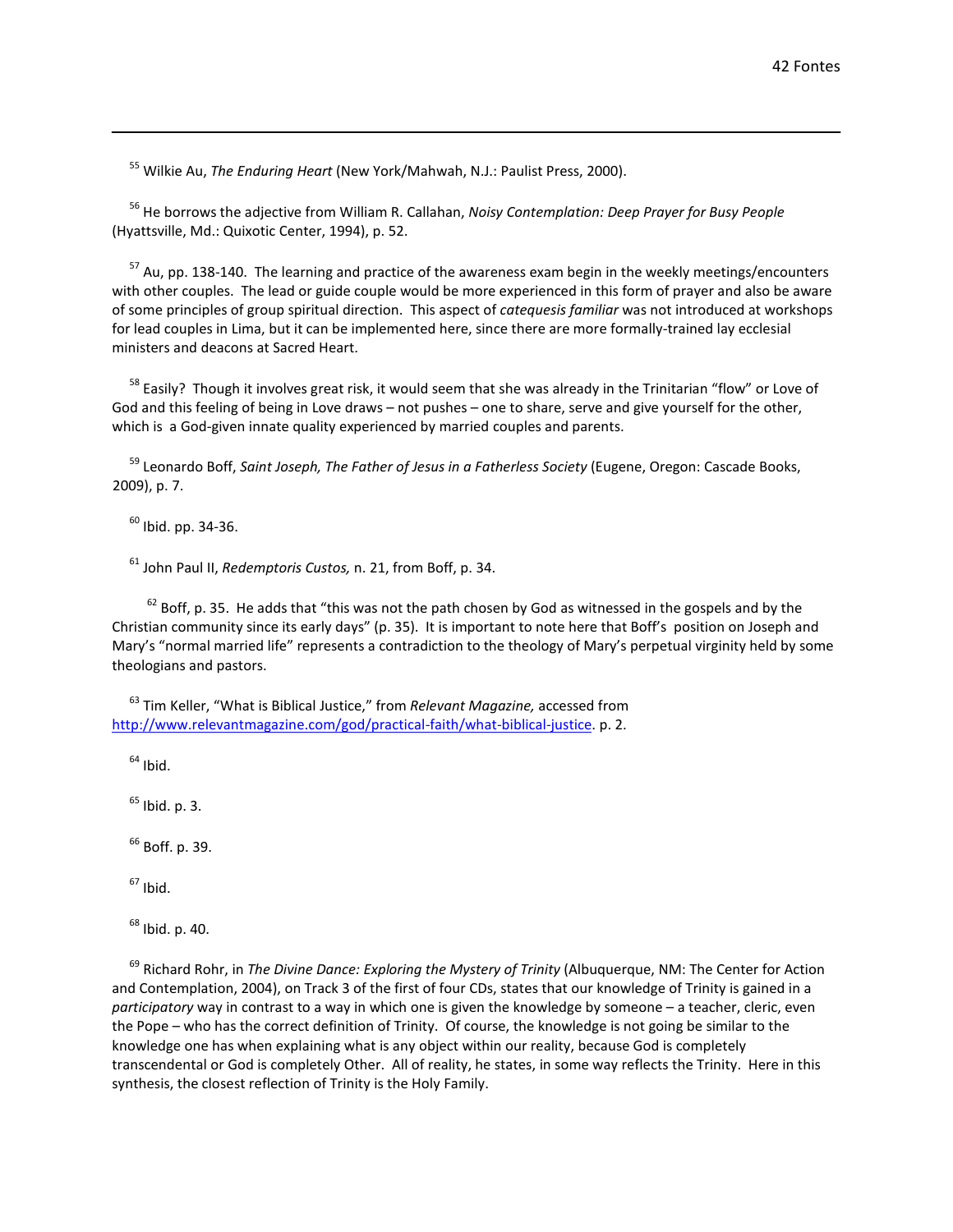$70$  Ibid. p. 40.

<sup>71</sup> From the Introduction to the Acts of the Apostles, in *The Catholic Faith & Family Bible, The New Revised Standard Version Catholic Edition.* (New York: Harper Catholic Bibles, An imprint of HarperCollins Publishers, 2010), p. 1352.

<sup>72</sup> Maria Harris, *Fashion Me a People* (Louisville, Kentucky: Westminster John Knox Press, 1989), p. 21.

<sup>73</sup> Richard J. Reichert, *Renewing Catechetical Ministry* (New York, Mahway, N.J.: Paulist Press, 2002), p. 40.

 $74$  Ibid. p. 45.

 $75$  Ibid. p. 47. Reichert underlines the importance of developing these contemplative skills within religious formation. The developing or nurturing of the "inner monk" has to be intentional.

<sup>76</sup> Thomas H. Groome, "Total Catechesis/Religious Education: A Vision for Now and Always," in *Horizons and Hopes: The Future of Religious Education*, ed. Thomas H. Groome and Daly Horrel (New York/Mahwah, N.J.: Paulist Press, 2003), pp. 18-19.

 $77$  Ibid.

<sup>78</sup> Harris, pp. 75-167.

 $79$  Groome, p. 20.

 $80$  Ibid. p. 21.

<sup>81</sup> Louis Zamperini, in the movie *Unbroken,* recalled the *sacred moment* [for me, at least, looking through the lens of family catechesis] of his mother preparing gnocchi, in his most difficult moment as a prisoner of war. Spanish-speaking immigrants yearn for those sacred moments of shared meals (prepared with love and care by mothers and fathers) that are becoming less and less frequent in this culture. The "yearning" is for communion and when it occurs among believers, it is a strong symbol/sign of the Holy Spirit/Love of the Trinity, according to St. Basil (from Hosffnan Ospino, "Hope and Fire: Catechetical Insights on the Holy Spirit," presentation at the 2014 Los Angeles Religious Education Congress, available from CSC Digital Media, Simi Valley, CA).

 $82$  This small faith community, if lived purposely, has the potential to replace the extended family and the immediate community (village, barrio) that is lacking in Spanish-speaking immigrant families in the Antelope Valley. Here, a more thorough sociological and anthropological study is needed to highlight the needs of these people.

<sup>83</sup> Most people would agree that this has always been a need. This is one of the motivating factors for the primary interest the bishops of the world have today in the family. Books on evangelizing baptized Catholics have been on shelves for years. St. John Paul stated that this is an important area of the New Evangelization. A textbook that would be required reading for lead couples, along with the *Biblia Católica de la Familia,* is *Cómo evangelizar a los bautizados* by Jose H. Prado Flores (Mexico: Publicaciones KERYGMA, 1994). There are many good books on the practical aspects of evangelization but unfortunately, most have not been translated to Spanish. Church documents cited above are in Spanish and also *La catequesis familiar en los documentos de la*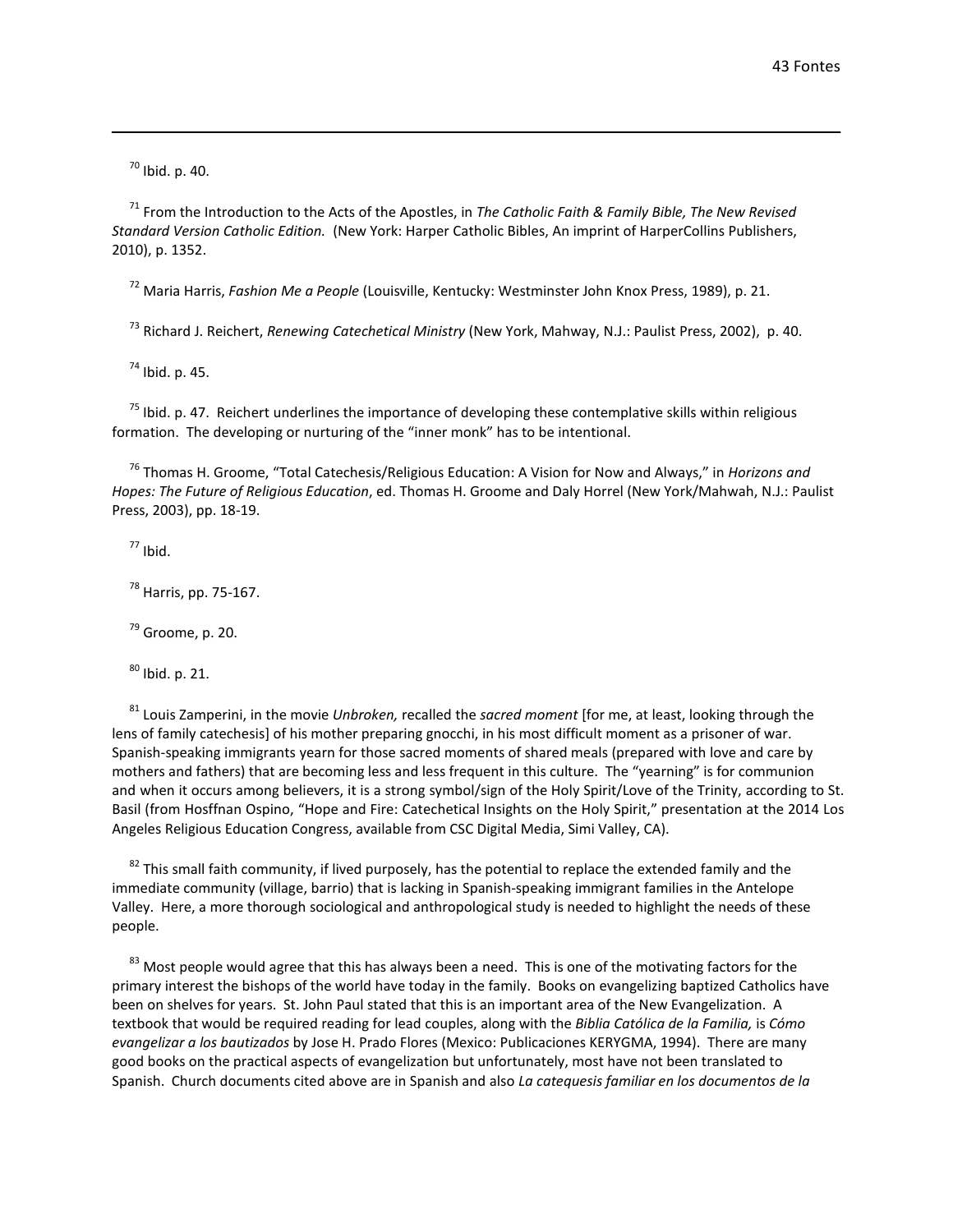*Iglesia* (Lima: Oficina Nacional de la Catequesis Familiar, 2002) has a very complete list of resources, from Scripture, Church Fathers, contemporary teachings of the Church and papal documents.

<sup>84</sup> Edward P. Hahnenberg, *Ministries, A Relational Approach* (New York: A Herder & Herder Book, The Crossroad Publishing Company, 2003).

 $85$  Ibid. page 4.

<sup>86</sup> *Lumen Gentium,* no. 10.

<sup>87</sup> Hahnenberg, p. 32.

<sup>88</sup> *Lumen Gentium*, no. 4, cited in Hahnenberg, p. 33.

 $89$  Ibid.

<sup>90</sup> *Presbyterorum Ordinis*, n. 2: English translation from *The Documents of Vatican II*, ed. Walter M. Abbott (New York: Guild Press, 1966), 535, cited by Hahnenberg, p. 82.

<sup>91</sup> Hahnenberg, p. 83.

<sup>92</sup> Yves Congar, "My Path-Findings in the Theology of Laity and Ministries," *The Jurist* 32 (1972): 176, cited in Hahnenberg, p. 9.

 $93$ Ibid.

<sup>94</sup> Thomas F. O'Meara, *Theology of Ministry*, rev.ed. (New York: Paulist Press, 1999) 10; see 163, cited in Hahnenberg, p. 9.

<sup>95</sup> It is obvious that the family has always been dysfunctional due to our flawed nature, but it is incumbent on all to focus more on the family. Some seem to be very concerned about the lack of priestly vocations and some see this as prelude to a complete breakdown of the church. But this cross may be a gift which makes us all aware that we all participate in building up the kingdom and doing God's will. Also, priestly and religious vocations come from the family and an underlying belief of family catechesis is "if you build or rebuild it (family), they will come."

<sup>96</sup> Richard P. O'Brien, "The Future of the Church and Its Ministries: Imperatives for the Twenty-First Century," *New Theology Review* 6 (1993): 43-52, cited in Hahnenberg, p. 31.

<sup>97</sup> Thomas H. Groome, *Will There Be Faith.* (New York: HarperOne, an imprint of HarperCollins Publishers, 2011) p. 22.

<sup>98</sup> Ibid. pp. 22-23.

 $99$  Ibid.

 $100$  Ibid.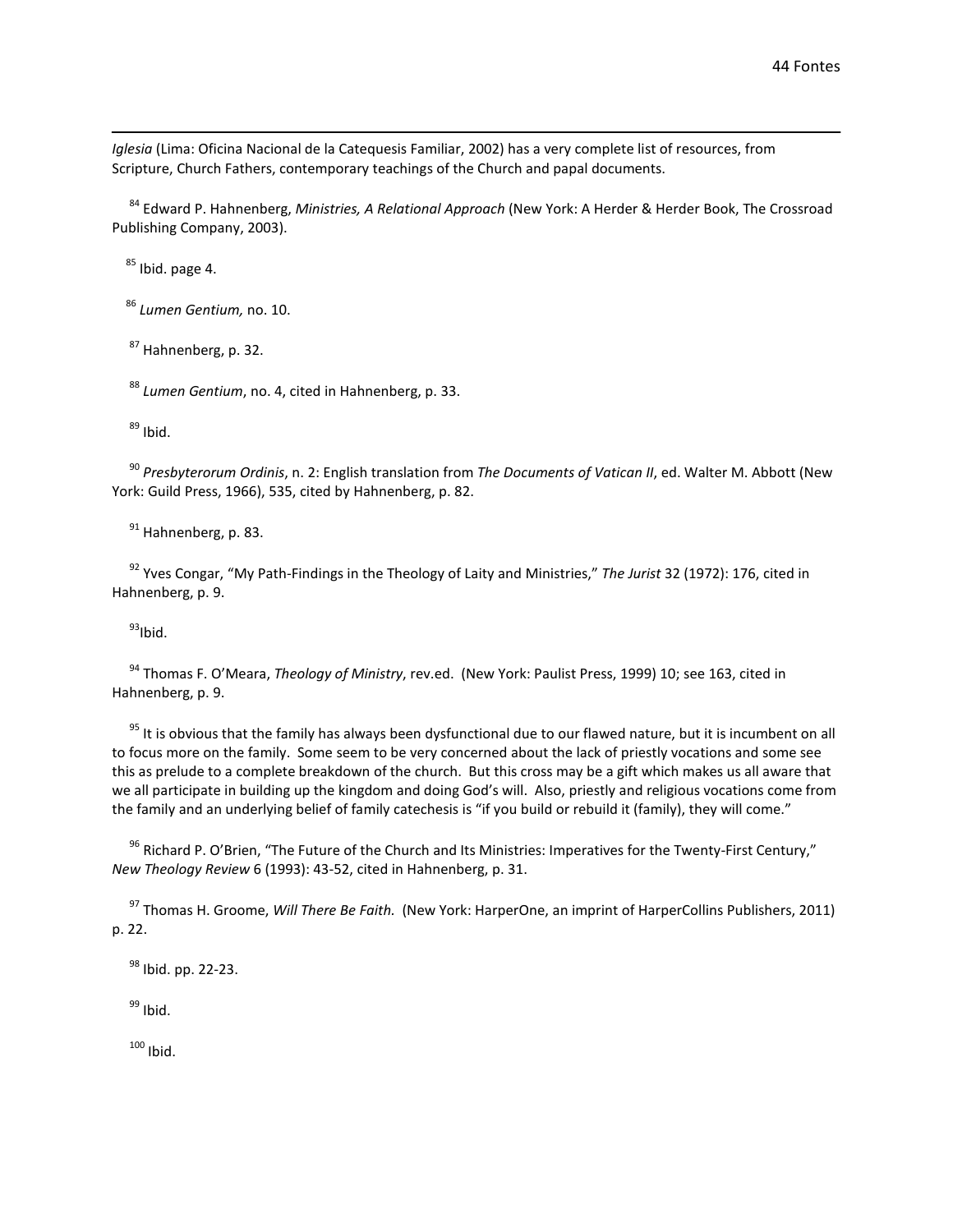<sup>101</sup> Wilkie Au and Noreen Cannon, in their book *Urgings of the Heart* (New York/Mahwah, N.J.: Paulist Press, 1995), explore obstacles which can hinder our ability to serve others or relate to others in a Christ-like manner. They place many of these obstacles or hidden tendencies or inclinations (codependency, perfectionism, envy, overwork) under the umbrella of the shadow self. They see the need for constant discernment and shadow work, accompanied by therapists, counselors or spiritual directors, if needed.

<sup>102</sup> Ronald Rolheiser, *The Shattered Lantern* (New York: A Crossroad Book, The Crossroad Publishing Company, 2004). This is the subtitle on the cover and it synthesizes what is a major obstacle to belief in Christ.

<sup>103</sup> Groome, p. 29.

<sup>104</sup> Ibid. p. 32.

<sup>105</sup> Ibid. p. 31.

<sup>106</sup> David L. Fleming, S.J., *Draw Me Into Your Friendship, The Spiritual Exercises, A Literal Translation & Contemporary Reading* (Saint Louis: The institute of Jesuit Sources, 1996) p. 27.

<sup>107</sup> Ibid. p. 29.

<sup>108</sup> Fr. Luke Dysinger, O.S.B., *Accepting the Embrace of God: The Ancient Art of Lectio Divina.* ( Valyermo, CA: St. Andrew's Abbey, 1998), p. 1.

<sup>109</sup> I am using "sacrament" in a wide sense as stated by Charlene Altemose, MSC, in her booklet *What You Should Know About the Sacraments* (Liguori, MO: Liguori, 1994): "Broadly speaking, any person, place, or thing that draws us to God or is a sign of God's presence and redemptive love is 'sacrament,'" p. 7.

<sup>110</sup> St. John Paul II, *The Church in America, Ecclesia en America* (Washington, D.C.: USCCB, 1999), no. 39, cited in *Co-Workers in the Vineyard of the Lord,* p. 28.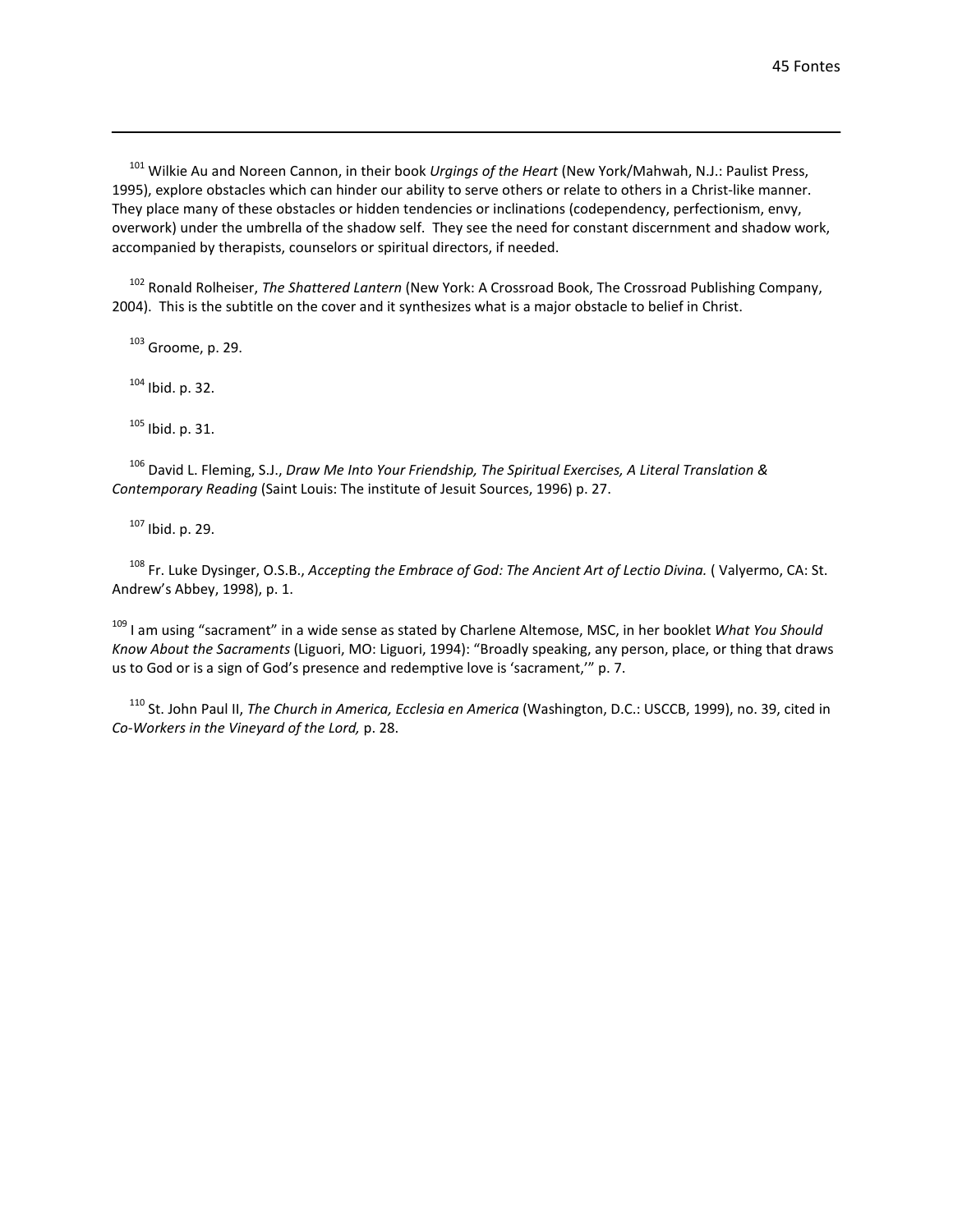# BIBLIOGRAPHY

Aguilera-Titus. Dr. Alejandro, "La biblia, la familia y la iglesia." Presentation at Los Angeles Religious Education Congress, Anaheim, 2014 (No. 6-51, available from C.S.C. Digital Media, Simi Valley, CA).

Altemose, Charlene, MSC, *What You Should Know About the Sacraments.* Liguori, MO: Liguori, 1994.

"Are Pro-Life Hispanic Catholics the Democrats' Future," from the *Pew Research – Religion and Public Life Project,* May 07, 2014. Accessed from [www.pewforum.org/2014/05/07/the-shifting-religious](http://www.pewforum.org/2014/05/07/the-shifting-religious-)identity-of-latinos-in-the-United-States, on November 11, 2011.

Au, Wilkie, *The Enduring Heart.* New York/Mahwah, N.J.: Paulist Press, 2000.

Au, Wilkie and Noreen Cannon, *Urgings of the Heart.* New York/Mahwah, N.J.: Paulist Press, 1995.

- Bambaren, Bishop Luis Gastelumendi, S.J., *Mensaje final, homilías, ponencias del Primer Congreso Internacional de la catequesisfamiliar.* Lima: Oficina Nacional de Catequesis Familiar, 2003.
- Pope Benedict XVI, *God is Love, Deus Caritas Est.* Vatican City: Libreria Editrice Vaticana, 2006. English translation, Publication 5-758, United States Conference of Catholic Bishops, Washington, D.C., 2006.
- Bergoglio, Cardinal Jorge Mario, *El verdadero poder es el servicio.* Lima, Buenos Aires: Editorial Claretiano, 2013.
- Boff, Leonardo, *Saint Joseph, The Father of Jesus in a Fatherless Society.* Eugene, Oregon: Cascade Books, 2009.
- Callahan, William R., *Noisy Contemplation: Deep Prayer for Busy People.* Hyattsville, MD: Quixotic Center, 1994.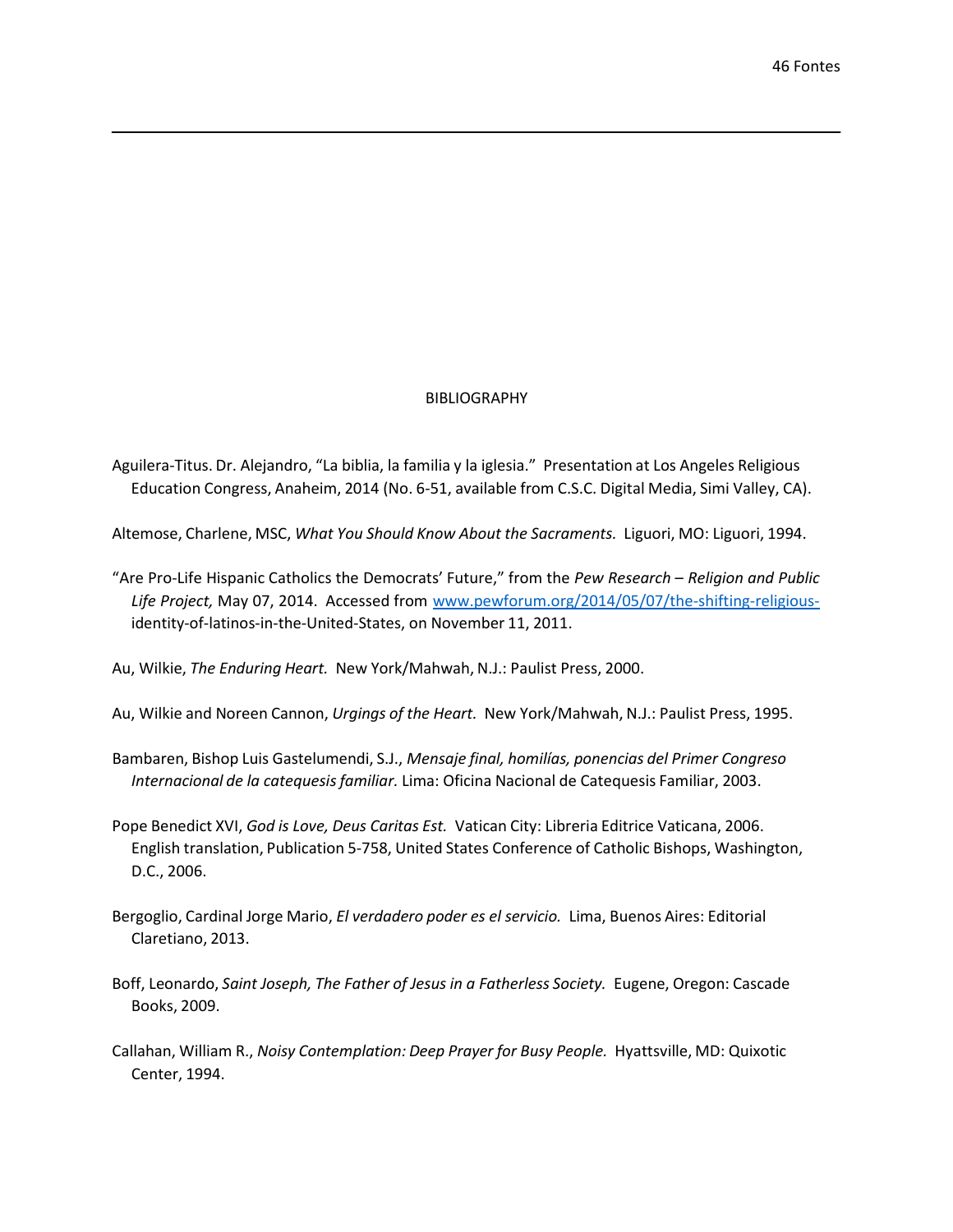Carrara, Sister Augusta, *Testigos.* Lima: Oficina Nacional de la Catequesis Familiar, 1994.

- Carrara, Sister Augusta and Father Juan Bigoni, *Método de la catequesisfamiliar.* Lima: Oficina Nacional de la Catequesis Familiar, 2002.
- *Catechism of the Catholic Church*, Second Edition, revised in accordance with the official Latin text promulgated by Pope John Paul II. Rome: Libreria Editrice Vaticano, 1994. English translation: Washington, D.C.: United States Conference of Catholic Bishops, 1994, first printing 2000.
- *The Catholic Faith and Family Bible,* New Revised Standard Version, Catholic Edition. New York: Harper Catholic Bibles, an imprint of HarperCollins Publishers, 2010.
- *La catequesis familiar en los documentos de la Iglesia.* Lima: Oficina Nacional de la Catequesis Familiar, 2002.

Congar, Yves, "My Path-Findingsin the Theology of Laity and Ministries. *The Jurist,* 32, 1972.

Congregation for the Clergy, *General Directory for Catechesis.* Washington, D.C.: United States Conference of Catholic Bishops, 1998.

Dysinger, Fr. Luke, O.S.B., "Accepting the Embrace of God: The Ancient Art of *lectio divina." Valyermo Benedictine,* Spring, Vol. 1, No. 1, 1990 (St. Andrew's Abbey, Valyermo, CA).

Egan, Harvey D., *Soundingsin the Christian Mystical Tradition.* Collegeville, MN: Liturgical Press, 1971.

Extraordinary Synod of Bishops on the Family, "Preparatory Document for the III Extraordinary Assembly: Pastoral Challenges to the Family in the Context of Evangelization." Accessed from [www.vatican.va/roman\\_curia/synod/documents/Rc\\_synod\\_doc\\_20131105\\_iii-asamblea-sinodo-vescovi](http://www.vatican.va/roman_curia/synod/documents/Rc_synod_doc_20131105_iii-asamblea-sinodo-vescovi) \_en.html.

- Fleming, David L., S.J., *Draw Me Into Your Friendship, the Spiritual Exercises, a Literal Translation and Contemporary Reading.* Saint Louis, MO: The Institute of Jesuit Sources, 1996.
- *Gaudium et Spes, Pastoral Constitution on the Church in the Modern World.* Città del Vaticano: Libreria Editrice Vaticano, 1963. English translation, Boston: Pauline Books and Media, 1965.
- Gómez, Archbishop José, *Immigration and the Next America, Renewing the Soul of Our Nation.* Huntington, IN: Our Sunday Visitor Publishing Division, 2013.
- Gregory of Nyssa, "On the Making of Man." Accessed from <http://www.piney.com/FathGregNyssa.html> on 09/08/2008.

Groome, Thomas H., *Will There Be Faith.* New York: HarperOne, an imprint of HarperCollins Publishers,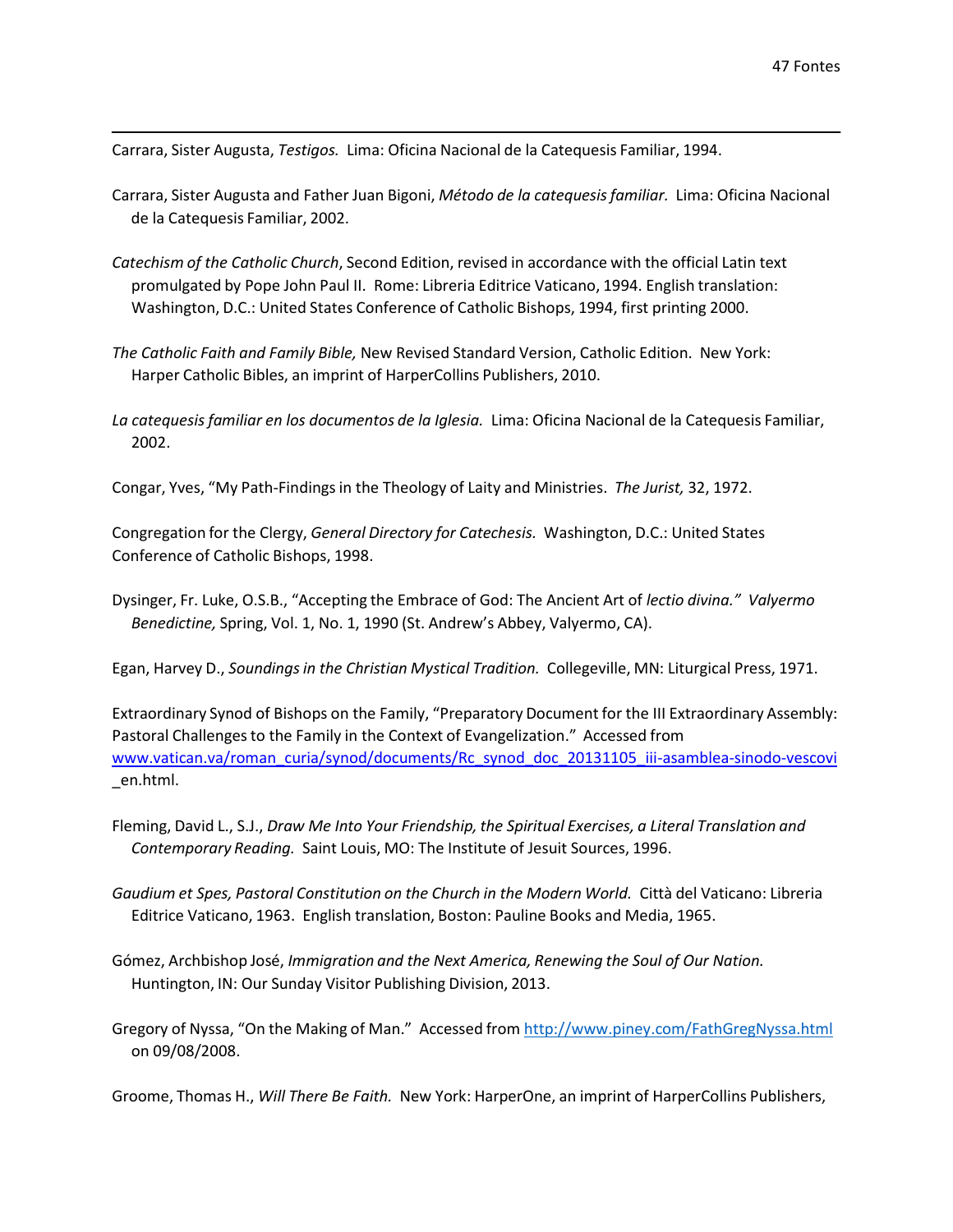2011.

----- "Total Catechesis/Religious Education: A Vision for Now and Always" in *The Future of Religious Education*, ed. Groome, Thomas H. and Daly Harrel. New York/Mahwah, NJ: Paulist Press, 2003.

- Hahnenberg, Edward P., *Ministries, a Relational Approach.* New York: Herder & Herder, The Crossword Publishing Company, 2003.
- *The HarperCollins Study Bible,* New Revised Standard Version, Wayne A. Meeks, General Editor. New York: HarperCollins Publishers, 1993.

Harris, Maria, *Fashion Me A People.* Louisville, KY: WestminsterJohn Knox Press, 1989.

- Hines, Mary E., "Mary," from *The New Dictionary of Catholic Spirituality,* Michael Downey, ed. Collegeville, MN: A Michael Glazer Book, The Liturgical Press, 1993.
- Huebsch, Bill, *Whole Community Catechesisin Plain English.* New Londonn, CT: Twenty-Third Publications, 2002.
- Pope John Paul II, *Familiaris Consortio, The Role of the Christian Family in the Modern World.* Città del Vaticano: Libreria Editrice Vaticana, 1981. English publication: Boston: Pauline Books and Media, 1981.
- Keller, Tim, "What is Biblical Justice?" *Relevant Magazine,* 2013. Accessed from http://www.relevant magazine.com/god/practical-faith/what-biblical-justice, on January 2, 2015.
- LaCugna, Catherine Mowry, *God for Us, the Trinity and Christian Life.* New York: HarperCollins Publishers, 1991.

Laird, Martin, *Into the Silent Land.* Oxford/New York: Oxford University Press, 2006.

Mahony, Cardinal Roger, "As I Have Done For You, a Pastoral Letter in Ministry." Los Angeles, Holy Thursday, April 20, 2000. Accessed from <http://www.laarchdiocese.org/cardinal/documents/2000-> 0420\_Pastoral\_Letter\_Ministry.

Matovina, Timothy, *Latino Catholicism.* Princeton and Oxford: Princeton University Press, 2012.

Mulhall, Daniel S., "Creating a Partnership with Parents toward Discipleship." Presentation at the Los Angeles Religious Education Congress, Anaheim, CA, 2012 (No. 3-16, available at C.S.C. Digital Media, Simi Valley, CA).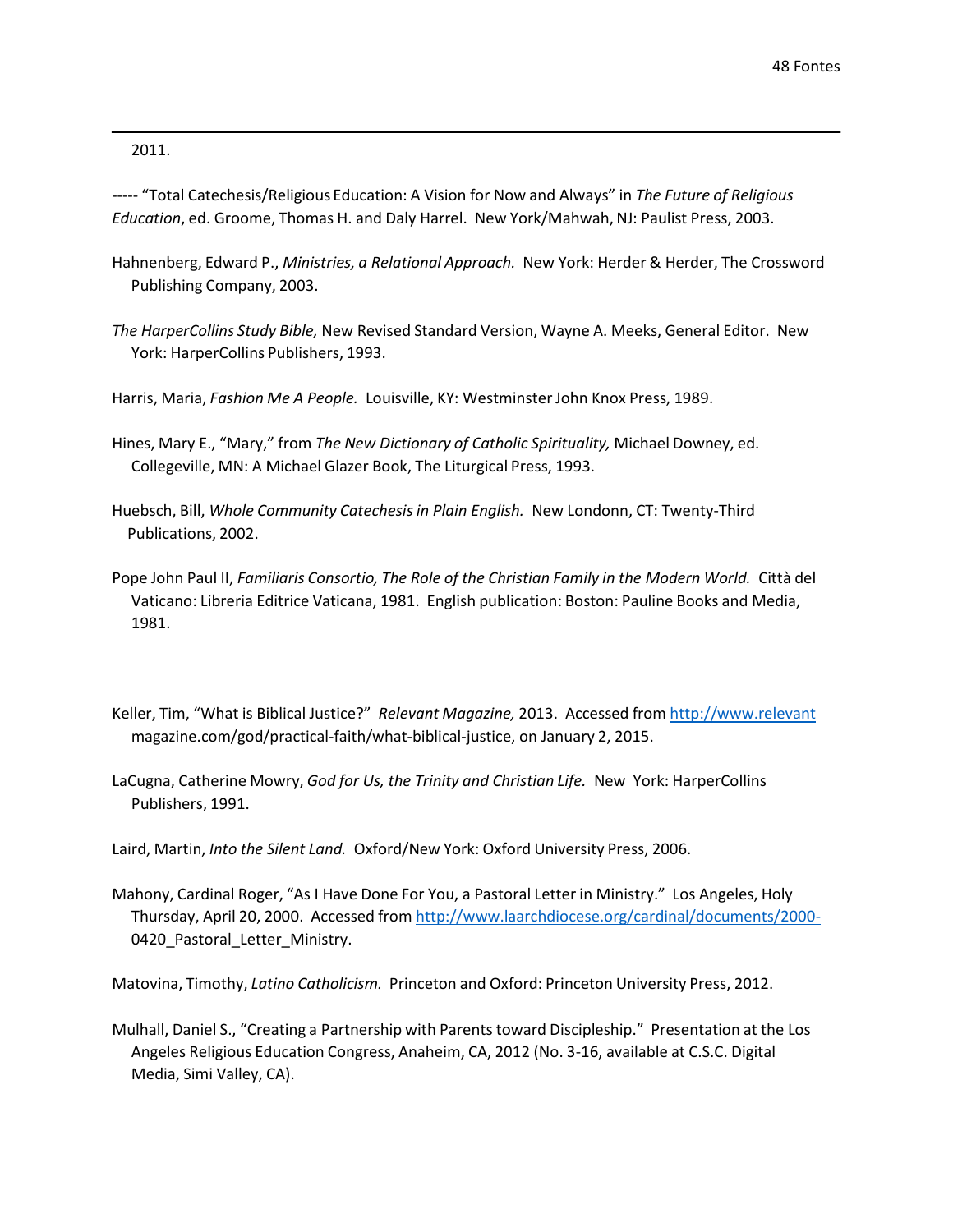O'Brien, Richard P., "The Future of the Church and its Ministries: Imperativesfor the Twenty-First Century," *New Theology Review 6*, 1993.

O'Meara, Thomas, *Theology of Ministry,* rev. ed. New York: Paulist Press, 1999.

- Ospino, Hosffman, *Evangelización y catequesis en el ministerio hispano.* Liguori, MO: Libros Liguori, 2013.
- -----"Evangelización en el ministerio hispano: posibilidades." Presentation at Los Angeles Religious Education Congress, Anaheim, 2014 (No. 4-55, available at C.S.C. Digital Media, Simi Valley, CA).
- -----"Hope and Fire: Catechetical Insights on the Holy Spirit." Presentation at Los Angeles Religious Education Congress, Anaheim, 2014 (No. 2-17).

Prado Flores, José H., *Cómo evangelizar a los bautizados.* Mexico: KERYGMA, 1994.

- Rahner, Karl, "Christian Living Formerly and Today," *Theological Investigations VII,* trans. David Bourke. New York: Herder and Herder, 1971
- Reichert, Richard, *Renewing Catechetical Ministry.* New York/Mahway, NJ: Paulist Press, 2002.
- Rolheiser, Ronald, *The Shattered Lantern.* New York: The Crossroad Publishing Company, 2004.
- Rohr, Richard, "The Divine Dance: Exploring the Mystery of Trinity." Presentation at the Center of Action and Contemplation, Albuquerque, NM, 2004.
- -----*The Naked Now, Learning to See as the Mystics See.* New York: The Crossroad Publishing Company, 2009.
- -----*Things Hidden, Scripture as Spirituality.* Cincinnati: St. Anthony Messenger Press, 2007.
- Rohr, Richard, and Joseph Martos, *The Great Themes of Scripture, New Testament.* Cincinnati: St. Antony Messenger Press, 1987.
- "The Shifting Religious Identity of Latinos in the United States," *Pew Research-Religion and Public Life Project*, accessed from [www.pewforum.org/2014/05/07/the-shifting-religious-identity-of-latinos-in](http://www.pewforum.org/2014/05/07/the-shifting-religious-identity-of-latinos-in-)the-United-States, November 11, 2014.
- Spitzer, Robert, S.J., "Intellectual Preparation for the New Evangelization: Four Critical Challengesfrom Contemporary Culture." Presentation at the Los Angeles Religious Education Congress, Anaheim, 2014 (No. 3-24 available from C.S.C. Digital Media, Simi Valley).

Steinmetz, Mary, "Thoughts on the Experience of God in the Theology of Karl Rahner: Gifts and